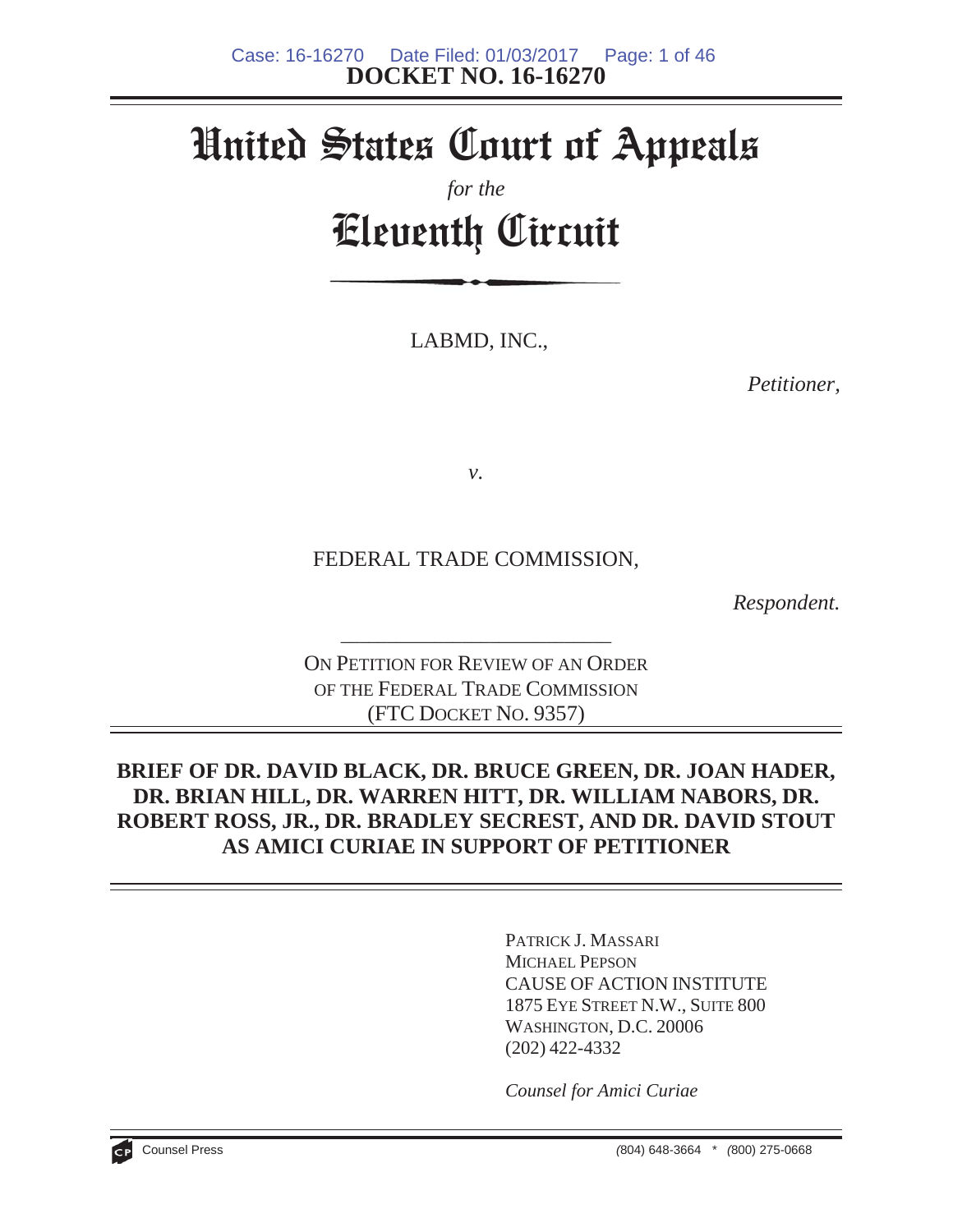# LabMD, Inc. v. Federal Trade Commission, No. 16-16270 Case: 16-16270 Date Filed: 01/03/2017 Page: 2 of 46

#### **CERTIFICATE OF INTERESTED PERSONS AND CORPORATE DISCLOSURE STATEMENT**

Pursuant to Eleventh Circuit Rule 26.1-1, undersigned counsel for *amici curiae* practicing and retired physicians specializing in urology and Doctor David Lee Black, Founder and former CEO, President, and Director of Aegis Sciences Corporation, certifies that *amici curiae* are individual doctors participating in this action solely in that capacity, not corporate parties. In accordance with Federal Rule of Appellate Procedure 26.1 and Eleventh Circuit Rules 26.1-1 through 26.1- 3, the undersigned further certifies that the Petitioner's Certificate of Interested Persons and Disclosure Statement, supplemented by *Amicus Curiae* National Federation of Independent Business Small Business Legal Center's Certificate of Interested Persons and *Amicus Curiae* National Technology Security Coalition's Certificate of Interested Persons, contains a complete list of interested persons and entities, with the exception of the following additional persons:

Black, David L., Ph.D., D-ABFT, FAIC, *Founder*, *Aegis Sciences Corp.*

Green, Bruce G., MD, FAC, *Doctor*

Hader, Joan E., MD, *Doctor*

Hill, Brian E., MD, *Doctor*

Hitt, Warren, MD, *Doctor*

Nabors, William L., MD, FACS, *Doctor*

Ross, Jr., Robert R., M.D., F.A.C.S., *Doctor*

C - 1 of 2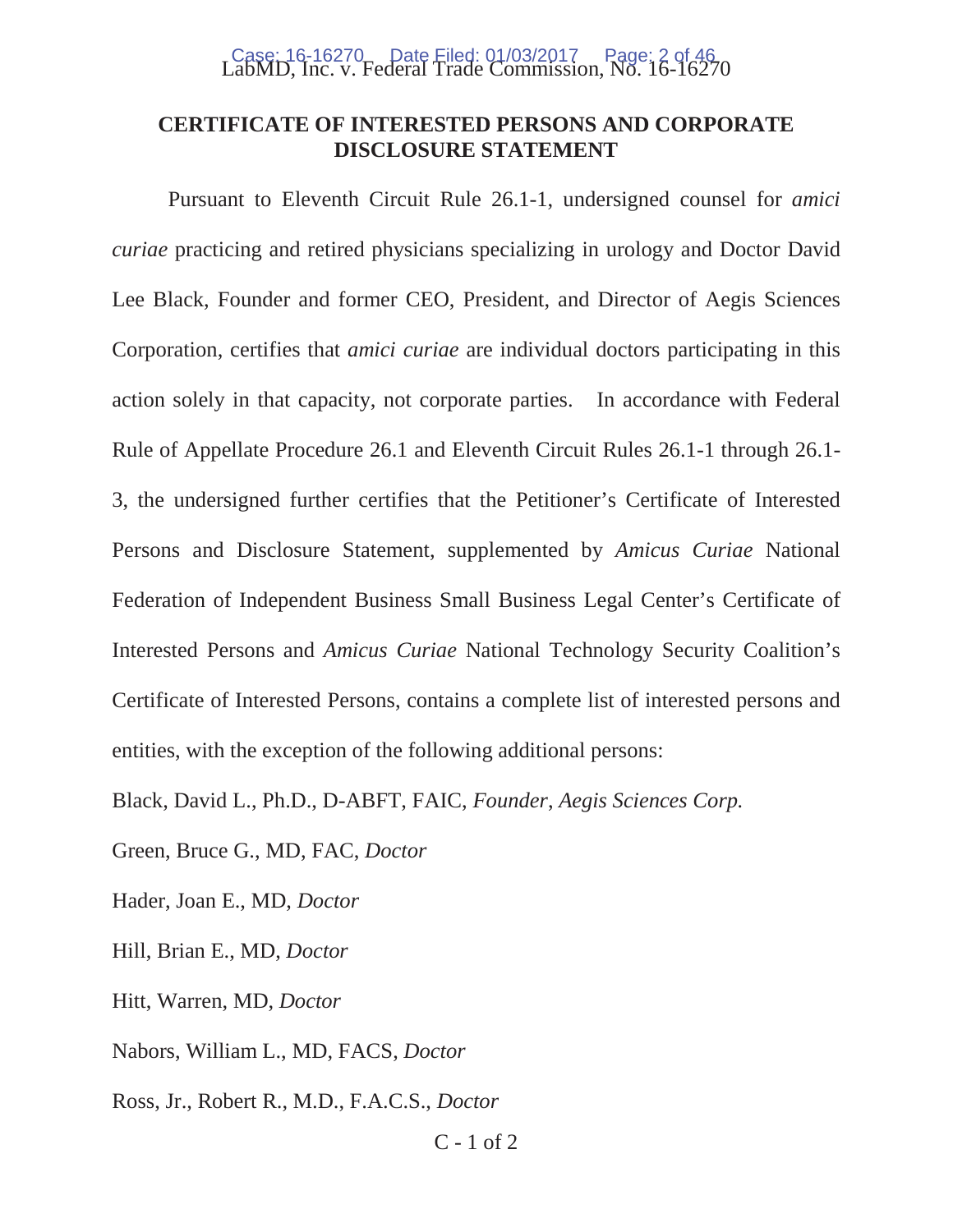# LabMD, Inc. v. Federal Trade Commission, No. 16-16270 Case: 16-16270 Date Filed: 01/03/2017 Page: 3 of 46

Secrest, Bradley N., MD, *Doctor*

Stout, David C., MD, *Doctor* 

Respectfully submitted,

/S/ Michael Pepson\_\_\_\_\_\_\_\_\_\_\_\_\_\_ Patrick J. Massari Michael Pepson CAUSE OF ACTION INSTITUTE 1875 Eye Street, NW, Suite 800 Washington, D.C. 20006 Phone: 202.499.6937 Fax: 202.330.5842 michael.pepson@causeofaction.org Admitted only in Maryland. Practice limited to federal matters.

January 3, 2017 *Counsel for Amici Curiae*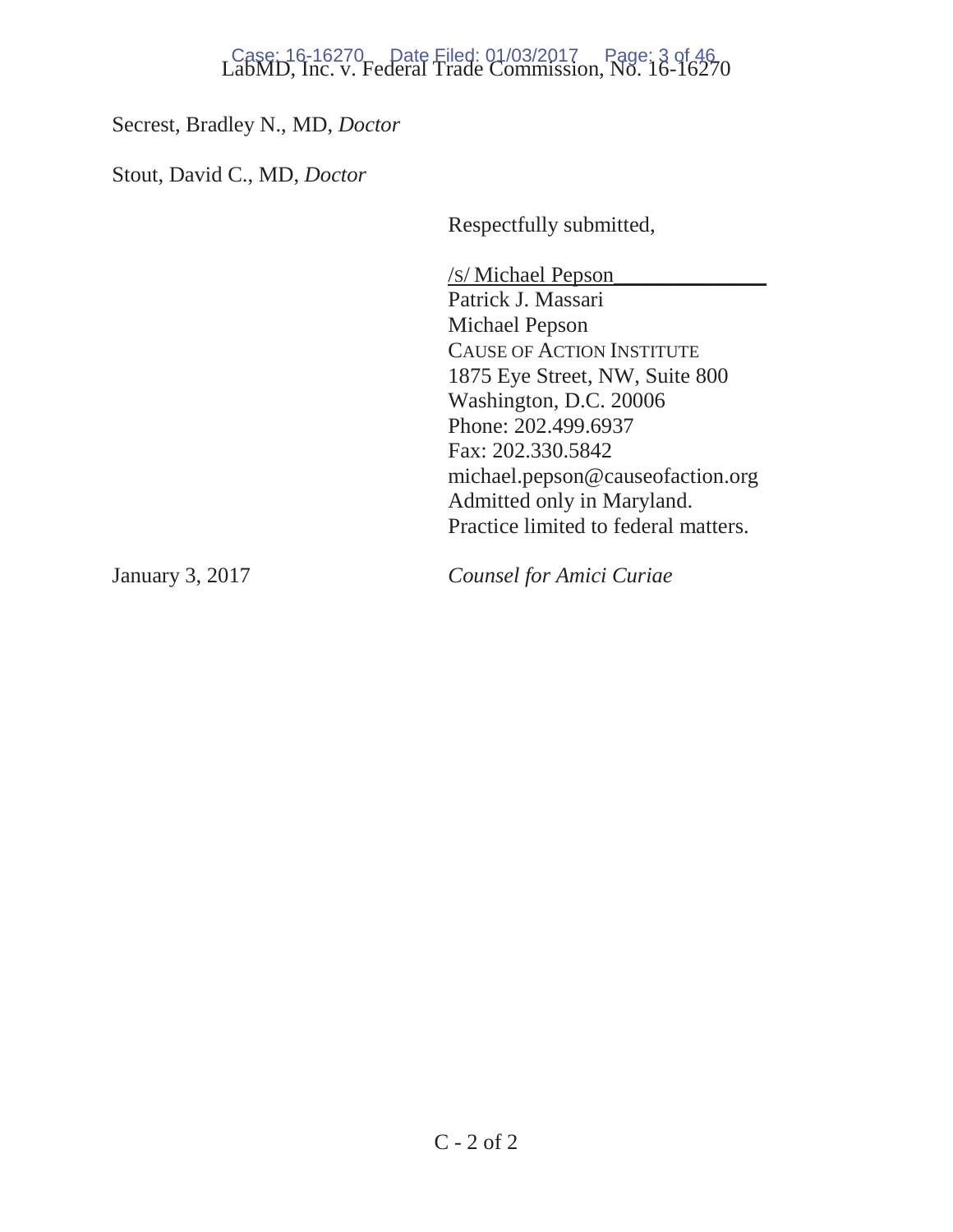# **TABLE OF CONTENTS**

| I.  |           | Congress Did Not Delegate To The FTC Authority To Regulate                                                 |  |  |  |
|-----|-----------|------------------------------------------------------------------------------------------------------------|--|--|--|
| II. |           | FTC's General Section 5 "Unfairness" Powers Must Yield To                                                  |  |  |  |
| Ш.  |           | Application Of Billing Factors Confirms The FTC Lacks                                                      |  |  |  |
|     | A.        | Congress Delegated to HHS, Not to the FTC, Authority<br>to Regulate All Alleged Practices At Issue Here 8  |  |  |  |
|     | <b>B.</b> | <b>HHS Actively Exercises Regulatory Authority to</b><br>Supervise All Alleged Practices At Issue Here  12 |  |  |  |
|     | C.        | The FTC's Section 5 "Unfairness" Regulation Conflicts                                                      |  |  |  |
|     |           | The FTC Lacks Healthcare-Industry Expertise 18<br>1.                                                       |  |  |  |
|     |           | Section 5 "Unfairness" Regulation Is Inconsistent<br>2.                                                    |  |  |  |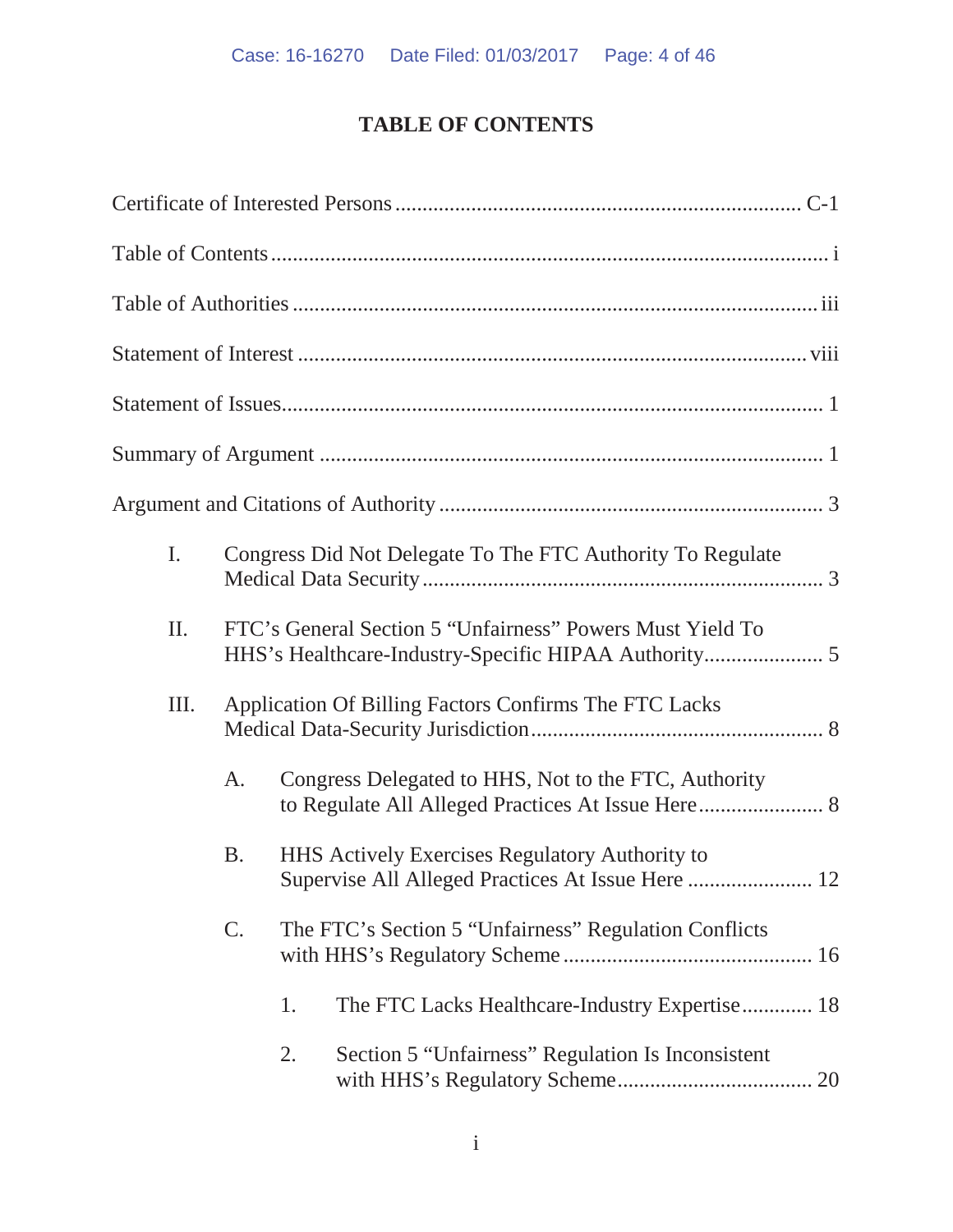# Case: 16-16270 Date Filed: 01/03/2017 Page: 5 of 46

|                                  |    |    | $\mathbf{i}$ . | Inconsistent Record-Retention Requirements 20                                                                |  |
|----------------------------------|----|----|----------------|--------------------------------------------------------------------------------------------------------------|--|
|                                  |    |    | ii.            | FTC Enforcement of Section 5 Undermines                                                                      |  |
|                                  |    |    | iii.           | The FTC Has Brought Enforcement Actions<br>for Alleged Failures to Use Practices Not                         |  |
|                                  |    | 3. |                | FTC Regulation Damages the Healthcare Industry 24                                                            |  |
|                                  |    | 4. |                | Potential Future Conflicts Between HIPAA and                                                                 |  |
|                                  |    | 5. |                | No Enforcement-Related Need for Section 5                                                                    |  |
|                                  | D. |    |                | The Possible and Actual Conflicts Affect Practices                                                           |  |
| IV.                              |    |    |                | Because The FTC Has No Medical Expertise, The FTC's<br>Intrusion Into HHS's Domain Deserves No Deference And |  |
|                                  |    |    |                |                                                                                                              |  |
| <b>Certificate of Compliance</b> |    |    |                |                                                                                                              |  |

Certificate of Service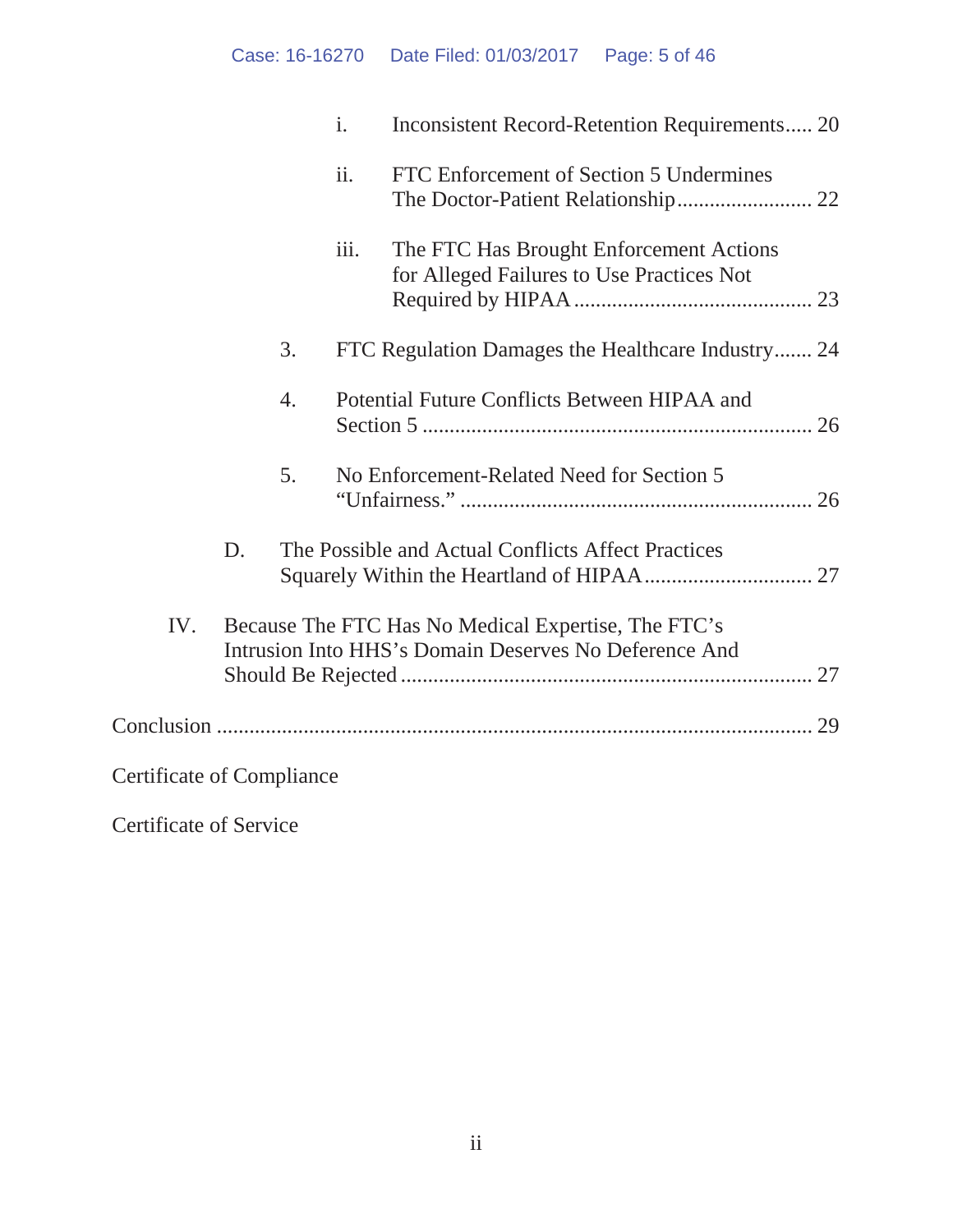# **TABLE OF AUTHORITIES**

# **Cases**

| ABA v. FTC,                                        |  |
|----------------------------------------------------|--|
|                                                    |  |
| ConArt, Inc. v. Hellmuth, Obata & Kassabaum, Inc., |  |
|                                                    |  |
| Credit Suisse Sec. LLC v. Billing,                 |  |
|                                                    |  |
|                                                    |  |
| Dep't of Treasury v. FLRA,                         |  |
|                                                    |  |
| EC Term of Years Tr. v. United States,             |  |
|                                                    |  |
| Edward J. DeBartolo Corp. v. FGCBCTC,              |  |
|                                                    |  |
|                                                    |  |
| Emplr. Sols. Staffing Grp. II v. OCAHO,            |  |
|                                                    |  |
| FDA v. Brown & Williamson Tobacco Corp.,           |  |
|                                                    |  |
| Gilbert v. United States,                          |  |
|                                                    |  |
|                                                    |  |
| Gordon v. N.Y. Stock Exch.,                        |  |
|                                                    |  |
| King v. Burwell,                                   |  |
|                                                    |  |
| La. Pub. Serv. Comm'n. v. FCC,                     |  |
|                                                    |  |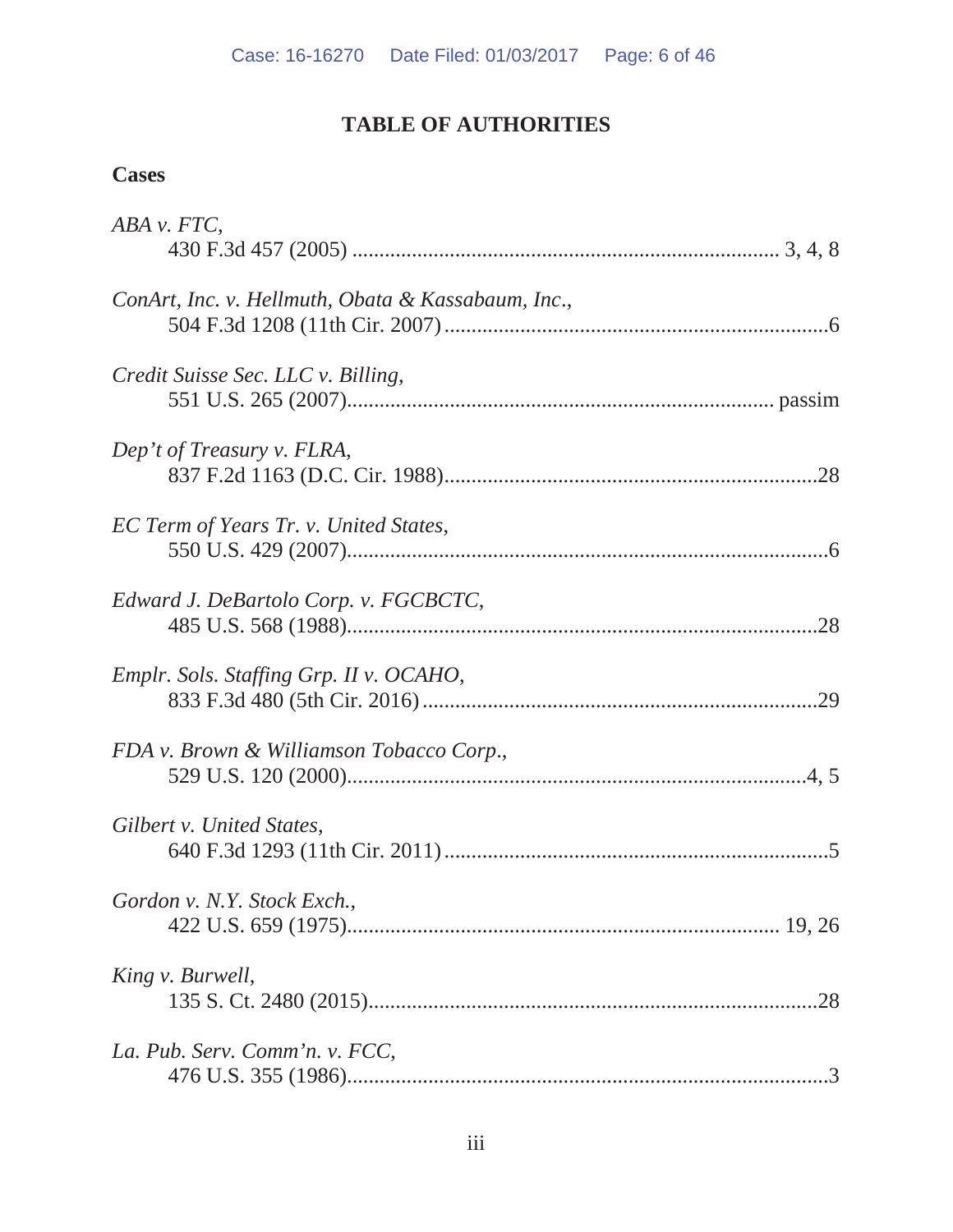| Med. Soc. of N.Y. v. Cuomo,                                  |
|--------------------------------------------------------------|
| Motor Vehicle Mfrs. Ass'n v. State Farm Mut. Auto. Ins. Co., |
| Moyle v. Dir., Office of Workers' Comp. Programs,<br>.28     |
| Nat'l Mining Ass'n v. Sec'y of Labor,                        |
| S&H Riggers & Erectors, Inc. v. OSHRC,                       |
| S.C. Med. Ass'n v. Thompson,                                 |
| SEC v. Chenery Corp.,                                        |
| United States v. Estate of Romani,                           |
| United States v. Fausto,                                     |
| United States v. Louwsma,                                    |
| Util. Air Regulatory Grp. (UARG) v. EPA,                     |
| Webb v. Smart Document Sols., LLC,                           |
| Whitman v. Am. Trucking Ass'ns., Inc.,                       |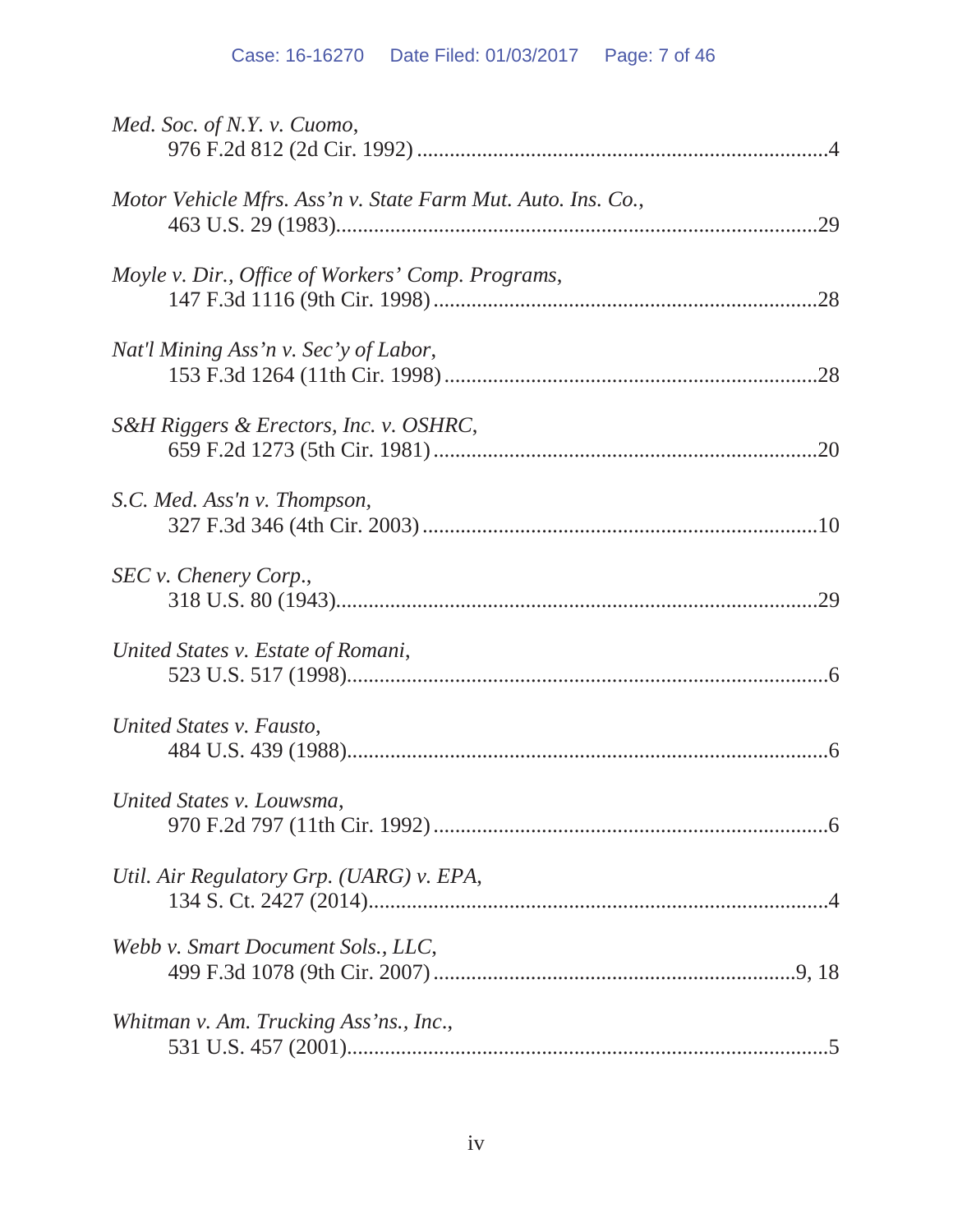# **Rules and Statutes**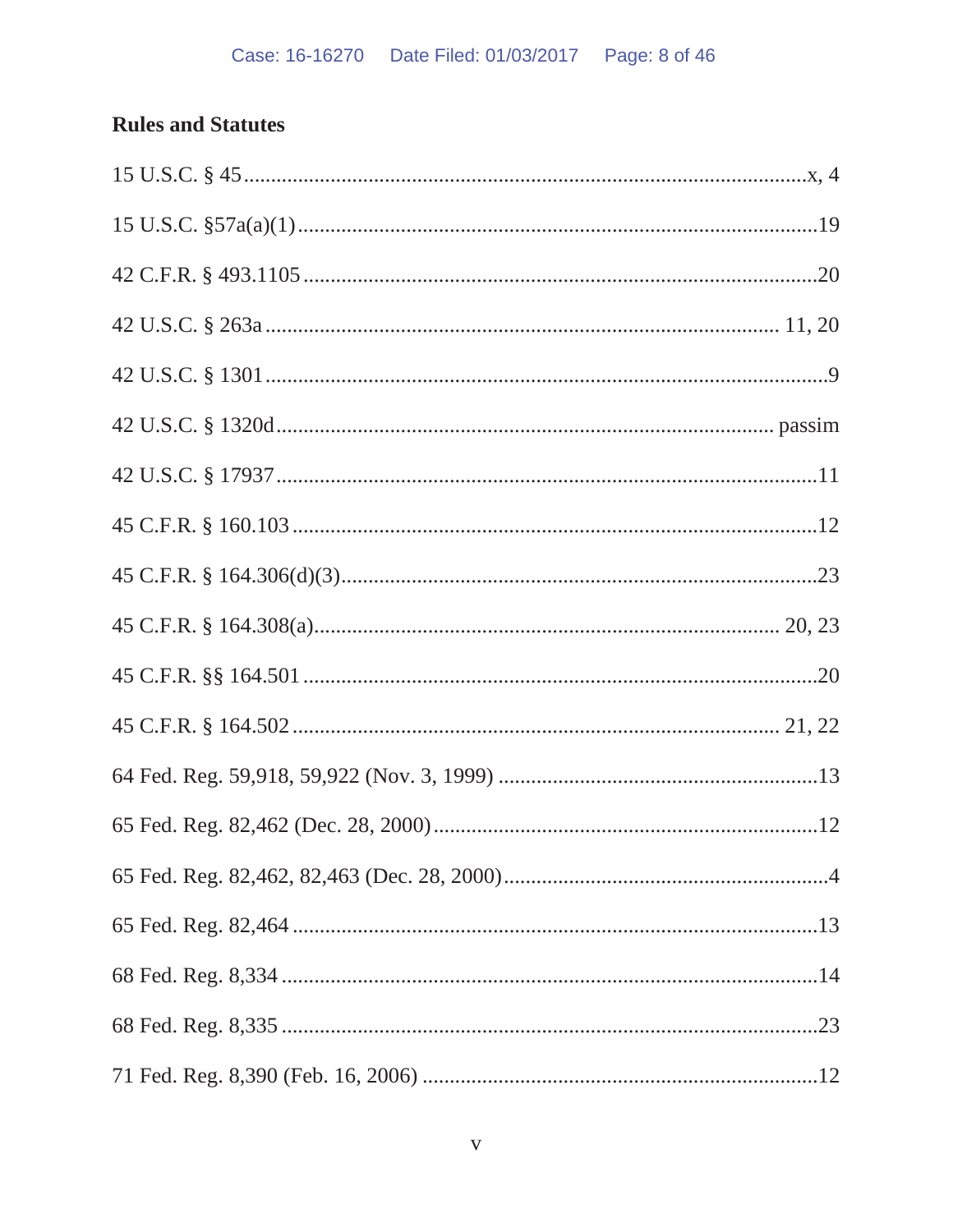# Case: 16-16270 Date Filed: 01/03/2017 Page: 9 of 46

| <b>Other Authorities</b>                                                                                                                           |
|----------------------------------------------------------------------------------------------------------------------------------------------------|
|                                                                                                                                                    |
|                                                                                                                                                    |
|                                                                                                                                                    |
| Andrea Arias, "The NIST Cybersecurity Framework and the FTC" (Aug. 31,<br>2016), https://www.ftc.gov/news-events/blogs/business-blog/2016/08/nist- |
| ANTONIN SCALIA & BRYAN GARNER, READING LAW: THE INTERPRETATION OF                                                                                  |
| "Commission Statement Marking the FTC's 50th Data Security Settlement"<br>(January 31, 2014),                                                      |
| https://www.ftc.gov/system/files/documents/cases/140131gmrstatement.pdf9                                                                           |
| David Thaw, <i>Enlightened Regulatory Capture</i> , 89 WASH. L. REV. 329, 351-370                                                                  |
| In the Matter of TRENDnet, Inc.,                                                                                                                   |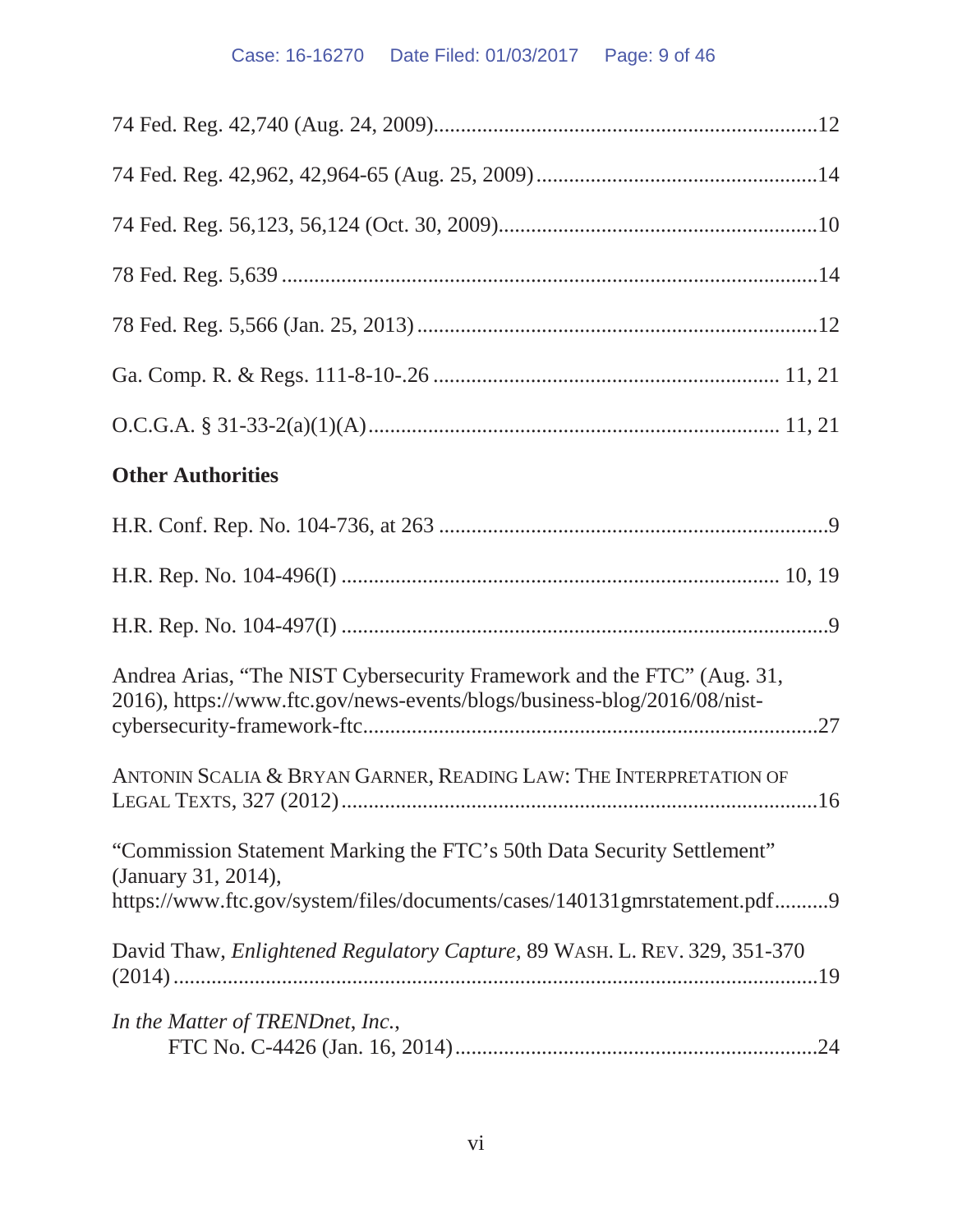| Int'l Harvester Co., |  |
|----------------------|--|
|                      |  |

L. Holst, *Precision Medicine Initiative: Data-Driven Treatments as Unique as Your Own Body,* WHITE HOUSE (Jan. 30, 2015), https://www.whitehouse.gov/blog/2015/01/30/precision-medicine-initiative-datadriven-treatments-unique-your-own-body...............................................................21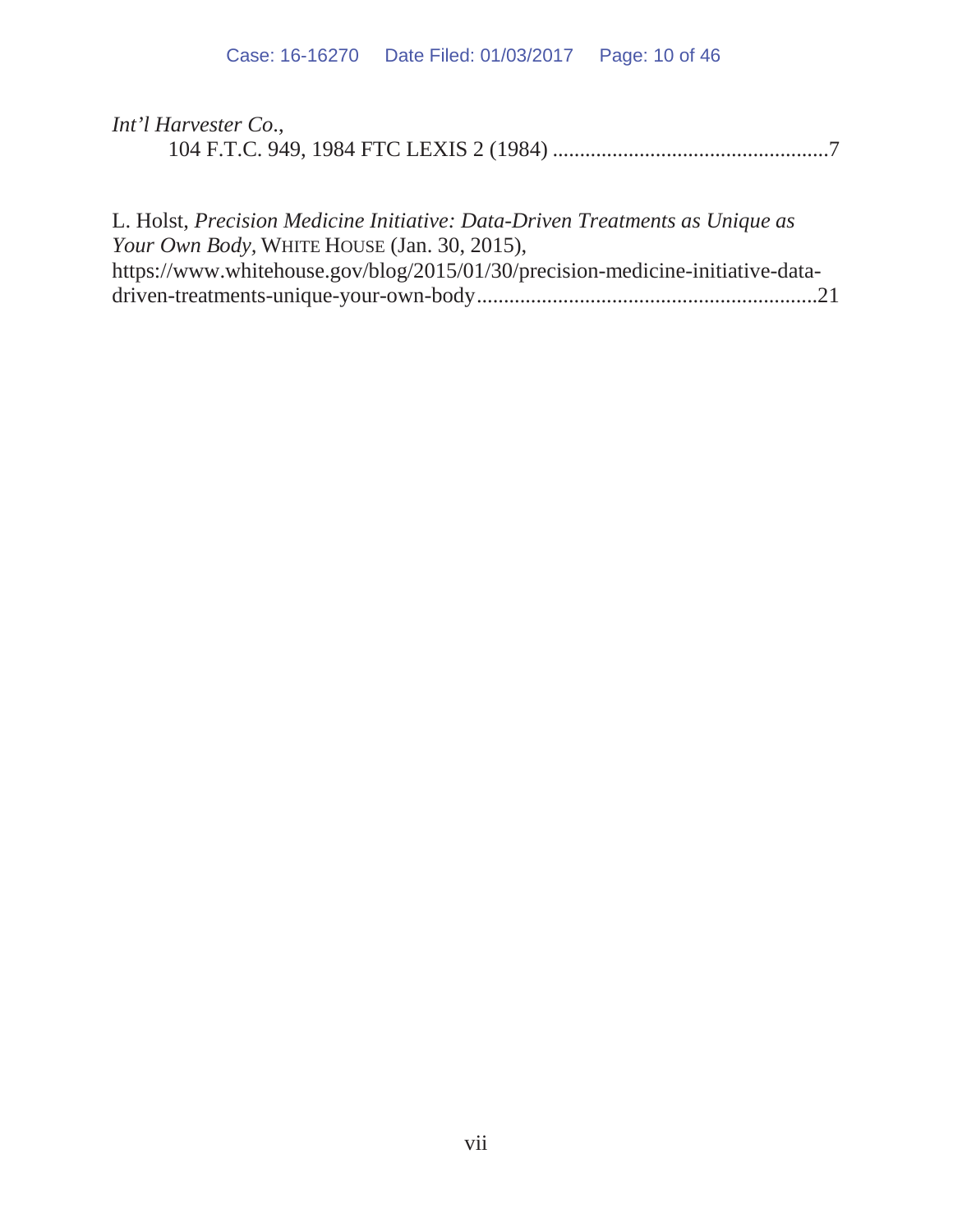#### **INTEREST OF** *AMICI CURIAE***<sup>1</sup>**

*Amici curiae* are doctors who used the cancer-diagnostic services provided by Petitioner LabMD, Inc. ("LabMD") to better serve their patients and Doctor David Lee Black, founder and former Chairman, President, CEO, and Director of Aegis Sciences Corporation ("Aegis").<sup>2</sup>

*Amici* doctors have real-world experience practicing medicine and take their obligation to protect patients' medical records very seriously. In many cases, critical medical decisions depend upon the proper maintenance and accuracy of those records.

For many years, the U.S. Department of Health and Human Services ("HHS") has comprehensively regulated medical data-security practices under the

<sup>&</sup>lt;sup>1</sup> Undersigned counsel and Cause of Action previously represented Petitioner pro bono before the Commission and in related federal litigation. A party's former counsel authored this brief in whole or in part; no party nor any party's current counsel contributed money intended to fund the brief's preparation or submission; and no person other than *amici*'s counsel contributed money intended to fund the brief's preparation or submission. All parties have consented to the filing of this brief.

<sup>&</sup>lt;sup>2</sup> *Amici* are as follows: Dr. David Lee Black, Ph.D., D-ABFT, FAIC, Aegis Sciences Corporation; Dr. Bruce G. Green, MD, FAC, Urology Specialists of Atlanta; Dr. Joan E. Hader, MD, Urology Specialists of Atlanta; Dr. Brian E. Hill, MD, Urology Specialists of Atlanta; Dr. Warren Hitt, MD, Gulf Coast Regional Medical Center; Dr. William L. Nabors, MD, FACS, Urology Specialists of Atlanta; Dr. Robert R. Ross, M.D., F.A.C.S., RTR Urology; Dr. Bradley N. Secrest, MD, Hattiesburg Clinic; and Dr. David C. Stout, MD, Hattiesburg Clinic. Institutional affiliations of the individual signatories are given for purposes of identification only and do not constitute endorsement by any institution listed with respect to the contents of this brief.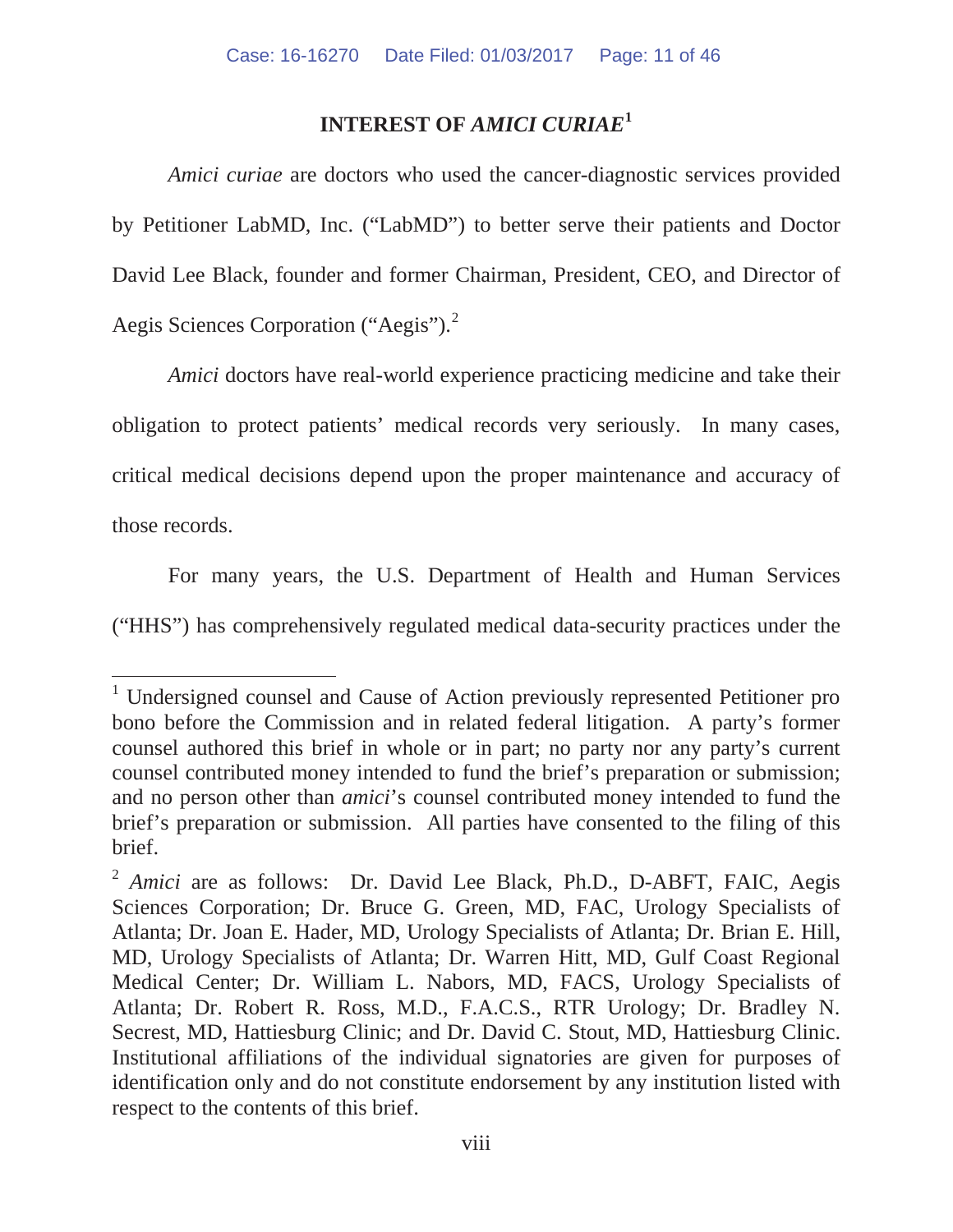Health Insurance Portability and Accountability Act of 1996 ("HIPAA") and other laws. *Amici* are familiar with such standards and have practical experience complying.

As former LabMD clients, *amici* doctors can also offer unique insight into the practical benefits of LabMD's cancer-detection services to not only doctors and other healthcare professionals but also their patients. For instance, LabMD's innovative years-ahead-of-its-time business model offered improved cancer-testing accuracy, reducing the potential for life-threatening errors; reduced patient costs and eliminated labor-intensive administrative burdens for nurses and other healthcare professionals; and improved turn-around time for returning test results and providing patient medical records, which helped alleviate stress and anxiety for patients awaiting cancer-test results and, at times, saved patients an unnecessary trip to the doctor.

*Amici* doctors can additionally address the concrete harms to doctors and their patients caused by government overreach and regulatory abuse that destroyed a small cancer-detection laboratory (at substantial taxpayer expense) for no reason. Particularly in the current healthcare environment, patients benefit from more competition and providers of specialized cancer-diagnostic services, not less. When the Federal Trade Commission ("FTC" or "Commission") can take a provider, such as LabMD, out of the market, it harms the very "consumers" it is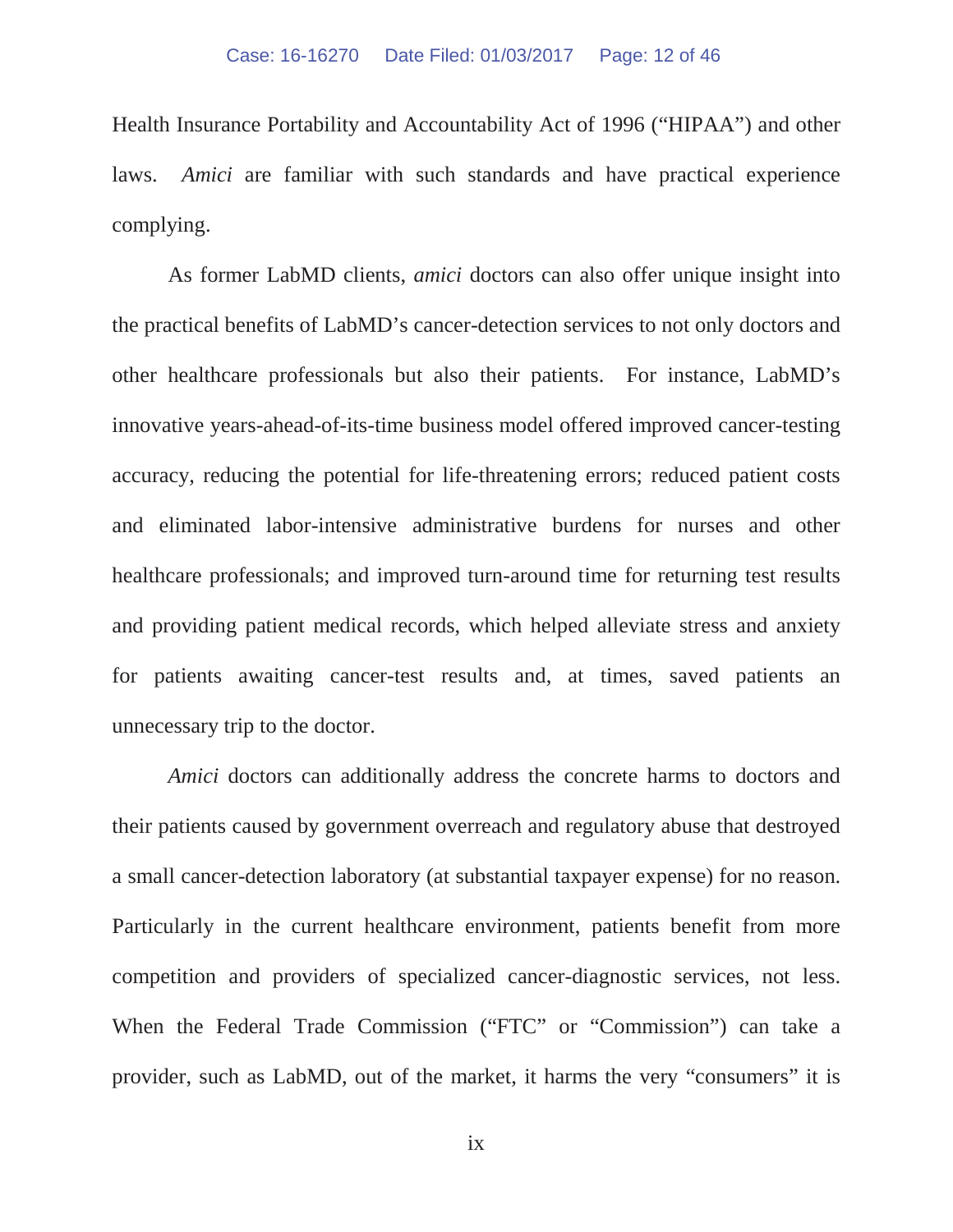supposed to help, providing no "help" to outweigh the harm. The healthcare system does not need to be regulated by the FTC.

As both the FTC and federal jurists have recognized, whether or not the FTC has jurisdiction under Section 5 of the FTC Act, 15 U.S.C. § 45 ("Section 5"), to regulate medical data security as an "unfair" trade practice is an important question with broad practical ramifications.<sup>3</sup> This is particularly so for healthcare providers regulated by HHS under HIPAA for two decades. FTC "unfairness" regulation is foreign to doctors, in part for the common-sense reason explained to the FTC by a federal judge in 2014: "I have gone into enough doctors' offices and nobody has ever had me sign a statement saying that whatever the obligations are, the rights that I have under the FTC are rights that I have to acknowledge and in some cases give up. It's always HIPAA."<sup>4</sup>

Doctor Black, founder and former CEO of Aegis, a HIPAA-Covered entity that performs numerous types of laboratory testing and analysis, including workplace drug testing, prenatal monitoring, and behavioral health testing, is intimately familiar with the regulatory structure under which providers like LabMD operate. He agrees with the views and perspectives of the doctor *amici* for

<sup>3</sup> *See, e.g.,* Doc. 48, 1; *LabMD v. FTC*, 14-cv-00810-WSD, 2014 U.S. Dist. LEXIS 65090, \*16 n.6 (N.D. Ga. May 12, 2014).

<sup>4</sup> PI Tr., *LabMD v. FTC*, No. 1:14-cv-810-WSD, 90:9-13 (May 7, 2014) (RX552), https://www.ftc.gov/system/files/documents/cases/150612labmdmtn.pdf#page=126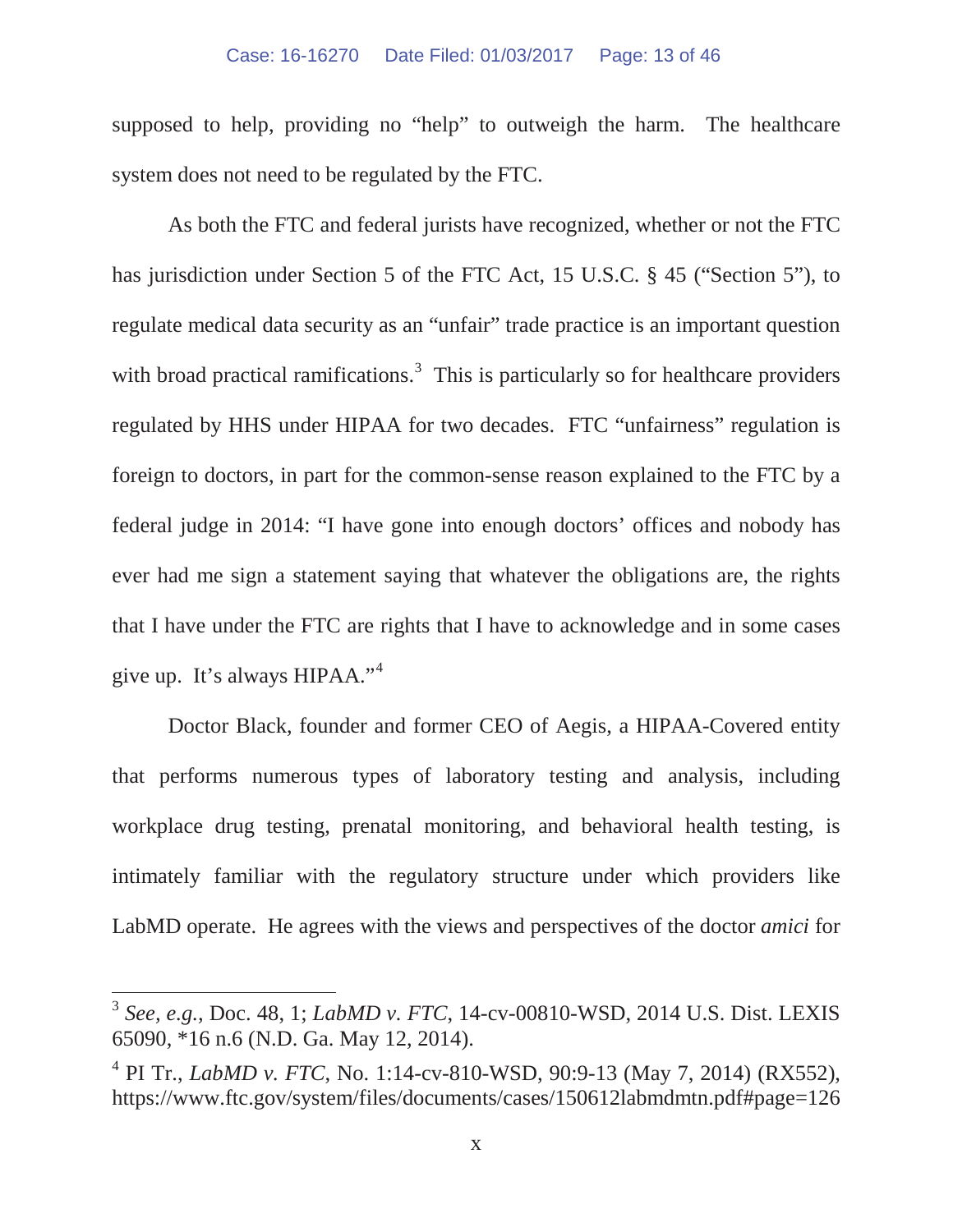#### Case: 16-16270 Date Filed: 01/03/2017 Page: 14 of 46

the reasons stated herein. From Doctor Black's vast experience in the same field as LabMD, it is his view that the FTC does not have authority within the regulatory space for healthcare. He contends that the market is thoroughly regulated via HIPAA and other laws and regulations directly and specifically governing healthcare and affiliated providers, and does not need another player inserting itself into the complex field of medicine.

All *amici* have a strong interest in ensuring that the FTC cannot abuse its "unfairness" authority to regulate the practice of medicine by imposing new, confusing, and burdensome patient-information data-security obligations inconsistent with federal healthcare law. *Amici* doctors are extremely concerned that, given its wholesale lack of healthcare expertise, the FTC's recent decision to layer conflicting medical data-security requirements on top of those already set by federal healthcare law will endanger their patients and have a deleterious effect both on the practice of medicine and the patients whose care is entrusted to these providers.

All *amici* also have an interest in preventing the FTC from further stifling technological innovation in how healthcare is provided through abusive, *ultra vires* enforcement actions, such as here.

xi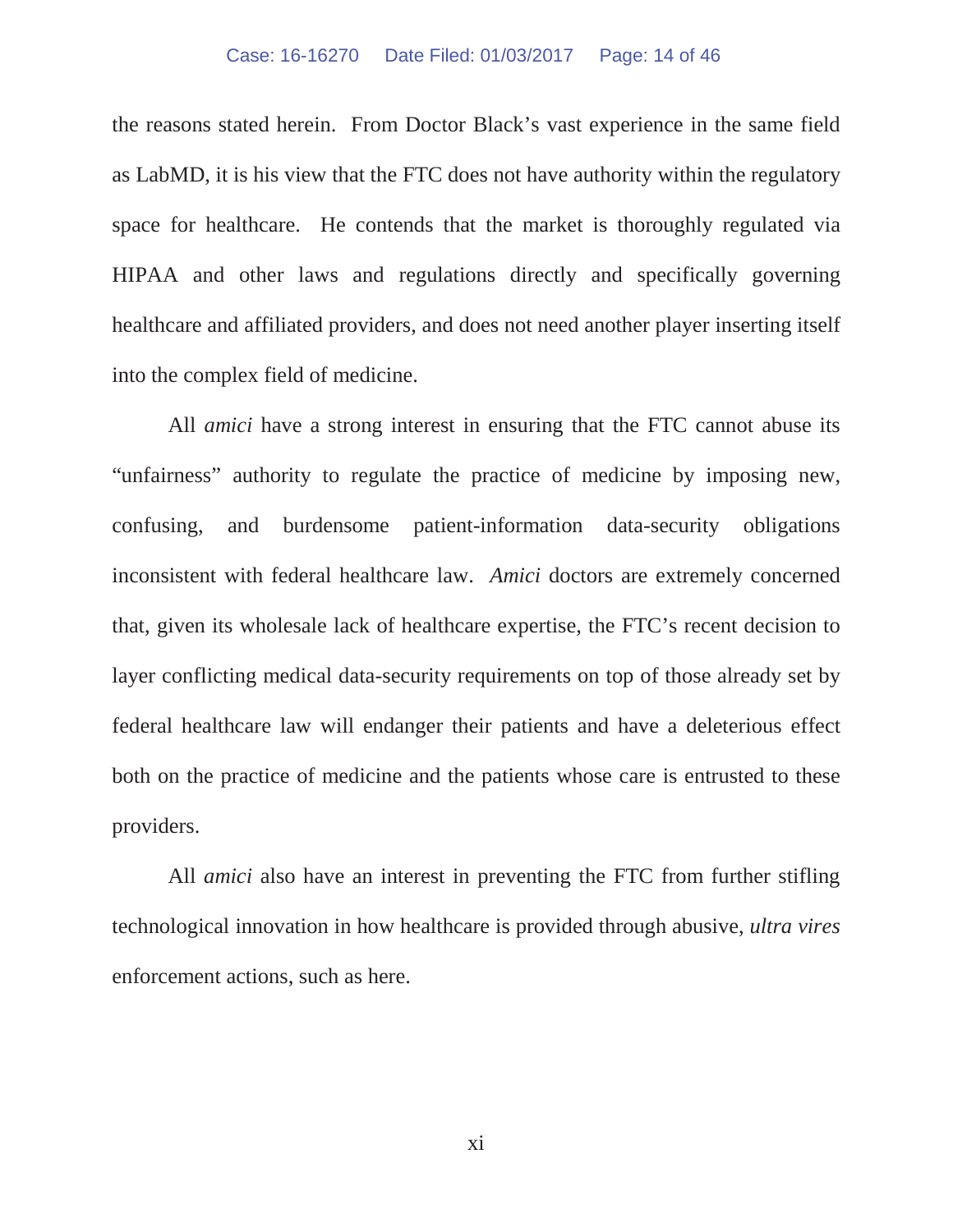#### **STATEMENT OF ISSUES**

*Amici* will address the following question only:<sup>5</sup>

Whether the Commission exceeded its legal authority in finding LabMD's data-security practices "unfair" under Section 5.

#### **SUMMARY OF ARGUMENT**

Section 5 does not give the FTC "unfairness" authority to regulate medical data security. Therefore, the FTC's assault against LabMD is *ultra vires* and cannot stand.

Congress did not choose to regulate medical records and healthcare privacy via the FTC. Instead, Congress chose to regulate medical data security and privacy through healthcare-industry-specific statutes delegating rulemaking and enforcement authority to HHS, which has necessary specialized expertise. Most significantly, in 1996, Congress enacted HIPAA, giving HHS comprehensive authority to regulate patient Protected Health Information ("PHI") data security and privacy—that is, *all* alleged practices at issue here. HHS has exercised this authority to promulgate regulations setting medical data-security standards, which HHS's Office of Civil Rights ("OCR") actively enforces.

HIPAA's regulatory structure should not conflict with Section 5, for the text of Section 5 does not authorize the FTC to regulate HIPAA-Covered entities'

<sup>&</sup>lt;sup>5</sup> *Amici* also believe that the Order against LabMD is unlawful for the reasons set forth in Petitioner's brief.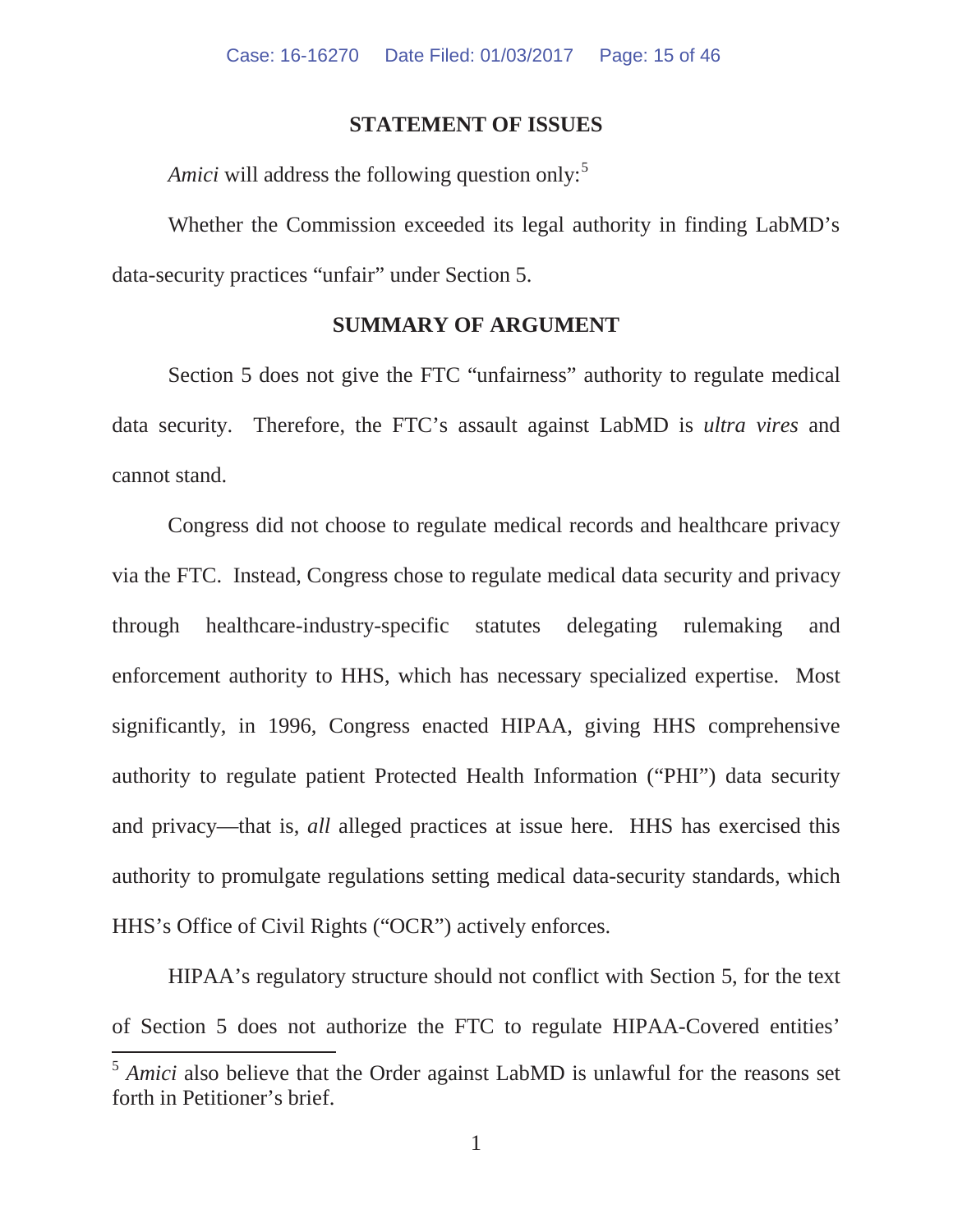#### Case: 16-16270 Date Filed: 01/03/2017 Page: 16 of 46

medical data security. Notwithstanding this lack of authority, as this case illustrates, the FTC has fundamentally misconstrued Section 5 to trespass on HHS's exclusive jurisdiction under HIPAA. The FTC agrees that it does not and cannot enforce HIPAA, which is exclusively administered by HHS, and that LabMD was regulated by HHS as a Covered Entity under HIPAA. HHS did not join the FTC's in-house administrative prosecution of LabMD, even though FTC staff repeatedly reached out to HHS about a criminal third party's theft of a LabMD file as part of an extortion scheme. Yet the FTC, which does not recognize HIPAA compliance as a defense against Section 5, deemed LabMD's medical data security "unreasonable" and therefore an "unfair" trade practice banned by Section 5.

Because the *FTC's misinterpretation* of Section 5 is incompatible with the administrative structure Congress created to regulate medical data security, and contrary to Section 5's plain language and the U.S. Constitution, it should be rejected, based upon application of the preclusion factors articulated by the Supreme Court in *Credit Suisse Sec. LLC v. Billing*, 551 U.S. 265 (2007).

Unless this Court rejects the Commission overreach here, the FTC's lack of medical expertise will, as a practical matter, endanger patient welfare and stifle healthcare innovation. The FTC's position that it is allowed to dictate to doctors what medical data-security practices should be used beyond that which HIPAA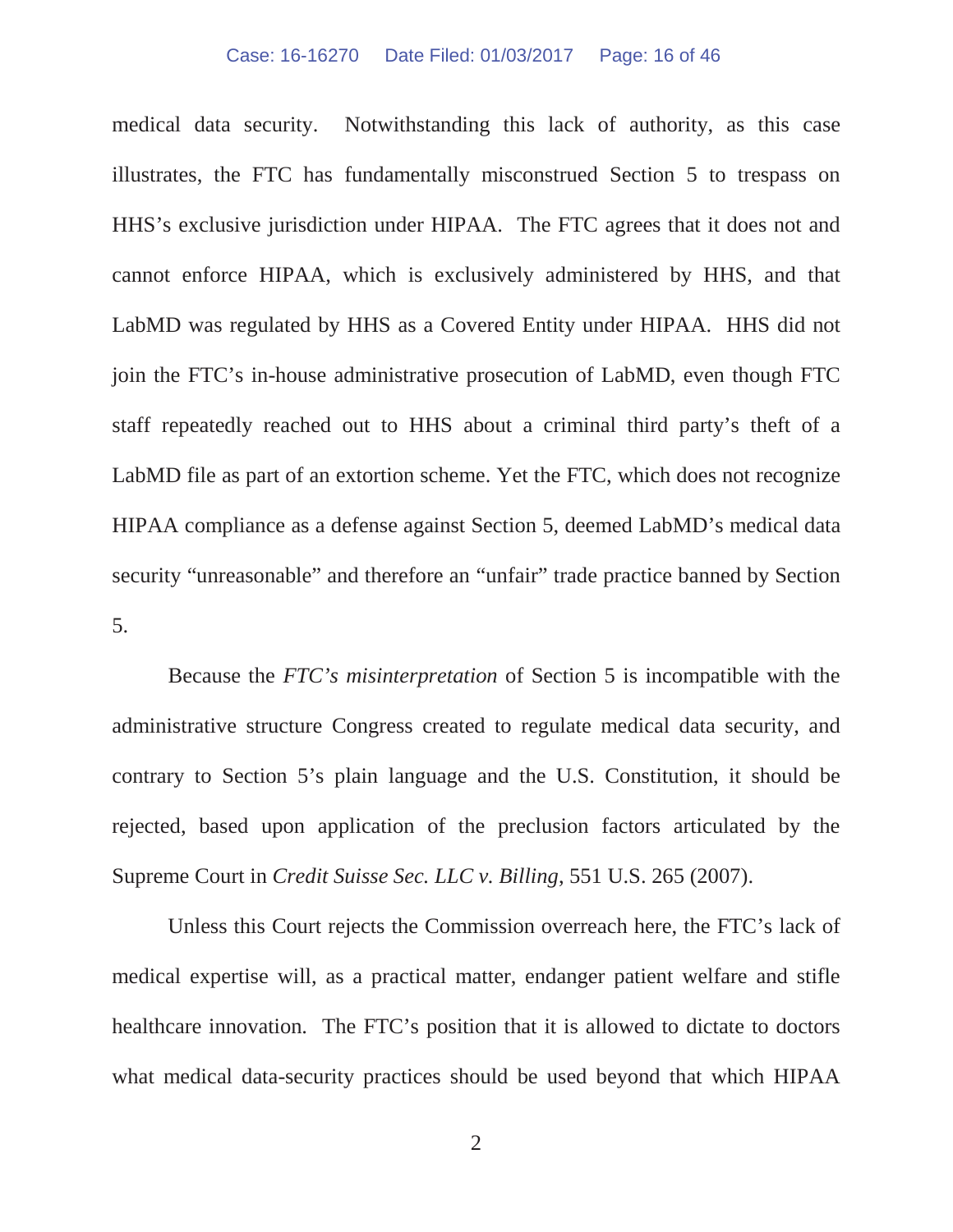requires through *ad hoc* after-the-fact "we-know-'unfair'-and-'unreasonable'-datasecurity-when-we-see-it" enforcement actions concretely harms the practice of medicine.

This Court should vacate the Order against LabMD *in toto* and make pellucidly clear to the FTC that it lacks authority to "parachute in" without Congress's permission or relevant expertise to interfere with how doctors treat patients.

#### **ARGUMENT AND CITATIONS OF AUTHORITY**

### **I. CONGRESS DID NOT DELEGATE TO THE FTC AUTHORITY TO REGULATE MEDICAL DATA SECURITY.**

Because Congress has not conferred power upon the FTC to regulate medical data security, the FTC lacks authority to do so.<sup>6</sup> *See La. Pub. Serv. Comm'n. v. FCC*, 476 U.S. 355, 374 (1986); *ABA v. FTC*, 430 F.3d 457, 468-69 (2005); *see also FTC v. LabMD*, No.1:12-cv-3005-WSD, Dkt. 23, at 14 (N.D. Ga. Nov. 26, 2012) ("[T]he Court finds there is significant merit to … [LabMD's] argument that Section 5 does not justify an investigation into data security practices[.]").

<sup>6</sup> The FTC's lack of jurisdiction was repeatedly raised below. *See, e.g.,* Doc. 147, 9-10.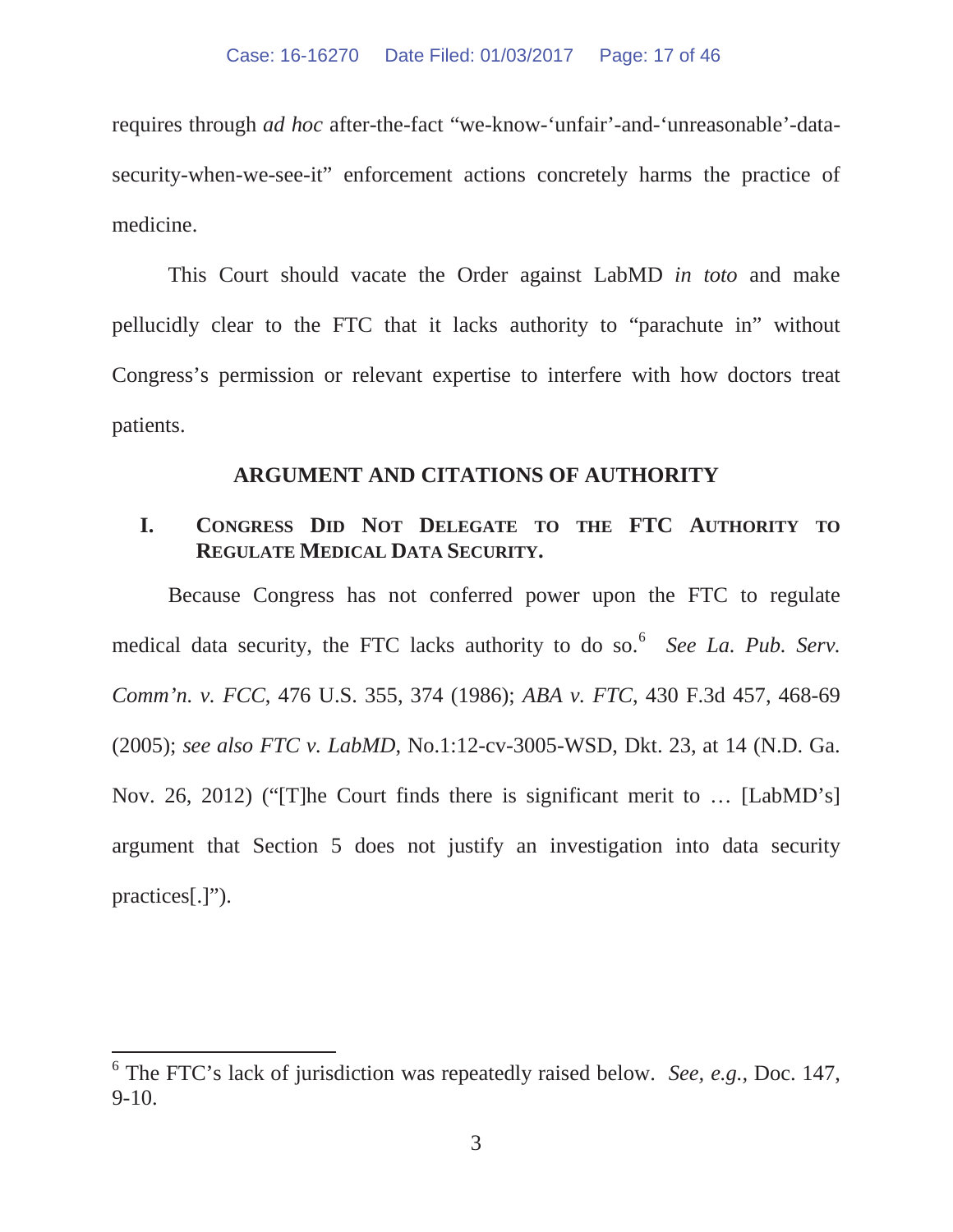Section 5 says nothing about medical data security, silently refuting the FTC's newfound "unfairness" power claims,<sup>7</sup> which should be greeted skeptically. *See Util. Air Regulatory Grp. (UARG) v. EPA*, 134 S. Ct. 2427, 2444 (2014); *FDA v. Brown & Williamson Tobacco Corp*., 529 U.S. 120, 159-60 (2000). The 1938 Wheeler-Lea Amendments to the FTC Act, which added a prohibition against "unfair ... acts or practices" to Section  $5(a)$ ,  $8 \times 15$  U.S.C.  $8 \times 45(a)$ , do not implicitly delegate to the FTC authority to regulate healthcare privacy.<sup>9</sup> Nor do the 1994 Amendments to the FTC Act, which added Section 5(n), 15 U.S.C.  $\S$  45(n), to "rein in" FTC's Section 5 "unfairness" abuse. *See* Doc. 326, 47-48.

If Congress wanted the FTC to regulate data security for the entire healthcare industry, it would have clearly and expressly assigned the FTC that economically and politically important task. *See UARG*, 134 S. Ct. at 2444. Congress, however, did the opposite, last amending Section 5 to *limit* the FTC's "unfairness" authority. *See* Doc. 326, 47-48. Congress did not give the FTC medical data-security authority through statutory amendments specifically intended

 $<sup>7</sup>$  It is unclear when the FTC first purportedly "discovered" Section 5 "unfairness"</sup> authority to regulate HIPAA-Covered entities. The Commission linked this "discovery" to settlements occurring in 2009-2010. Doc. 48, 11 n.18.

<sup>8</sup> Wheeler-Lea Act, Pub. L. 75-447, § 5, 52 Stat. 111 (1938).

<sup>9</sup> Regulation of healthcare and privacy is traditionally a local matter. *See* 65 Fed. Reg. 82,462, 82,463 (Dec. 28, 2000); *Med. Soc. of N.Y. v. Cuomo*, 976 F.2d 812, 816 (2d Cir. 1992). The FTC's overreach here without clear congressional permission violates federalism. *Cf. ABA v. FTC*, 430 F.3d at 471-72.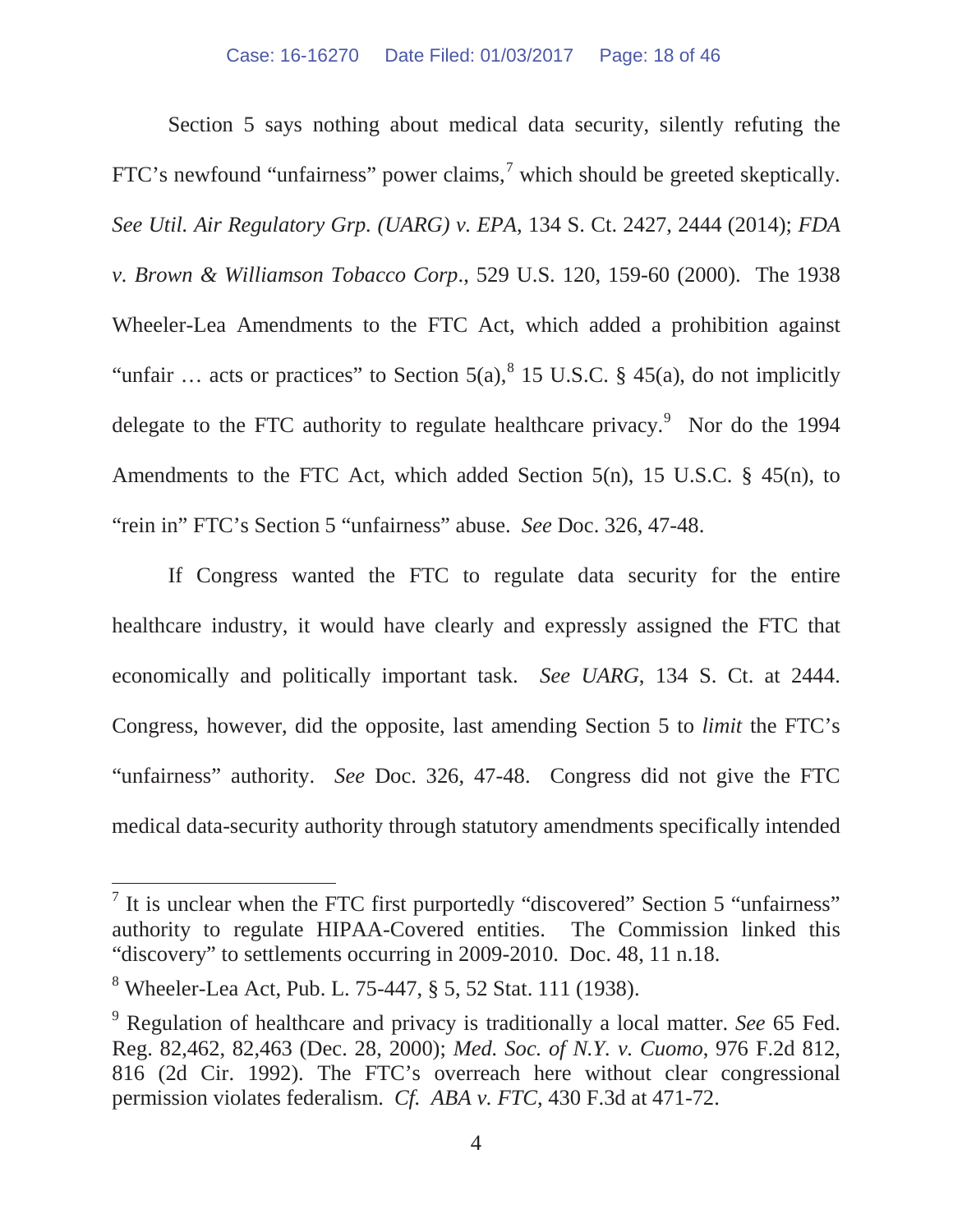to narrow the FTC's powers.<sup>10</sup> *Whitman v. Am. Trucking Ass'ns., Inc.*, 531 U.S. 457, 468 (2001). The FTC's blatant power grab should be rejected for this reason alone.

## **II. THE FTC'S GENERAL SECTION 5 "UNFAIRNESS" POWERS MUST YIELD TO HHS'S HEALTHCARE-INDUSTRY-SPECIFIC HIPAA AUTHORITY.**

The FTC's *ultra vires* foray into healthcare should also be rejected for a more practical reason: Because Section 5 "unfairness," *as interpreted by the FTC*, is incompatible with more recent healthcare-sector-specific statutes like HIPAA, the FTC must yield.

More recent and specific statutes trump older and/or more general statutes.<sup>11</sup> *Gilbert v. United States*, 640 F.3d 1293, 1308 (11th Cir. 2011) (en banc) ("[G]eneral statutory provision enacted at an earlier time must yield to a specific and clear provision enacted at a later time."); *see, e.g., Credit Suisse Sec. LLC v. Billing*, 551 U.S. 265, 275-76, 279, 282 (2007) (preclusion even where mere "threat" that applying earlier-enacted statute would require certain parties to avoid actions later-enacted statute "permits or encourages"); *United States v. Louwsma*,

<sup>&</sup>lt;sup>10</sup> Instead, "Congress  $\dots$  spoke<sup>[]</sup> subsequently and more specifically to the topic," *Brown & Williamson*, 529 U.S. at 133, through statutes like HIPAA. FTC "ignor[es] the plain implication of" this. *Id.* at 160.

<sup>11</sup> *Cf. Morton v. Mancari*, 417 U.S. 535, 550-51 (1974) (Generally, "specific statute will not be controlled or nullified by … general one, regardless of the priority of enactment.").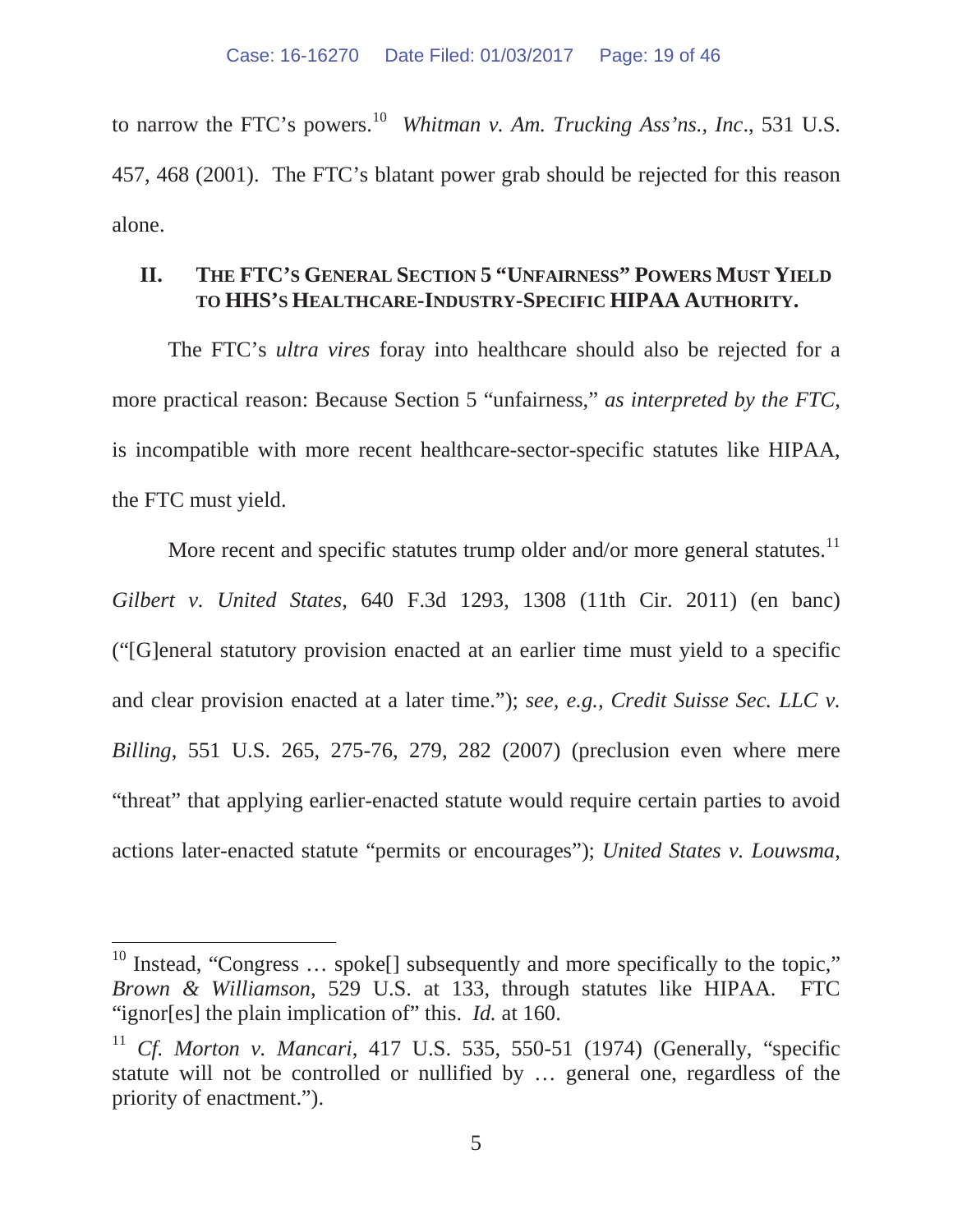970 F.2d 797, 799-800 (11th Cir. 1992) (illustrating principle); *see also EC Term of Years Tr. v. United States*, 550 U.S. 429, 433-36 (2007).

This principle has special force where, as here, the source of conflict is not the statutory language itself but a bizarre, sweeping misinterpretation of that language. *See, e.g., United States v. Fausto*, 484 U.S. 439, 453 (1988) (presumption against implied repeal inapplicable). Implied repeal will readily be found where the interpretation of the earlier-enacted statute creating the conflict with the later-enacted one does not appear in the "express statutory text." *Id.* So too here.

The reason why Section 5, *as interpreted by the FTC*, irreconcilably conflicts with HIPAA and other law is that the FTC has misread its "unfairness" authority to somehow encompass practices regulated under  $HIPAA$ .<sup>12</sup> Here, the circumstances surrounding the FTC's "discovery" of authority to overfile HHS illustrates how the FTC created irreconcilable conflict by (1) misreading Section 5 to extend to medical data security, and (2) compounding that error by layering on new, inconsistent, and ever-shifting compliance obligations.

Section 5, the older general statute, was last amended in 1994 to narrow the FTC's "unfairness" powers through Section 5(n). *See* Doc. 326, 47-48. The FTC

<sup>12</sup> *Cf. United States v. Estate of Romani*, 523 U.S. 517, 530 (1998); *ConArt, Inc. v. Hellmuth, Obata & Kassabaum, Inc*., 504 F.3d 1208, 1210 (11th Cir. 2007) (reading general statute not to extend to matters covered by specific statute, consistent with implied-repeals canon).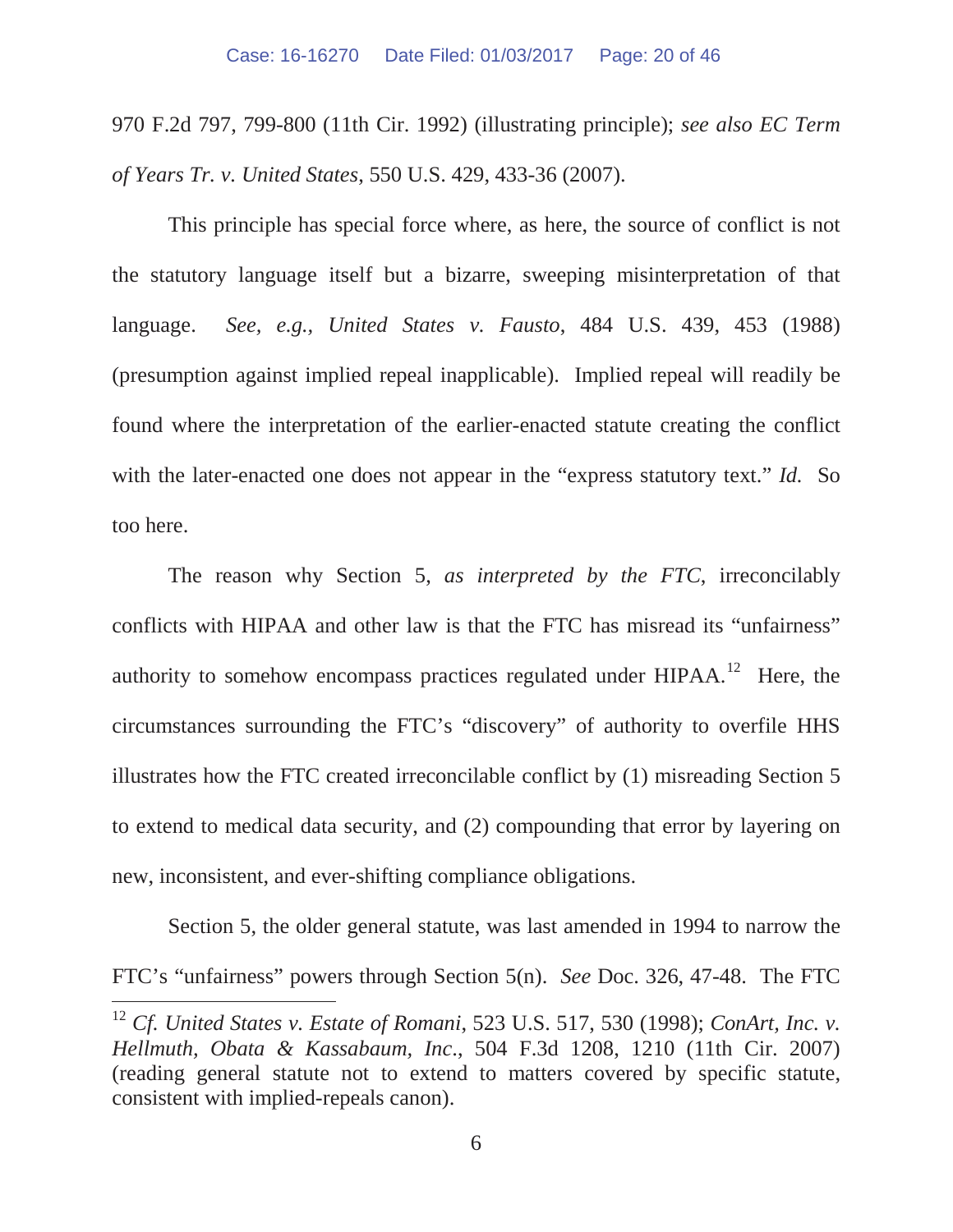states that Section 5(n) is "derived from the Commission's 1980 *Policy Statement on Unfairness*" and "codifies … [its] analytical framework[.]" Doc. 355, Op. 9 (citing Commission Statement of Policy on the Scope of Consumer Unfairness Jurisdiction (Dec. 17, 1980) ("Unfairness Statement"), appended to *Int'l Harvester Co*., 104 F.T.C. 949, 1984 FTC LEXIS 2, at \*304 (1984)). In its "Unfairness Statement" the FTC told Congress that, "[o]f course, if matters involving health and safety are within the primary jurisdiction of some other agency, Commission action might not be appropriate." Unfairness Statement, 1984 FTC LEXIS 2, at \*308 n.15. Congress presumably took the FTC at its word.

HIPAA, the more recent and specific statute (dealing with "matters involving health"), was enacted two years later in 1996—but, importantly, *almost ten years before* the FTC first claimed Section 5 "unfairness" data-security authority in  $2005$ .<sup>13</sup>

Consequently, the Congress that enacted HIPAA could not have anticipated, except through divination, that the FTC would ever claim "unfairness" medical data-security authority. There was no conflict then between Section 5 and HIPAA because the FTC had not asserted jurisdiction.

<sup>13</sup> *See* FTC Opposition to Stay Motion, *LabMD v. FTC*, No. 16-16270, at 4 (Oct. 18, 2016) (dating the FTC's discovery of "unfairness" data-security authority to 2005).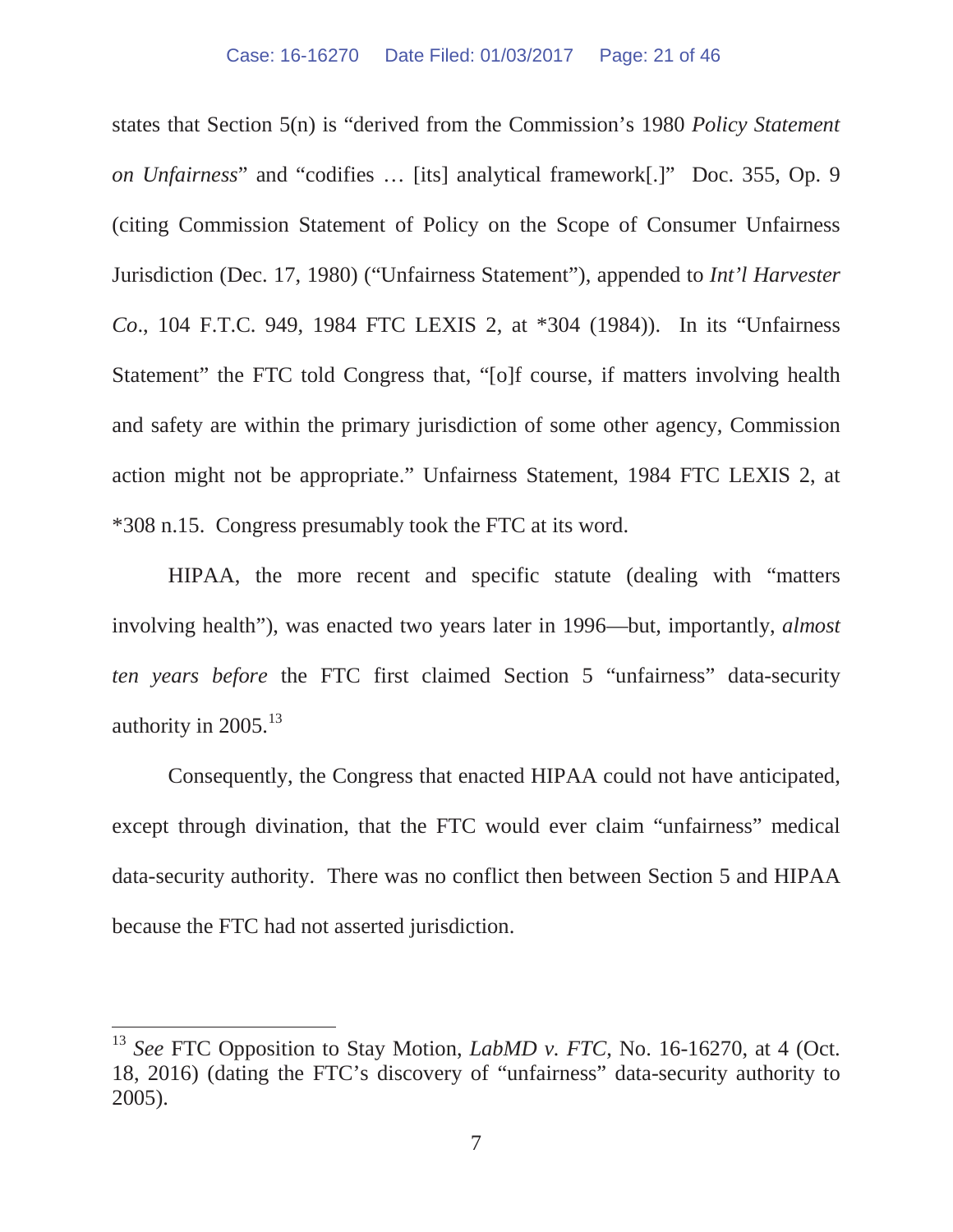Therefore, it is unsurprising that Congress did not include language in HIPAA specifically exempting HIPAA-Covered entities from Section 5. But this does not suggest that the FTC has authority here, as it apparently assumes. Doc. 48 ("January 16 Order"), 12. *Cf. ABA v. FTC*, 430 F.3d at 468-69 (rejecting precisely such an FTC assumption).

### **III. APPLICATION OF** *BILLING* **FACTORS CONFIRMS THE FTC LACKS MEDICAL DATA-SECURITY JURISDICTION.**

Application of the four preclusion factors articulated by the Supreme Court in *Credit Suisse Sec. LLC v. Billing* to the FTC's overreach here confirms that the FTC currently lacks "unfairness" authority to regulate medical data security, even if there were an argument that such authority existed prior to Congress's enactment of HIPAA.<sup>14</sup> See 551 U.S. at 275-76 (listing factors for finding "clear repugnancy" between two regulatory regimes).

## **A. Congress Delegated to HHS, Not to the FTC, Authority to Regulate All Alleged Practices At Issue Here.**

Congress intentionally and specifically gave a different agency, HHS, comprehensive statutory authority to regulate "all of the activities here in question." *Id.* at 276. Therefore, the first *Billing* factor, "the existence of regulatory authority under … [other] law to supervise the activities in question," *id.* at 275, is met.

<sup>14</sup> The Commission acknowledged *Billing* controls but misapplied *Billing* preclusion analysis. *See* Doc. 48, 12-13.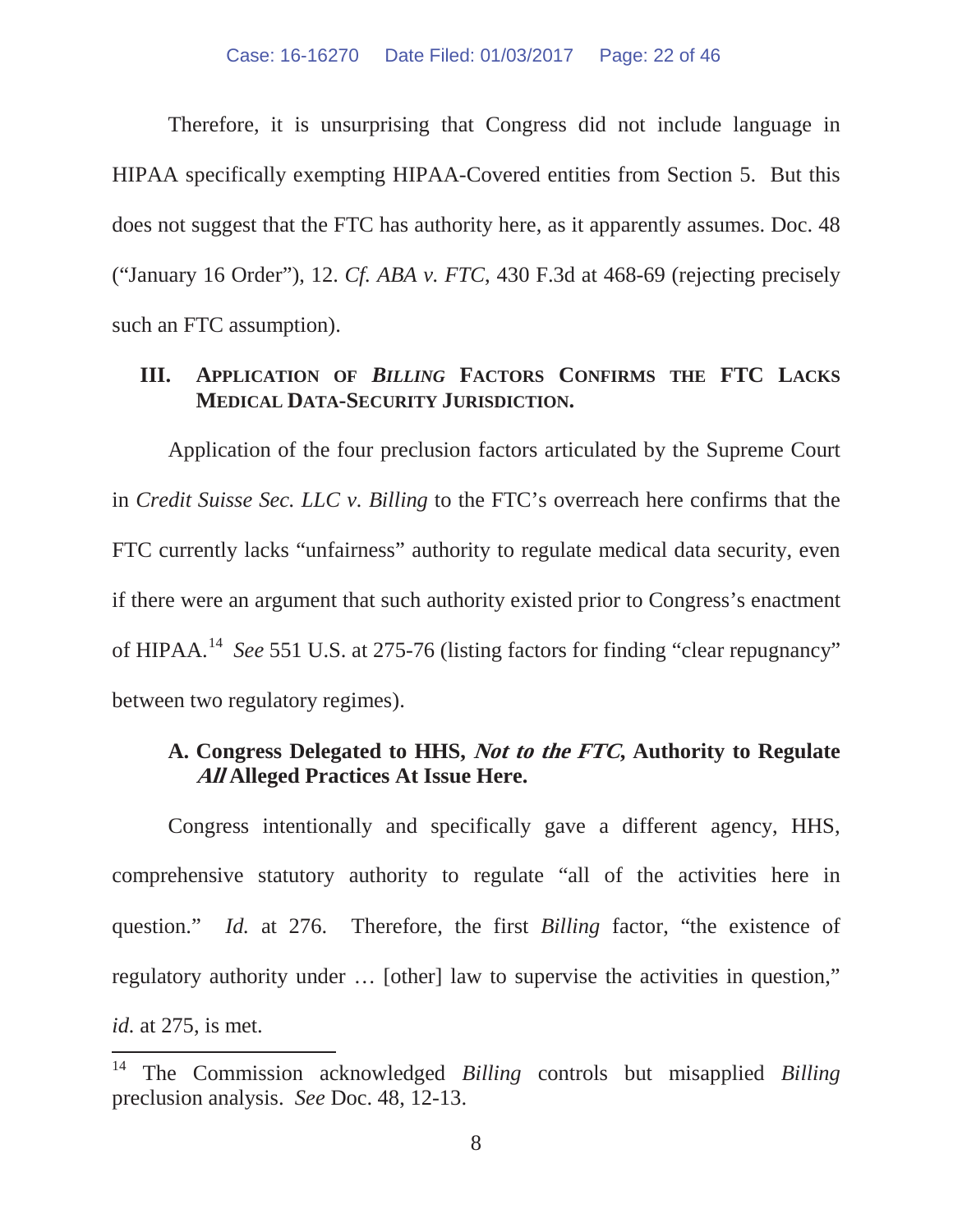In 1996, Congress enacted HIPAA,  $15$  tasking HHS with regulating medical data security. HIPAA addressed security, privacy, and various administrativesimplification issues through certain "Administrative Simplification" provisions.<sup>16</sup> The purpose of those provisions is to improve "the efficiency and effectiveness of the health care system, by encouraging the development of a health information system through the establishment of standards and requirements for the electronic transmission of certain health information." HIPAA, § 261, 110 Stat. at 2021 (codified at 42 U.S.C. § 1320d note); *see also* H.R. Rep. No. 104-497(I), at 98-100 (1996). *See generally Webb v. Smart Document Sols., LLC*, 499 F.3d 1078, 1083- 84 (9th Cir. 2007).

In light of the FTC's then-understood lack of Section 5 "unfairness" datasecurity authority, $17$  Congress recognized there was "no provision" in "present law" governing the matters addressed in HIPAA's Administrative Simplification provisions. *See* H.R. Conf. Rep. No*.* 104-736, at 263; *see also* H.R. Rep. No. 104-

<sup>15</sup> Pub. L. No. 104-191, 110 Stat. 1936 (1996); *see also* 45 C.F.R. Pts. 160-64 (implementing regulations).

<sup>&</sup>lt;sup>16</sup> Set forth in Subtitle F of Title II of HIPAA in sections 261 through 264. HIPAA § 262 amends Title XI of the Social Security Act, 42 U.S.C. § 1301 et seq., to add a Part C, entitled "Administrative Simplification," with sections 1171-1179 codified at 42 U.S.C. §§ 1320d-1320d-8.

<sup>&</sup>lt;sup>17</sup> Even according to the "Commission Statement Marking the FTC's 50th Data Security Settlement" (January 31, 2014), https://www.ftc.gov/system/files/documents/cases/140131gmrstatement.pdf, FTC's data-security activities "started in 2002 with a single case."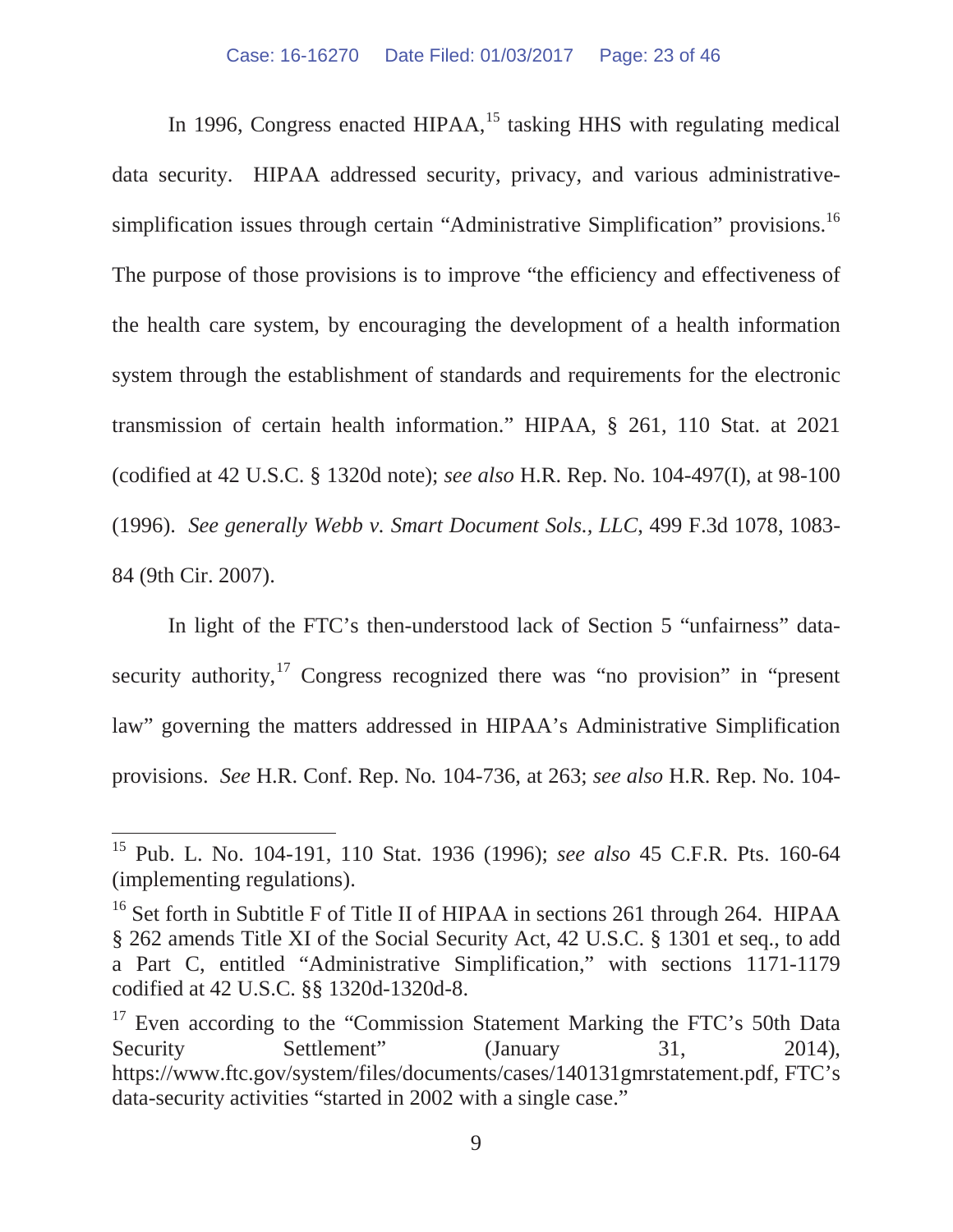496(I) at 97-98 (recognizing same and adoption of standards generally). Congress understood that HHS would be required to "establish" *for the first time* medical data-security and privacy standards. *See* H.R. Rep. No. 104-496(I) at 67 (referring to "establishment of standards and requirements for the electronic transmission of certain health information"), 100 ("The Secretary would be required to establish security standards[.]"). To this end, HIPAA authorized HHS to set such standards through regulations and to enforce those standards. *See, e.g.,* 42 U.S.C. § 1320d-2(d)(1) ("Security standards for health information"); *see S.C. Med. Ass'n v. Thompson,* 327 F.3d 346, 348-49 (4th Cir. 2003) (HHS's role in setting standards).

Congress buttressed HHS's medical data-security authority in 2009 by passing the Health Information Technology for Economic and Clinical Health Act ("HITECH"),<sup>18</sup> which expanded HIPAA's reach and HHS's role. *See, e.g.*, 42 U.S.C. § 1320d-2(i); *see* 74 Fed. Reg. 56,123, 56,124 (Oct. 30, 2009). In HITECH, Congress drew a bright line between *non*-HIPAA-Covered and HIPAA-Covered entities, carefully avoiding delegating to the FTC *any* authority to regulate HIPAA-Covered entities. For instance, § 13422(b)(1) directs HHS, in coordination with the FTC, to study data-security requirements only for *non*-HIPAA-Covered entities and determine "which Federal government agency is best equipped to enforce [any] such requirements." Pub L. 111-5, § 13422(b)(1), 123 Stat. 260, 277  $\overline{a}$ <sup>18</sup> American Recovery and Reinvestment Act of 2009, Pub. L. 111-5, Div. A, Title

XIII, and Div. B, Title IV (HITECH) (codified at 42 U.S.C. §§ 1320d-5 *et seq.*).

<sup>10</sup>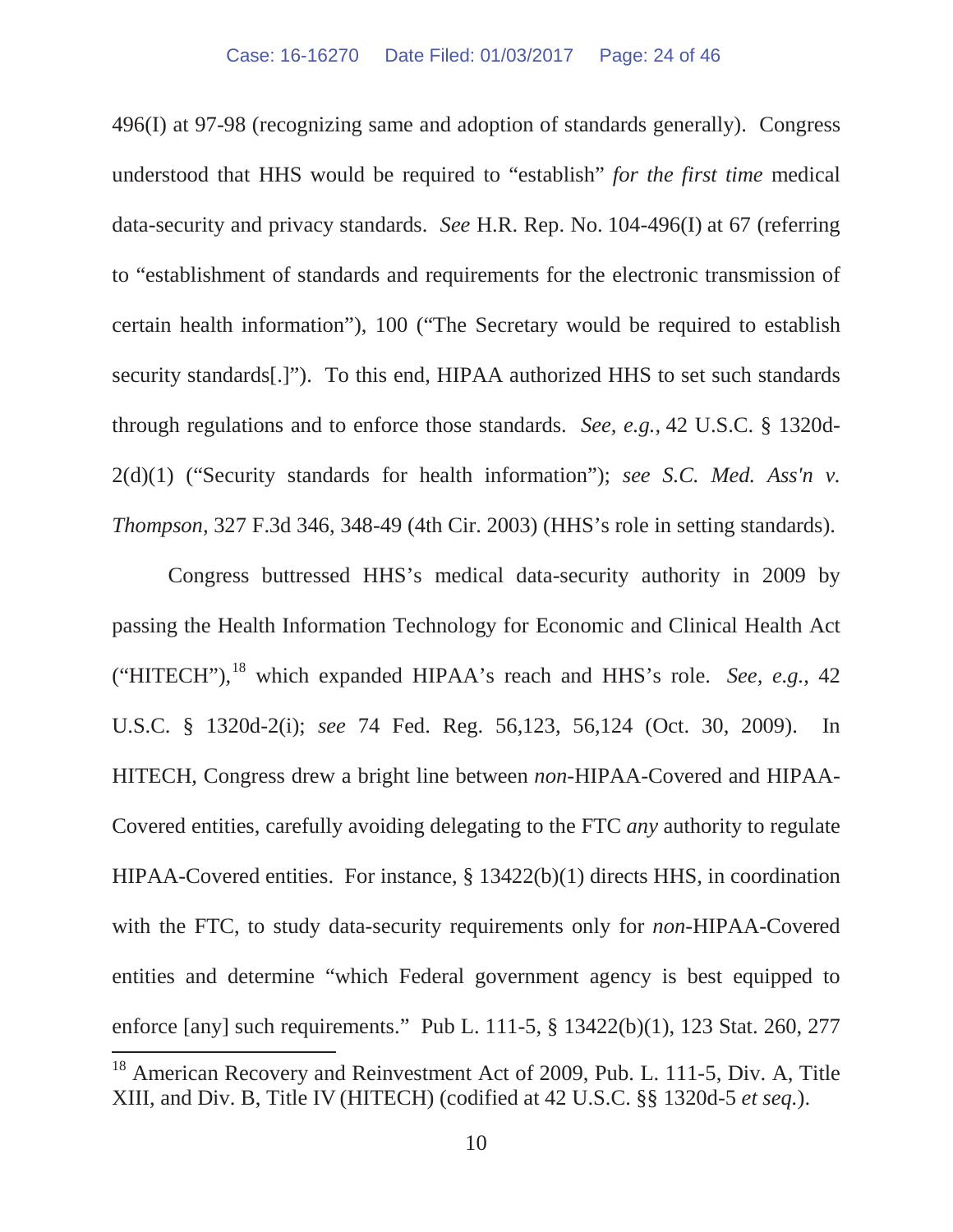(Feb. 17, 2009). Likewise, Congress only authorized the FTC to set and enforce data-breach notification requirements for *non-*HIPAA-Covered entities. *See* 42 U.S.C. § 17937; Doc. 48, 12 n.20. HITECH thus underscores Congress's determination, codified in HIPAA, that medical data security is the exclusive purview of HHS.

With respect to clinical laboratories like LabMD, HIPAA supplemented the authority that Congress previously granted HHS to regulate medical-record retention and related matters through the Clinical Laboratory Improvement Amendments of 1988 ("CLIA").<sup>19</sup> CLIA directs HHS to set standards, 42 U.S.C. § 263a(f)(1), meeting certain specified requirements, *see* 42 U.S.C. § 263a(f)(1)(A)- (D), after considering certain factors, *see* 42 U.S.C. § 263a(f)(2)(A)-(G).

The FTC does not, and cannot, administer any of these laws. The FTC admits it does not, and cannot, enforce HIPAA, Doc. 48, 12 & n.19, which comprehensively regulates *all* alleged practices at issue here. The FTC also agrees that "LabMD … is subject to HIPAA." Doc. 355, Op. 12 n.22. Consequently, what the Commission Opinion refers to as "sensitive health or medical information," *see* Doc. 355, Op. 19, 25, is PHI, exclusively subject to HIPAA medical data-security standards set by HHS's Security and Privacy Rules, 45

<sup>&</sup>lt;sup>19</sup> Pub. L. 100-578, 102 Stat. 2903 (codified at 42 U.S.C. § 263a). State law imposes additional record-retention requirements. *See* O.C.G.A. § 31-33- 2(a)(1)(A); Ga. Comp. R. & Regs. 111-8-10-.26.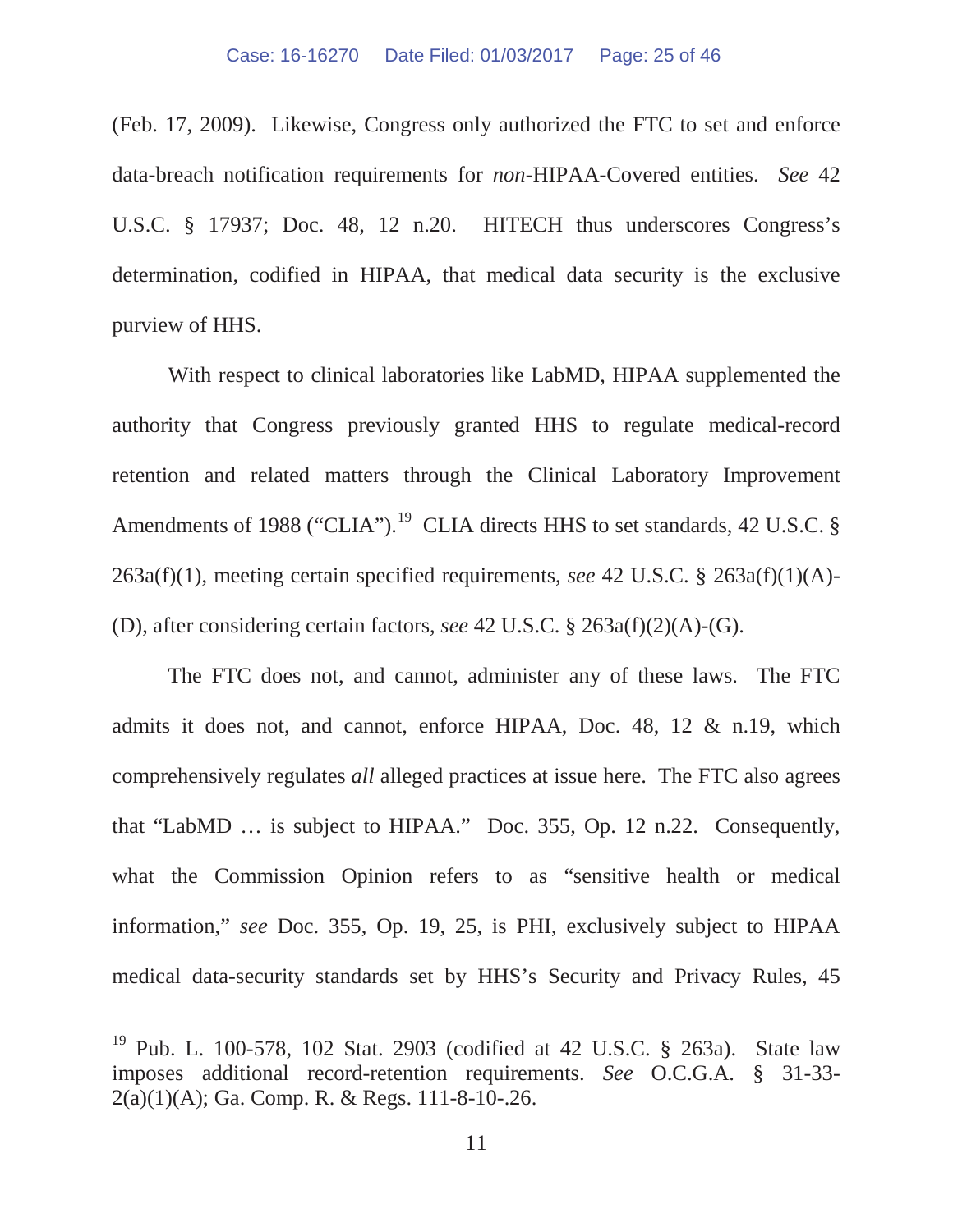C.F.R. § 160.103 (defining "PHI" and Electronic PHI ("ePHI"), the subset of PHI at issue here).

This factor favors preclusion.

## **B. HHS Actively Exercises Regulatory Authority to Supervise All Alleged Practices At Issue Here.**

HHS comprehensively and actively regulates *all* medical data-security practices at issue here. HHS "has continuously exercised its legal authority to regulate conduct of the general kind now at issue" and "defined in detail" what medical data-security practices HIPAA-Covered entities like LabMD may use. *See Billin*g, 551 U.S. at 277. The second *Billing* factor, "evidence that the responsible regulatory entities exercise that authority," *id.* at 275, is therefore satisfied.

As instructed by Congress, 42 U.S.C. § 1320d-2(d)(1), HHS has exercised its authority under HIPAA to promulgate regulations establishing medical datasecurity standards. *See, e.g.,* Standards for Privacy of Individually Identifiable Health Information ("Privacy Rule"), 65 Fed. Reg. 82,462 (Dec. 28, 2000); Health Insurance Reform: Security Standards ("Security Rule"), 68 Fed. Reg. 8,334 (Feb. 20, 2003); HIPAA Administrative Simplification: Enforcement ("Enforcement Rule"), 71 Fed. Reg. 8,390 (Feb. 16, 2006); Modifications to the HIPAA Privacy, Security, Enforcement, and Breach Notification Rules ("HIPAA Omnibus Final Rule"), 78 Fed. Reg. 5,566 (Jan. 25, 2013); *see also* HITECH Breach Notification Interim Final Rule, 74 Fed. Reg. 42,740 (Aug. 24, 2009).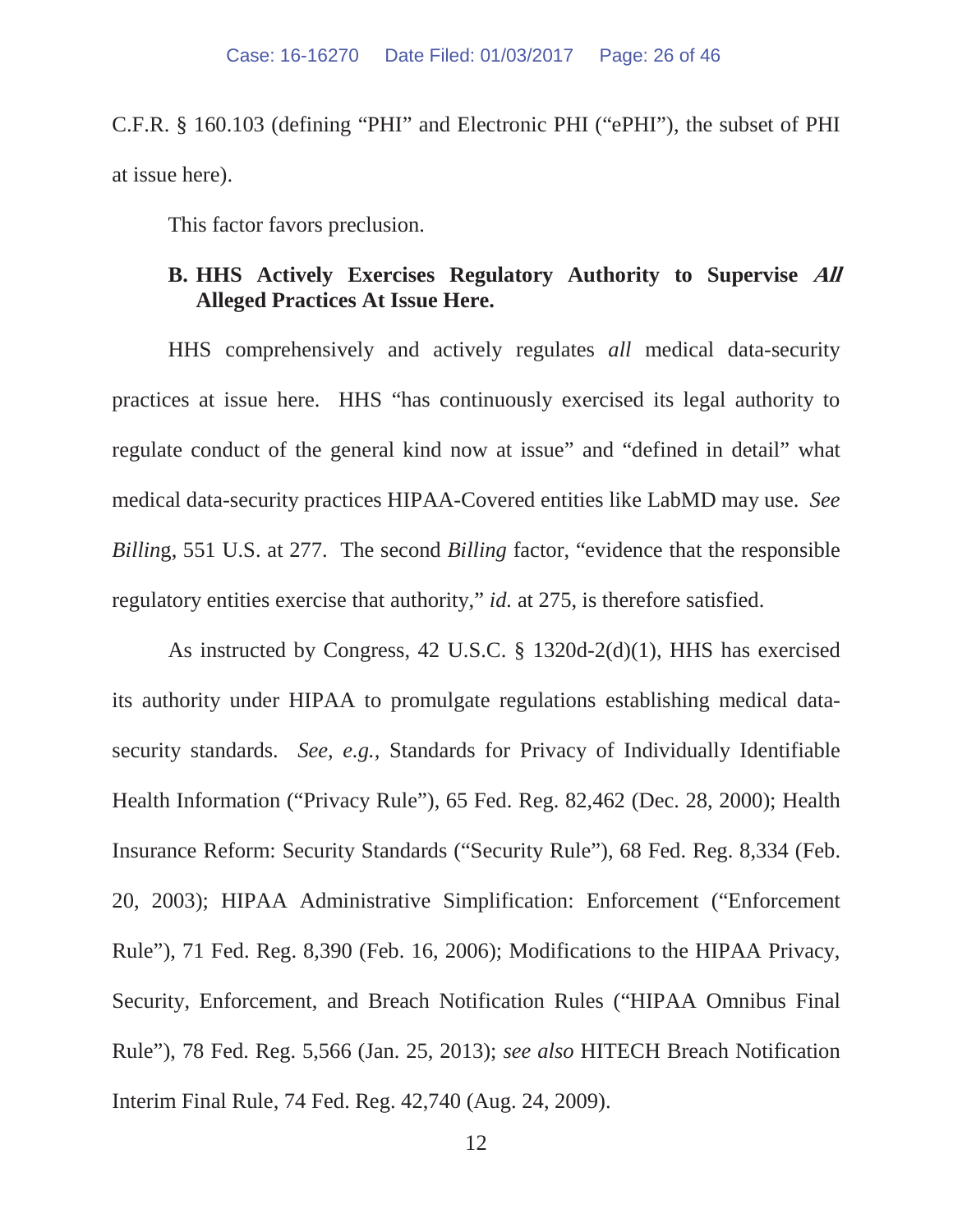The preambles to HHS's Security and Privacy Rules showcase the general understanding that the FTC lacks Section 5 "unfairness" data-security authority that prevailed until the FTC reversed course without explanation (or notice to the public).

For instance, the Privacy Rule preamble explains that it "establishes, for the first time, a set of basic national privacy standards and fair information practices…."<sup>20</sup> 65 Fed. Reg. at 82,464. Tellingly, the Privacy Rule's extensive implied-repeal analysis omits mention of the FTC's then-"undiscovered" Section 5 "unfairness" powers but addresses the FTC's financial-sector-specific data-security regulatory authority under the Gramm-Leach-Bliley Act. *See id.* at 82,483-84 (no conflict because "health plans will not be subject to dual federal agency jurisdiction"). This omission is unsurprising given that the Privacy Rule was promulgated against the backdrop of the FTC's then-public disavowal of Section 5 "unfairness" data-security authority—at the time, the two agencies were in agreement as to the FTC's limitations.<sup>21</sup>

 $20$  Notably, in developing its proposed rule, HHS consulted with statutorilyspecified groups and other key stakeholders (including various federal agencies), which did not include the FTC. *See* 64 Fed. Reg. 59,918, 59,922 (Nov. 3, 1999). <sup>21</sup> *See* Doc. 18, 16-17 & nn.12-14, https://www.ftc.gov/sites/default/files/documents/cases/131112respondlabmdmodi scomplaintdatyadminproceed.pdf#page=18 (listing FTC statements).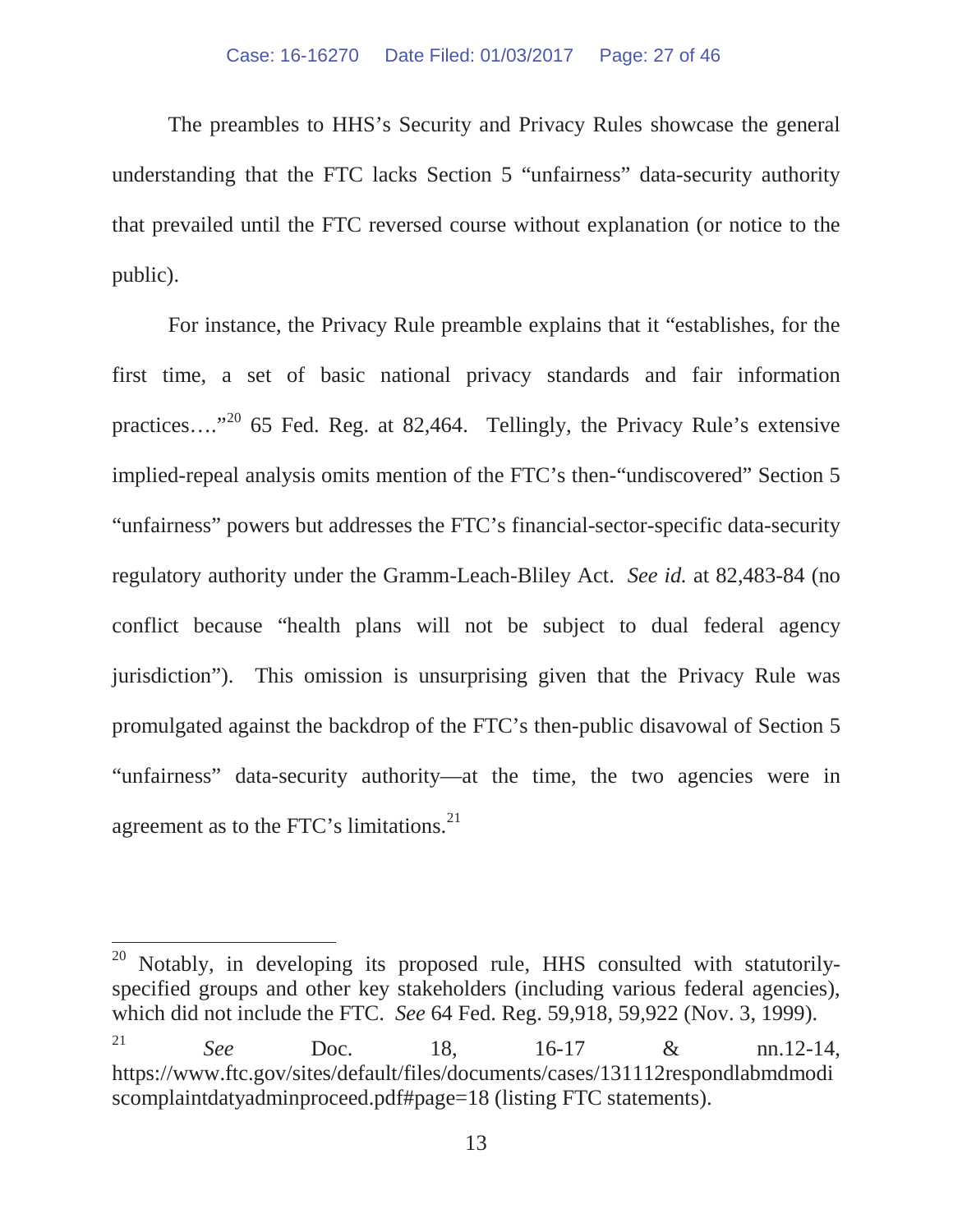The 2003 HIPAA Security Rule also predates the FTC's "discovery" of medical data-security authority.<sup>22</sup> "The purpose of" the Rule was "to adopt national standards for safeguards to protect the confidentiality, integrity, and availability of electronic protected health information." 68 Fed. Reg. at 8,334; *see also* HHS, Security 101 for Covered Entities, HIPAA Security Series, Vol. 2/Paper 1, 3 (2007) ("Prior to HIPAA, no generally accepted set of security standards or general requirements for protecting health information existed in the health care industry."). Significantly, the Security Rule also omits mention of Section 5.

Also consistent with Congress's decision that HHS alone regulates HIPAA-Covered entities, "[b]oth HHS (pursuant to HIPAA and HITECH) and the FTC (pursuant to the American Recovery and Reinvestment Act of 2009) have promulgated [breach notification] regulations … [that] are applicable to two different categories of firms…. [T]h[e] FTC rule does not apply to HIPAA-covered entities[.]"<sup>23</sup> Doc. 48, 12 n.20.

<sup>22</sup> *See supra* note 7.

<sup>&</sup>lt;sup>23</sup> The HIPAA Omnibus Rule notes that "HIPAA covered entities and business associates are subject to HHS,' and not the FTC's, breach notification rule." 78 Fed. Reg. at 5,639; *accord* FTC Health Breach Notification Rule, 74 Fed. Reg. 42,962, 42,964-65 (Aug. 25, 2009) (same).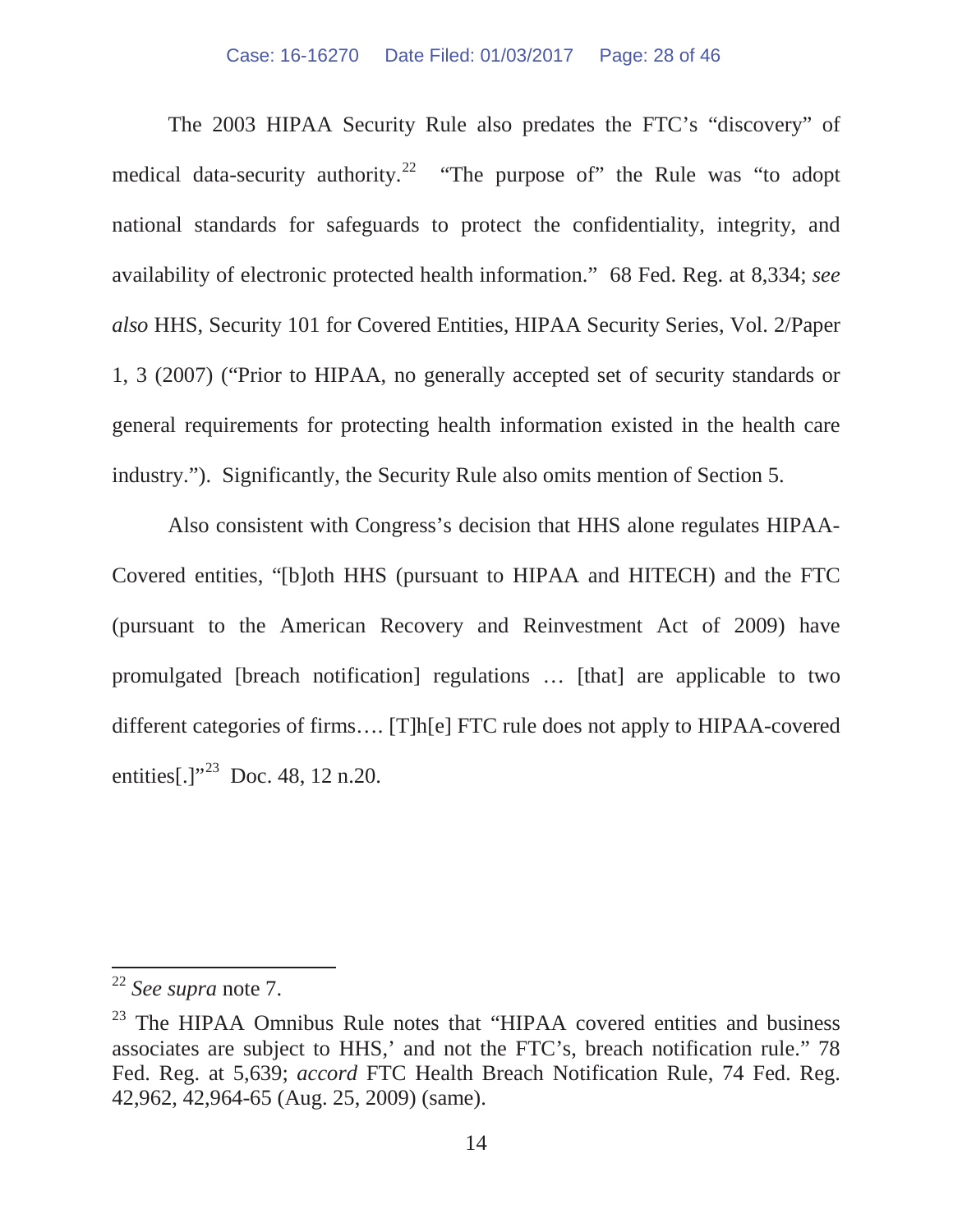Honoring Congress's intent, HHS's OCR actively enforces HIPAA. *See generally* HHS, Enforcement Highlights (Nov. 30, 2016).<sup>24</sup> "OCR has received over 144,662 HIPAA complaints[]" and "ha[s] resolved ninety-seven percent of these cases (141,235)." *Id.* "OCR has successfully enforced the HIPAA Rules by applying corrective measures in all cases where an investigation indicates noncompliance[.]" *Id.* OCR has referred 589 HIPAA-related matters to DOJ for criminal investigation, *see id.*, and increasingly coordinates with State Attorneys General to bring HIPAA civil enforcement actions.<sup>25</sup> OCR also initiates HIPAA compliance reviews<sup>26</sup> and audits, <sup>27</sup> routinely enters into resolution agreements, and has civil-penalty authority.<sup>28</sup>

 $\overline{a}$ 

HHS, How OCR Enforces the HIPAA Privacy & Security Rules, https://www.hhs.gov/hipaa/for-professionals/compliance-

<sup>24</sup> *At* https://www.hhs.gov/hipaa/for-professionals/complianceenforcement/data/enforcement-highlights/index.html?language=es.

<sup>25</sup> *See generally* HHS, State Attorneys General, https://www.hhs.gov/hipaa/forprofessionals/compliance-enforcement/state-attorneys-general/index.html.

enforcement/examples/how-OCR-enforces-the-HIPAA-privacy-and-securityrules/index.html.

<sup>27</sup> *See, e.g.,* HHS, HIPAA Privacy, Security, and Breach Notification Audit Program, https://www.hhs.gov/hipaa/for-professionals/complianceenforcement/audit/index.html.

<sup>28</sup> *See* HHS, Resolution Agreements, https://www.hhs.gov/hipaa/forprofessionals/compliance-enforcement/agreements/index.html.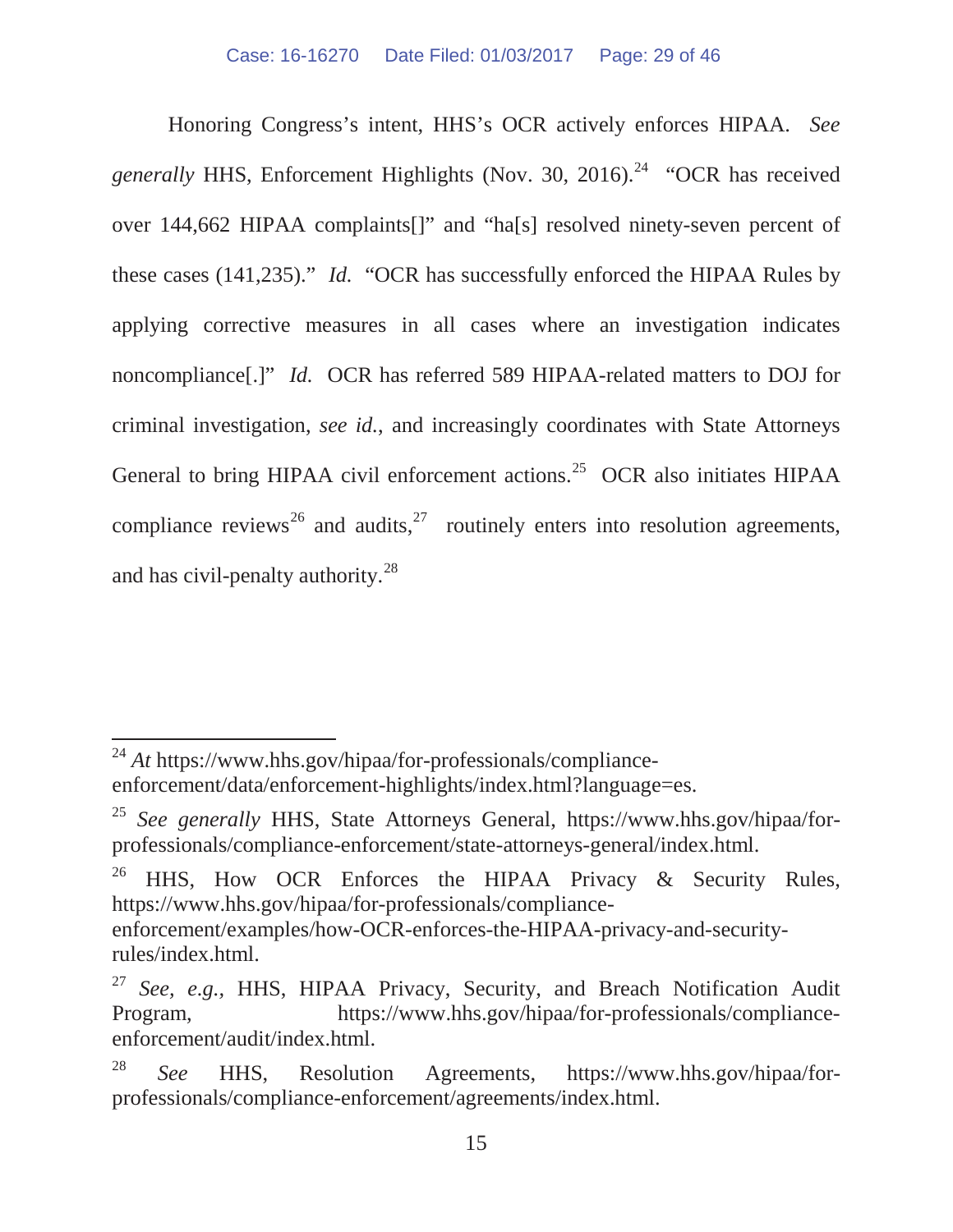Put simply, all alleged practices at issue here are already comprehensively (and actively) regulated by HHS.<sup>29</sup> This *Billing* factor also favors preclusion.

# **C. The FTC's Section 5 "Unfairness" Regulation Conflicts with HHS's Regulatory Scheme.**

The third *Billing* factor is whether there is "a resulting risk that" two different regulatory schemes enforced by different agencies, "if both applicable, would produce conflicting guidance, requirements, duties, privileges, or standards of conduct."<sup>30</sup> 551 U.S. at 275-76. Notably, the *Billing* Court did not require inconsistent standards *as applied to the alleged underlying conduct* to conclude that this factor was met, instead assuming *arguendo* violations of both the specific securities laws and general antitrust laws.<sup>31</sup> *See id.* at 279. The third *Billing* factor is therefore satisfied by a showing of *potential* (not necessarily *actual*) conflict. *See id.* at 280-84. Here, this test is more than met, as the FTC's misinterpretation

 $29$  Commissioner McSweeney noted this at oral argument: "Aren't we talking about HIPAA-covered documents, medical records, and hopefully state standards here as well?" Transcript Event ("TE") 56, 46:19-23.

<sup>&</sup>lt;sup>30</sup> The Commission misreads *Billing*, suggesting that preclusion obtains only where compliance with both laws is impossible. *See* Doc. 48, 12-13. Not so. For instance, under *Billing*, conflict may be found where one statute "forbid[s] the very thing that the [other statute] … permit[s]." 551 U.S. at 273; *accord* ANTONIN SCALIA & BRYAN GARNER, READING LAW: THE INTERPRETATION OF LEGAL TEXTS, 327 (2012) (same).

<sup>&</sup>lt;sup>31</sup> The Commission misapplied *Billing*, erroneously finding that actual as-applied inconsistency is required. *See* Doc. 48, 12-13. Even (counterfactually) taking as true the FTC's factually and legally inaccurate claims about LabMD, the third *Billing* factor is still met. Petitioner's brief addresses such errors in detail.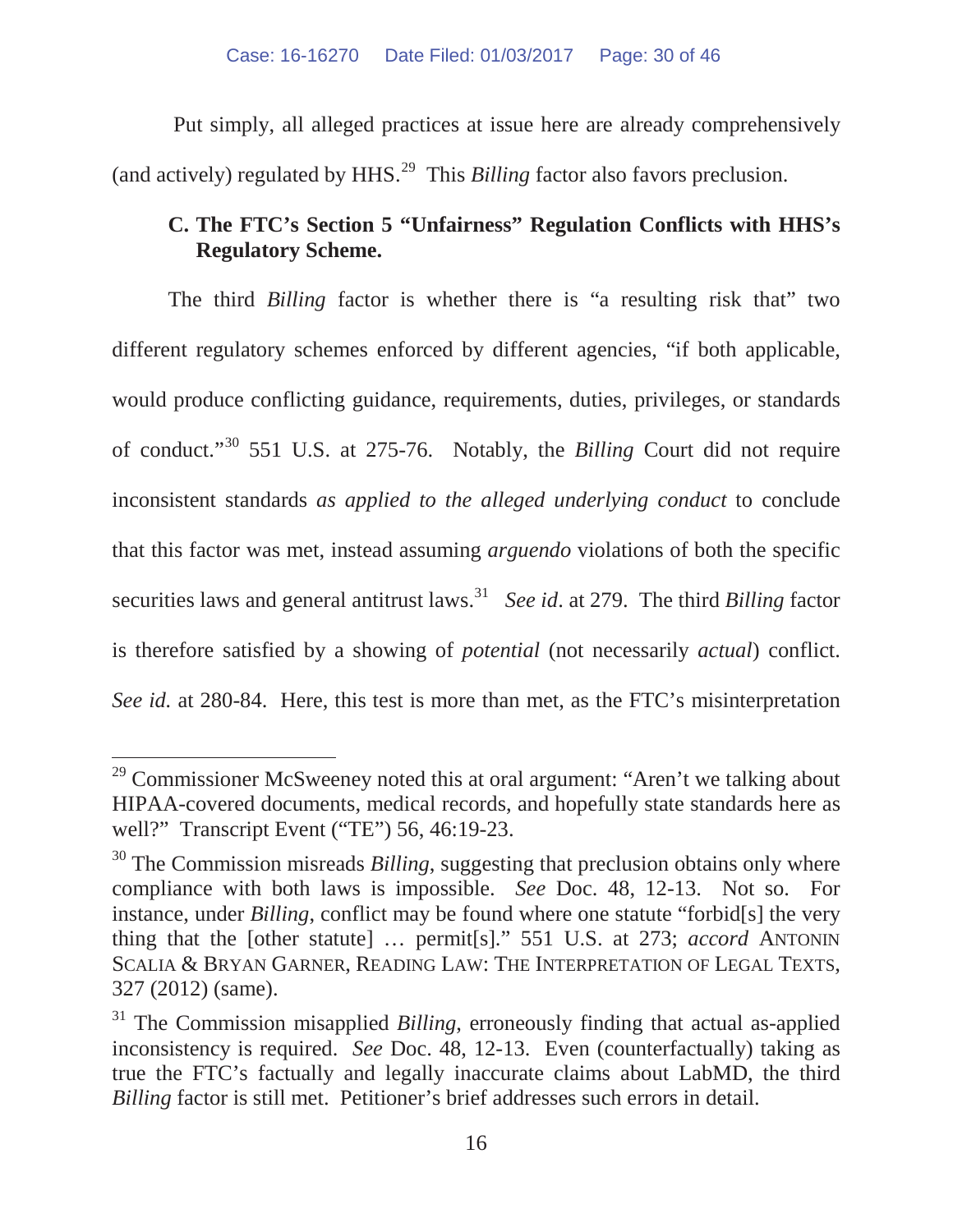of Section 5 has created numerous actual and potential conflicts between Section 5 and federal healthcare law.

The root of the repugnancy is the FTC's view that "the requirements imposed by HIPAA do not govern whether LabMD met its obligations under Section 5 of the FTC Act[.]" Doc. 355, Op. 12. Indeed, the Commission rejected the "legal argument" that "the Commission could not hold LabMD liable under Section 5 if its data security practices complied with HIPAA Standards." Doc. 147, 5. FTC does not recognize HIPAA compliance as a safe harbor or defense against Section 5. Doc. 48, 12-13.

Worse, the FTC does not claim that Section 5 *is consistent with* HIPAA, instead asserting that Section 5 is "*largely* consistent" with HIPAA. Doc. 48, 11 (emphasis added). "Largely consistent" is not the same as "consistent." And the FTC refuses to say how, precisely, its unstated "standards" diverge from HIPAA standards.

Here, the fact that the FTC acknowledges that LabMD "is subject to HIPAA," Doc. 355, Op. 12 n.22, but claimed that "this case has nothing to do with HIPAA," *see* Doc. 147, 5 (citation omitted), yet found LabMD liable under Section 5 showcases the risk (and reality) of regulatory conflict. Underscoring this, even though FTC staff repeatedly reached out to HHS about a third party's theft of

17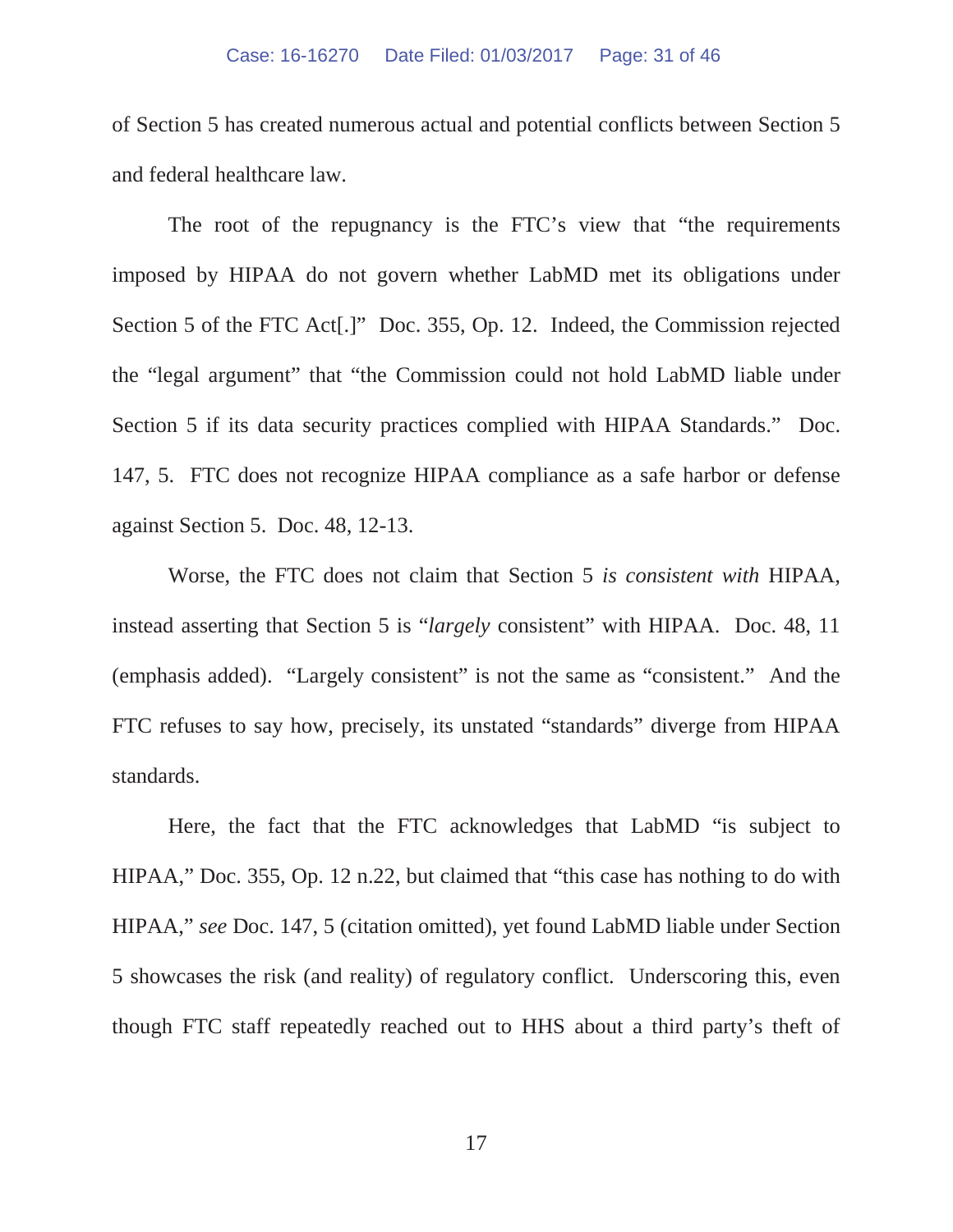LabMD's 1718 File over a period of several years, HHS declined to join the FTC enforcement action against LabMD.<sup>32</sup>

This risk (and reality) of conflict is further illuminated through the lens of five principles the *Billing* Court focused on to determine that the third factor was met, *see* 551 U.S. at 279-83 (illustrating principles), all of which apply here, as discussed below.

#### **1. The FTC Lacks Healthcare-Industry Expertise.**

Under *Billing*, a "need for [industry]-related expertise" to effectively regulate, *id.* at 283, 285, weighs in favor of preclusion.

Healthcare regulation is incredibly complex, and specialized expertise is necessary to further HIPAA's broad purpose. *See generally Webb*, 499 F.3d at 1083-84 (summarizing purpose). HIPAA "emphasizes privacy, efficiency, and modernization" and the broader "'goals of improving the operation of the health care system and reducing administrative costs[.]'<sup>33</sup> *Id.* at 1084 (citations omitted). Recognizing the need for healthcare-industry-specific expertise to achieve these

 $32$ <sup>32</sup> *See* Doc. 359, Ex.36, https://www.ftc.gov/system/files/documents/cases/160830labmdstayapplication.pd  $f#page=1114$ ;  $Doc.$   $364,$   $Ex.4,$ https://www.ftc.gov/system/files/documents/cases/160915replyccoppstay.pdf#page  $=39.$ 

<sup>33</sup> LabMD's cancer-detection services furthered these goals. *See* CX0225 (detailing how LabMD enhanced efficiency and modernization, improved operations, and reduced administrative costs); TE 40, 954-964 (benefits of LabMD services).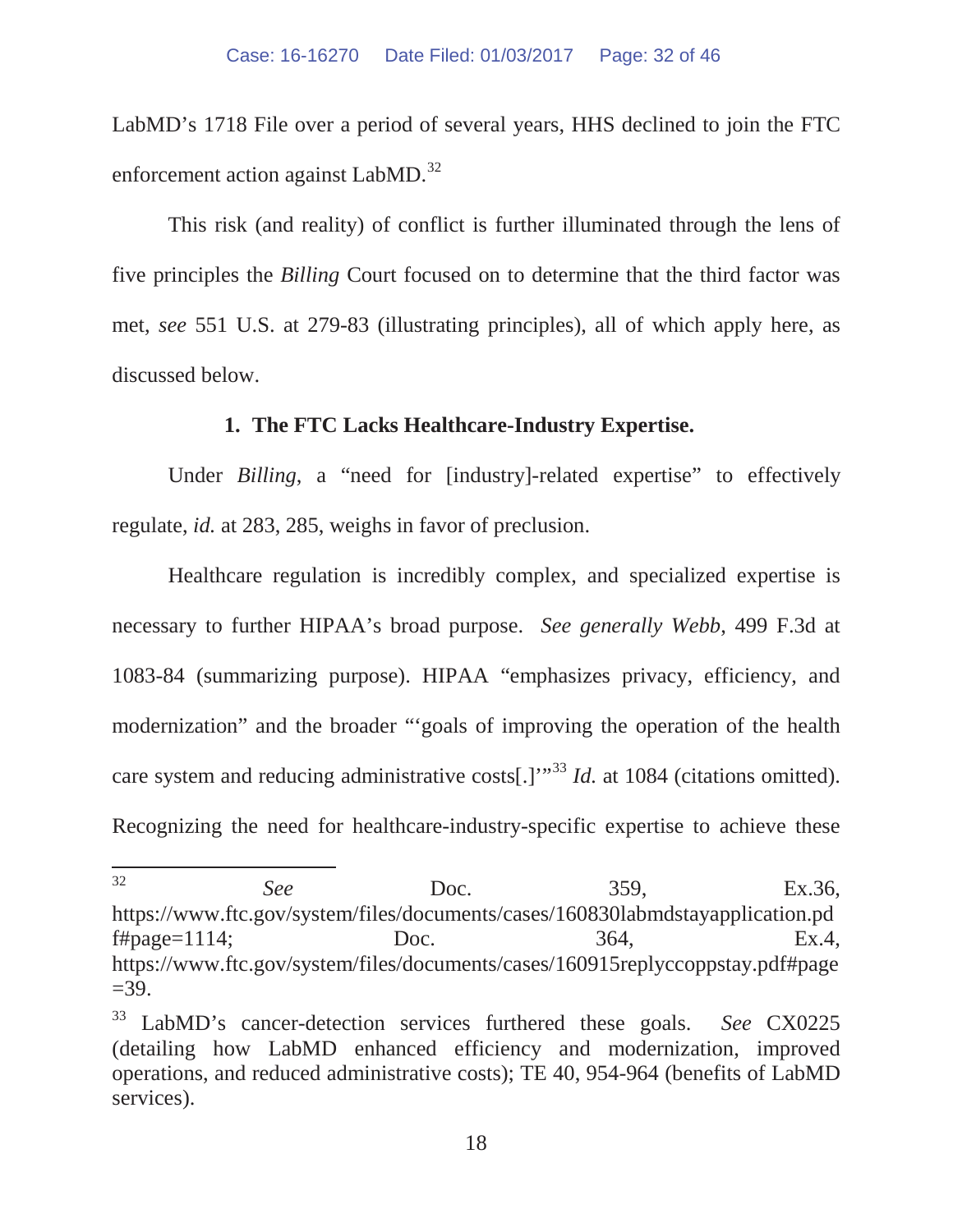goals, Congress required HHS to consult with specified groups and engage with key stakeholders to implement HIPAA through notice-and-comment rulemaking. *See* David Thaw, *Enlightened Regulatory Capture*, 89 WASH. L. REV. 329, 351-370 (2014) (describing process); *see also* H.R. Rep. No. 104-496(I) at 99 (recognizing role of private sector in establishing standards). Through that public process, HHS established healthcare-industry-specific standards.

By contrast, the FTC, a generalist agency without industry-specific expertise, solely focuses on "reasonable" data security for its own sake *in vacuo*. *Cf. Gordon v. N.Y. Stock Exch.*, 422 U.S. 659, 688-90 (1975). Worse, unlike HHS, the FTC has eschewed using its formal rulemaking powers to set standards, *see* 15 U.S.C. §57a(a)(1), instead resorting to *ex post* enforcement actions. And unlike HHS, the FTC refuses even to tailor its expectations to particular industries. *See, e.g.,* Doc. 355, Op. 12 (referring to practices "IT practitioners commonly used").

Thus, the FTC rejected HIPAA standards in this case. *See* Doc. 147, 5 ("[T]his case has nothing to do with HIPAA."); Doc. 48, 12-13. Indeed, the FTC's sole data-security expert witness admitted at trial that she "did not understand" HIPAA: "I can't make a statement or—about the legal aspects of HIPAA and what it governs. I don't understand the legal aspects of what it governs." TE 36, 231 (Dr. Raquel Hill); *accord* RX525, 52:16-19 (FTC Bureau of Consumer Protection Deputy Director Daniel Kaufman: "I'm sorry, what is HITECH?"). Such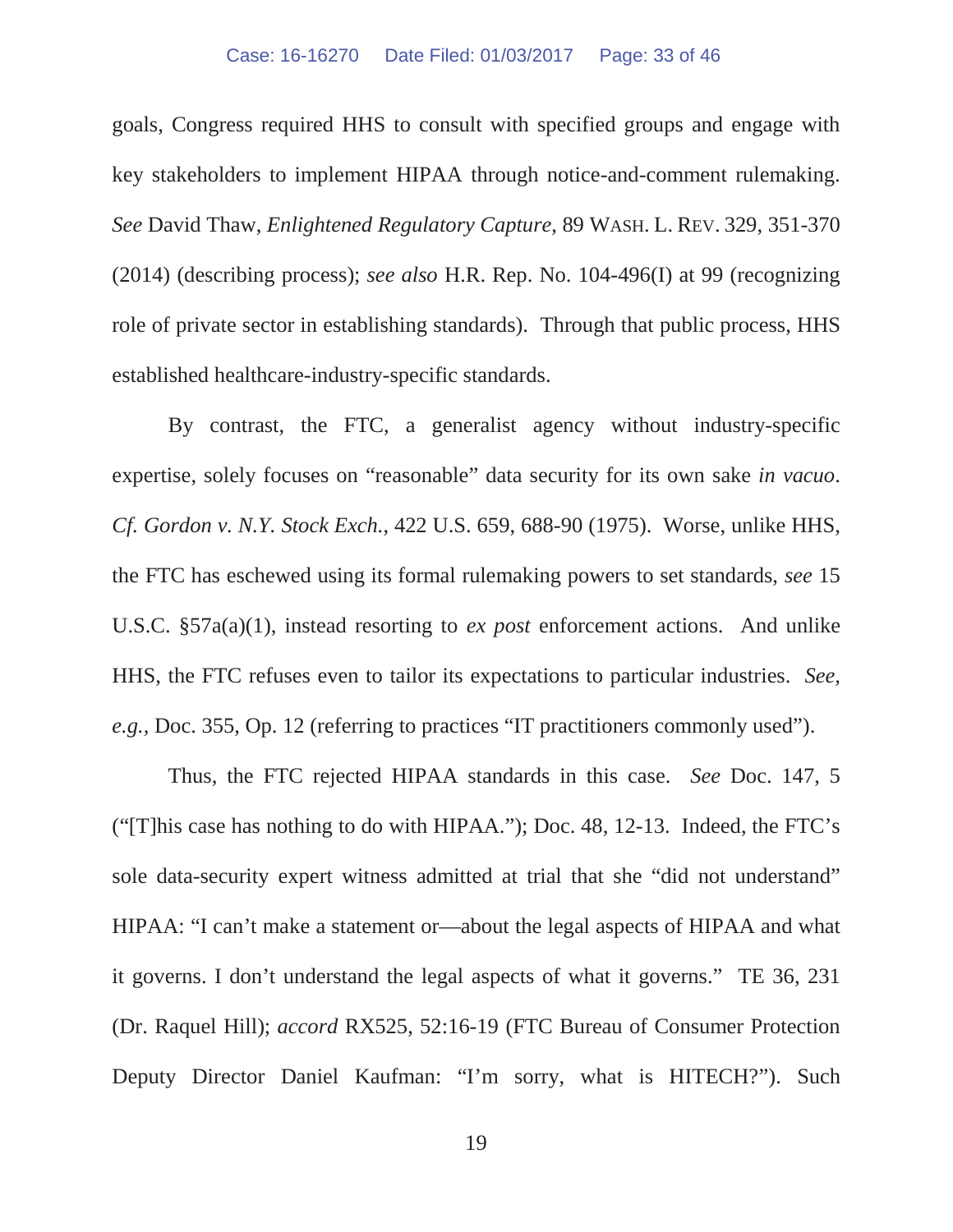breathtaking after-the-fact departures from industry-specific standards violate due process, *cf. S&H Riggers & Erectors, Inc. v. OSHRC*, 659 F.2d 1273, 1283-85 (5th Cir. 1981), and underscore the FTC's lack of medical expertise.

## **2. Section 5 "Unfairness" Regulation Is Inconsistent with HHS's Regulatory Scheme.**

Where permitting two separate regulatory regimes—one expert and one nonexpert—undermines consistency and creates a risk of arbitrary enforcement, *see Billing*, 551 U.S. at 281-82, conflict is more likely, and the non-expert regime must fall. So too here, as illustrated below.

#### **i. Inconsistent Record-Retention Requirements.**

FTC and HHS set different record-retention expectations.

For obvious reasons, HIPAA, CLIA, and state laws set minimum, as opposed to maximum, medical-record retention requirements.<sup>34</sup> For instance, HIPAA gives patients a six-year right of access to PHI in "Designated Record Sets," which could be virtually all PHI collected by a Covered entity. *See* 45 C.F.R. §§ 164.501 (defining term), 164.524 (right of access), 164.530(j)(2) (sixyear retention). CLIA and state laws set additional minimum record-retention requirements. *See* 42 U.S.C. § 263a; 42 C.F.R. § 493.1105 (CLIA record-retention

<sup>34</sup> The Security Rule also ensures patient-record accessibility, requiring maintenance of exact copies and emphasizing accessibility of records in emergencies. *See* 45 C.F.R. §§ 164.308(a)(7)(ii)(A)-(B) (required data-backup and disaster-recovery plans).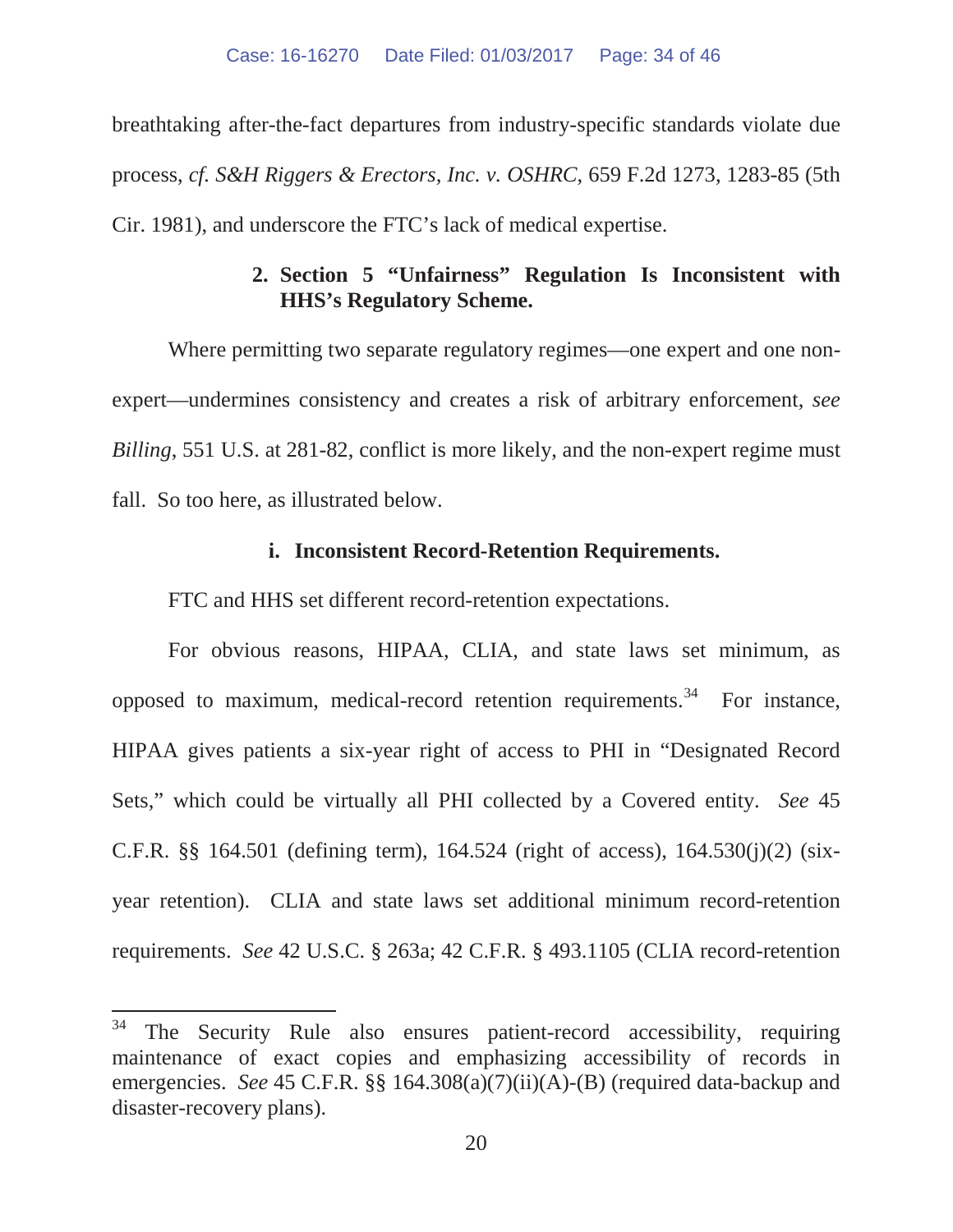requirements); O.C.G.A. §31-33-2(a)(1)(A) (ten-year record-retention requirement); Ga. Comp. R. & Regs. 111-8-10-.26 (state law requirements). Indeed, the Privacy Rule requires compliance with respect to certain PHI for *fifty* years. *See* 45 C.F.R. § 164.502(f).

As this Court noted, LabMD is legally obligated to preserve patient files. Stay Order, *LabMD v. FT*C, No. 16-16270-D, at 12 (Nov. 10, 2016) (LabMD "only … currently possesses" records "it is required by law to keep"). For good reason: preserving medical records benefits patients. To use LabMD's field as an example, prostate cancer often develops slowly. TE 44, 1031:8-21 (explaining why LabMD retains slides and test results for physician access). Access to lab records from ten years previous in order to compare to current test results can provide life-saving information. Without that historical baseline, treatment decisions can be difficult or impossible. More generally, healthcare is moving toward a "precision" or "personalized" medicine model, which emphasizes longterm retention of patient information to provide customized, cost-effective healthcare.<sup>35</sup>

Yet the FTC *faulted* LabMD for not destroying patient medical records. *See*  Doc. 355, Op. 1, 15; *see also id.* at 4 (LabMD "continues to preserve tissue  $\overline{a}$ <sup>35</sup> *See* L. Holst, *Precision Medicine Initiative: Data-Driven Treatments as Unique as Your Own Body,* WHITE HOUSE (Jan. 30, 2015), https://www.whitehouse.gov/blog/2015/01/30/precision-medicine-initiative-datadriven-treatments-unique-your-own-body.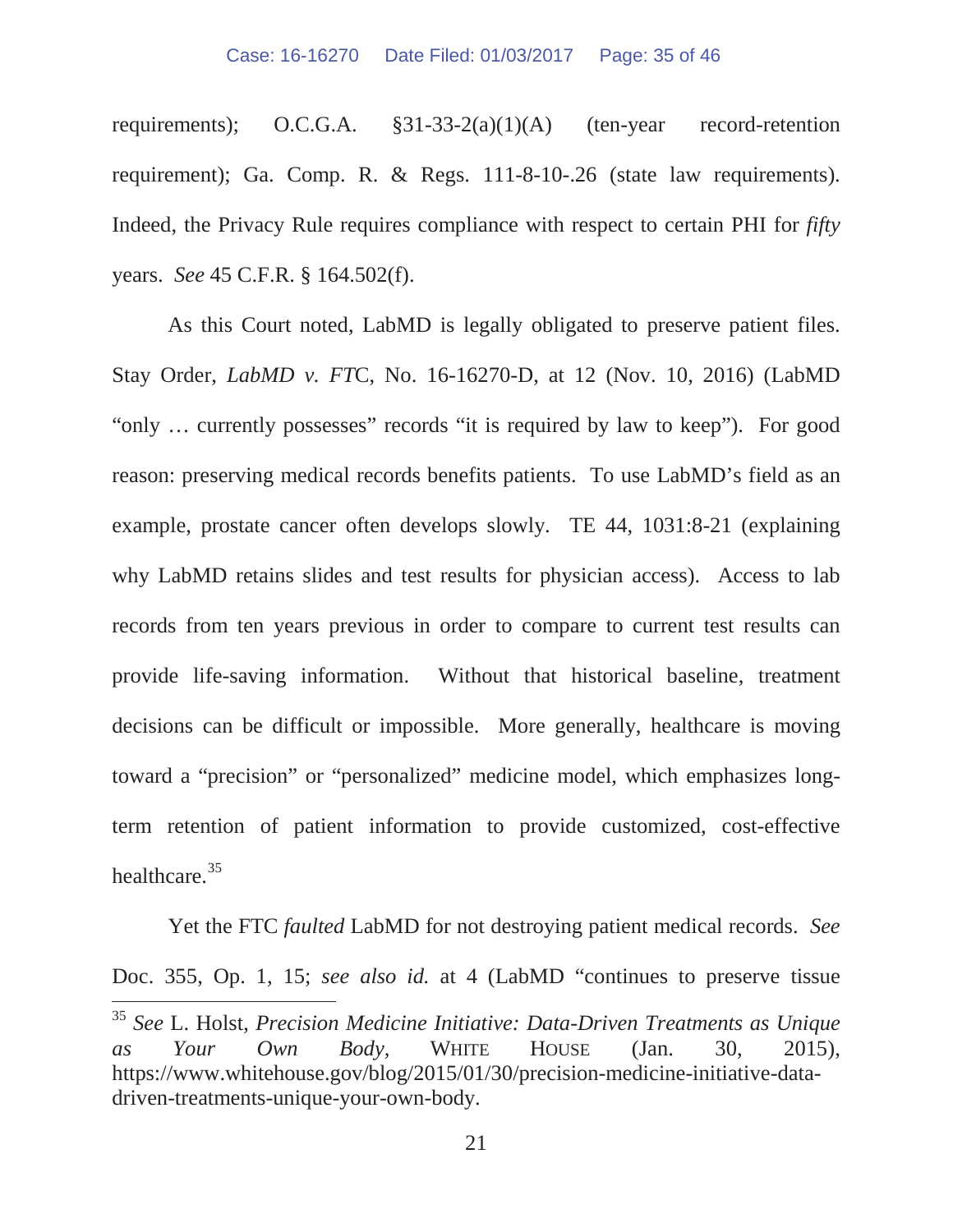samples and provide past test results to healthcare providers."). The FTC's medical-records-destruction mandate conflicts with federal law and defies logic.<sup>36</sup>

FTC hubris in medical matters, vividly displayed here in its singular Javertlike obsession with destroying LabMD, should not be rewarded.

### **ii. FTC Enforcement of Section 5 Undermines The Doctor-Patient Relationship.**

The Commission also criticized LabMD for possessing patient data even if no tests were performed. Doc. 355, Op. 26 n.74. This, too, is inconsistent with HIPAA, as well as HHS regulations and guidance—none of which limit PHI data collection.<sup>37</sup> FTC's patient-information-minimization mandate is anathema to the healthcare industry, where patient health and family history, demographic information, payment information, social security information, and the like are all relevant.

<sup>36</sup> *See also* FTC, Start with Security: A Guide For Business ("Start with Security"), 2 (June 2015) (describing enforcement action where company allegedly wrongfully retained data for 30 days).

<sup>&</sup>lt;sup>37</sup> Instead, the HIPAA "minimum necessary" concept only applies to "disclosure" or "use" of PHI. *See* 45 C.F.R. §164.502(b)(1). Notably, this does not apply to disclosures to or requests by a healthcare provider for treatment, *see* 45 C.F.R. §164.502(b)(2), because patients benefit when their doctors have *more access* to information, *not less*.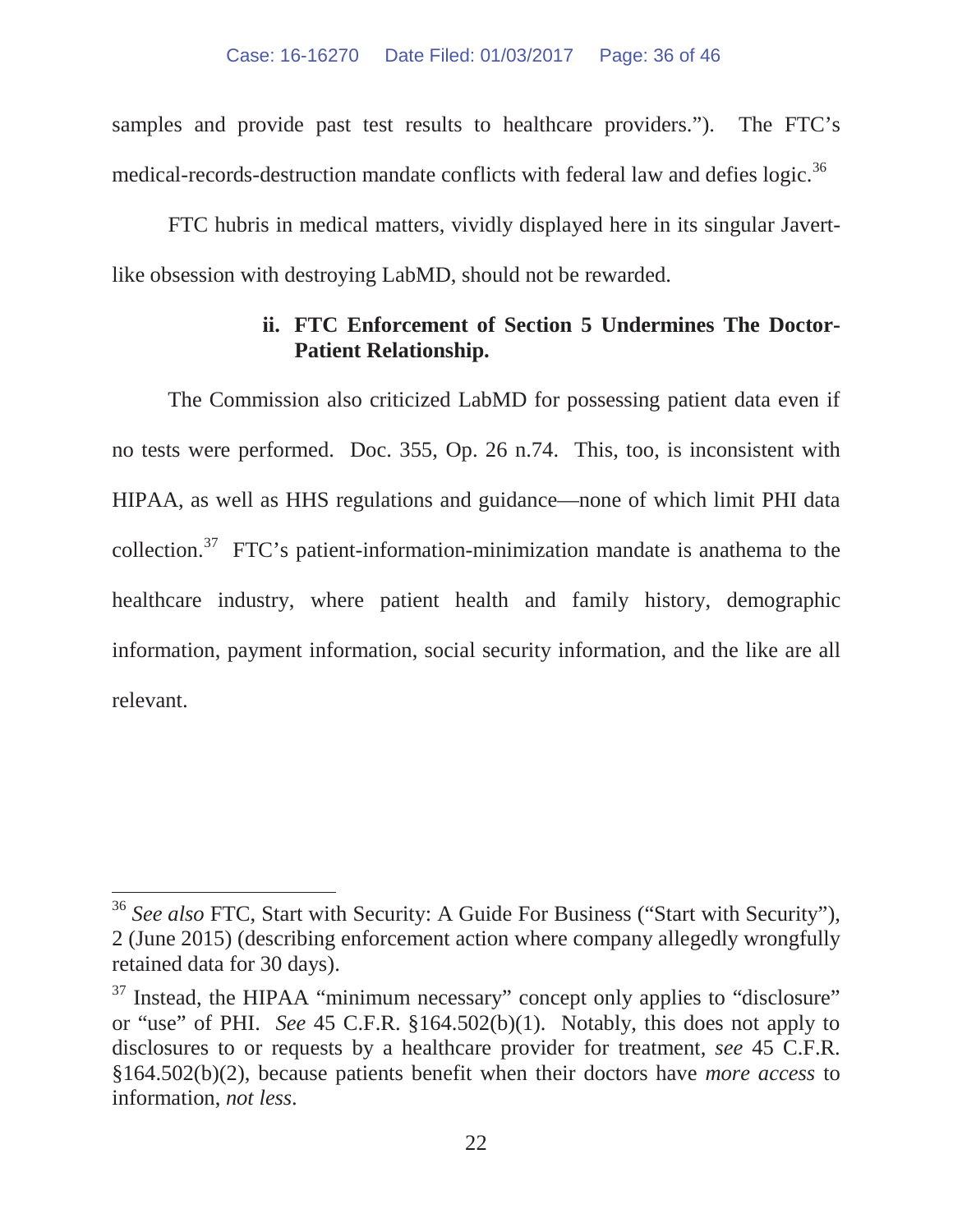### **iii. The FTC Has Brought Enforcement Actions for Alleged Failures to Use Practices Not Required by HIPAA.**

Because the FTC's "unfairness" data-security regulation starts from a different premise than HIPAA, the FTC has brought enforcement actions for practices permitted by HIPAA.

HHS designed the Security Rule to be "scalable, so that it can be effectively implemented by covered entities of all types and sizes."<sup>38</sup> 68 Fed. Reg. at 8,335. To this end, HHS created a unique, technologically-neutral information-security regulatory scheme that separates "implementation specifications" into two classes: "required" (i.e., mandatory) and "addressable" (i.e., *not* necessarily required). *See id.* at 8,336. Thus, the lodestar of HIPAA compliance is a good-faith "risk" analysis," 45 C.F.R. § 164.308(a)(1)(ii)(A), which allows Covered entities to determine for themselves which, if any, "addressable" implementation specifications should be used. *See* 45 C.F.R. § 164.306(d)(3) (describing process).

The FTC, however, apparently views "addressable" specifications under HIPAA as being "required" by Section 5, seemingly viewing use of certain specific technologies as mandatory under the FTC Act. The FTC's enforcement approach is thus fundamentally incompatible with that of HHS, as the Commission was

<sup>&</sup>lt;sup>38</sup> HIPAA directed HHS to consider, *inter alia*, "the costs of security measures" and "needs and capabilities of small … and rural health care providers." 42 U.S.C.  $§1320d-2(d)(1)(A).$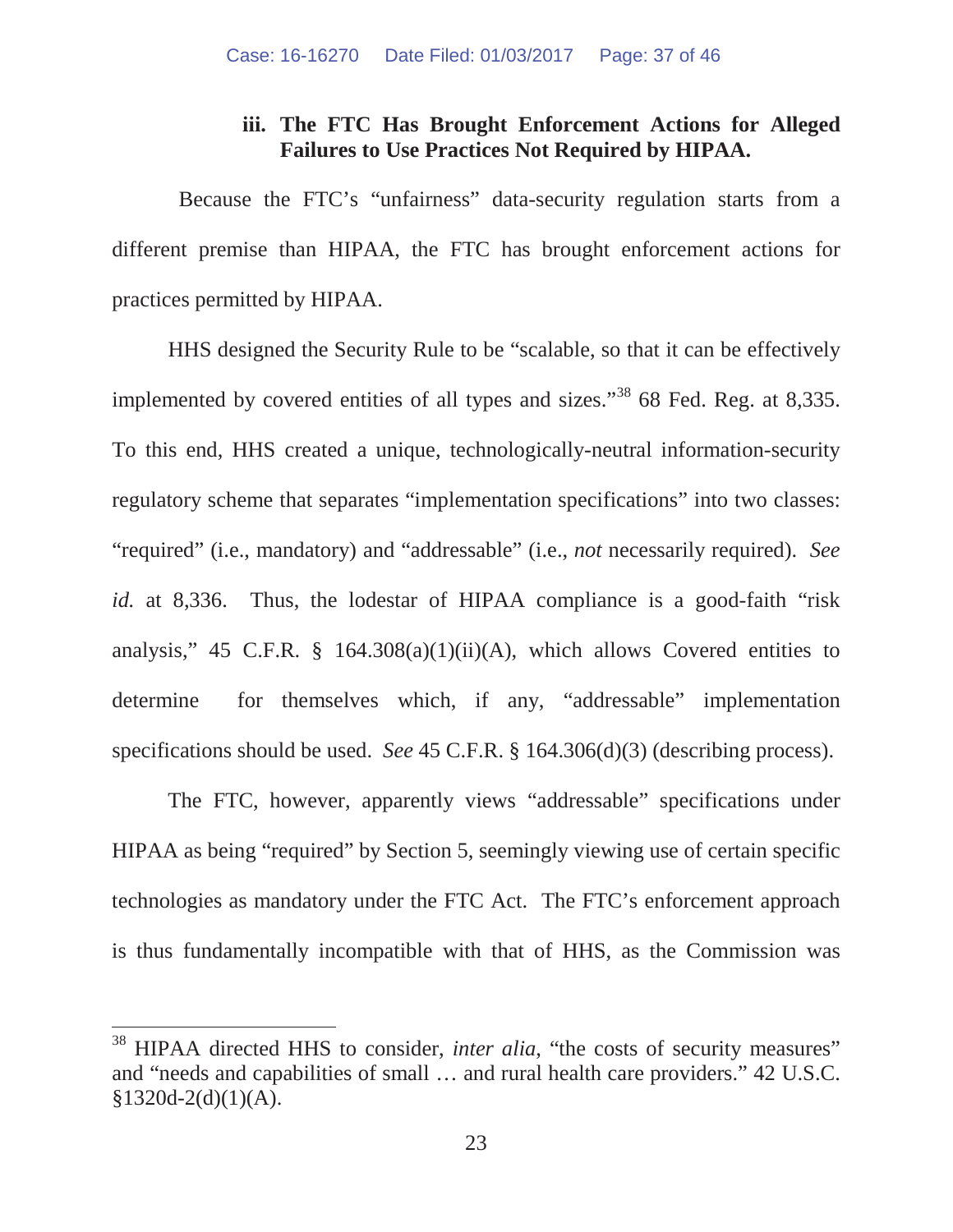made well aware of below but ignored.<sup>39</sup> For instance, the FTC has brought enforcement actions for *allegedly* not using practices that are neither "required" nor even specifically addressed by the HIPAA Security Rule, $40$  such as "penetration testing,"<sup>41</sup> "limiting administrator access,"<sup>42</sup> and "guarding against" brute force attacks."<sup>43</sup> This list is illustrative, not exhaustive.<sup>44</sup>

## **3. FTC Regulation Damages the Healthcare Industry.**

Under *Billing*, "clear repugnancy" is more likely where, as here, overlapping regulation potentially damages a specialized industry. *See* 551 U.S. at 179.

FTC regulation of HIPAA-Covered entities harms doctors, other professionals and providers, and patients, as demonstrated by the FTC's

<sup>&</sup>lt;sup>39</sup> Healthcare data-security expert Cliff Baker has explained why Section 5 "unfairness" and HIPAA are incompatible. The Commission is well aware of Mr. Baker's Expert Opinion Declaration and testimony, *see, e.g.*, Doc. 147, 7 (discussing Baker Declaration), which are posted on FTC's website. *See* Doc. 96, Ex.12,

https://www.ftc.gov/system/files/documents/cases/140423labmdsummarymtn.pdf# page=163 (Declaration); Proposed RX552, 58:10-69:13, https://www.ftc.gov/system/files/documents/cases/150612labmdmtn.pdf#page=94 (Testimony).

 $40$  None involved an admission or finding of liability, as all were resolved through settlements.

<sup>41</sup> *See, e.g.,* Compl., ¶ 8.d.i.2, *In the Matter of TRENDnet*, *Inc.*, FTC No. C-4426 (Jan. 16, 2014).

<sup>42</sup> *See* Start with Security at 4.

<sup>43</sup> *See id.* at 5.

<sup>&</sup>lt;sup>44</sup> Healthcare expert Cliff Baker has documented additional examples of broad and specific conflicts. *See supra* note 39.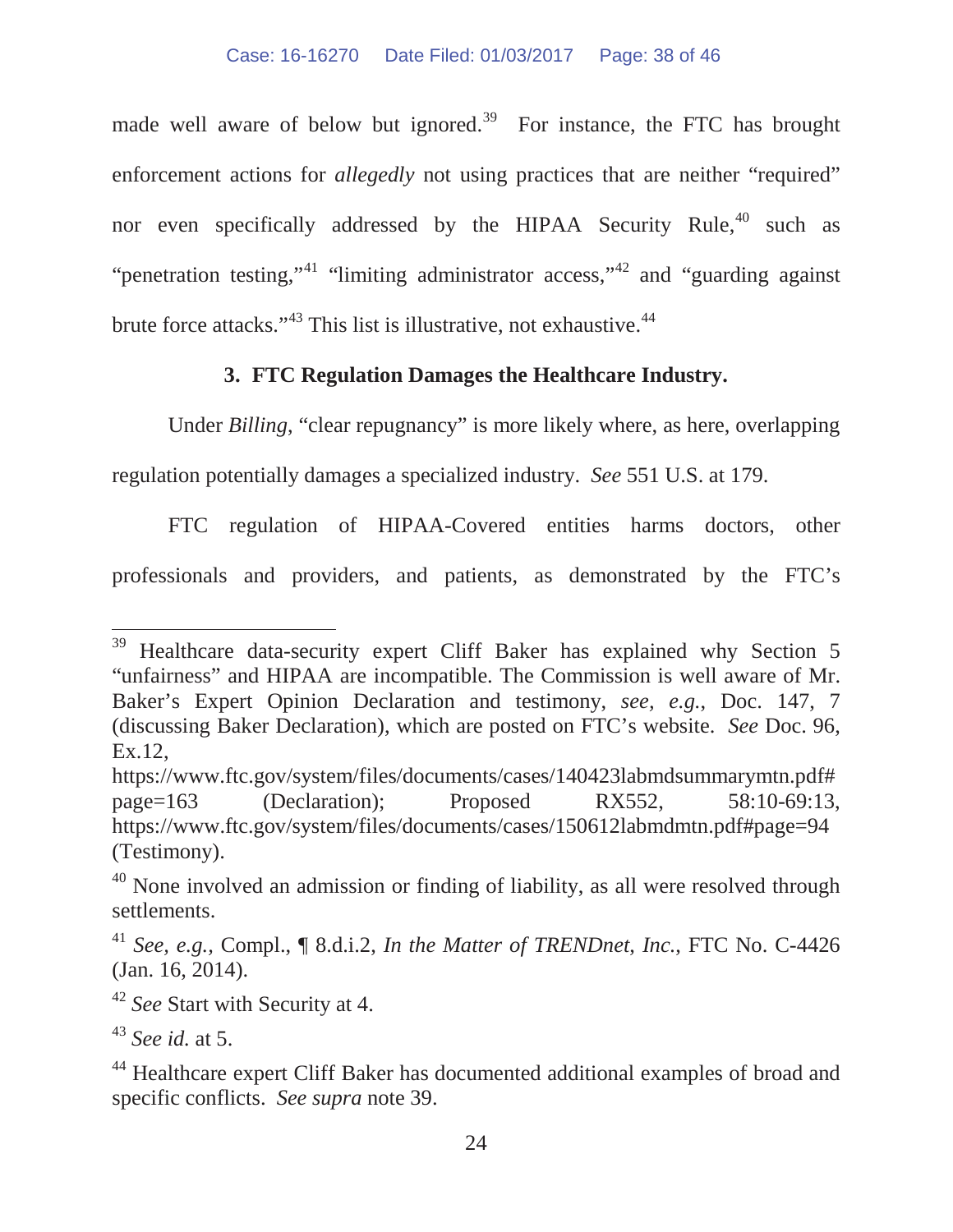destruction of LabMD for no reason other than "because we can," and as illustrated

in Sections I.C.3.i-ii, above. More generally, as U.S. District Judge William S.

Duffey, Jr., explained to the FTC:

 $\overline{a}$ 

[T]here are no security standards from the FTC.…

[H]ow does any company … operate when they are trying to focus on what HIPAA requires and to have some other agency parachute in and say, well, I know that's what they require, but we require something different, and some company says, well, tell me exactly what we are supposed to do, and you say, well, all we can say is you are not supposed to do what you did....<sup>45</sup>

Healthcare providers are already heavily regulated by HHS and subject to complex federal compliance requirements, as well as state law, which may have separate privacy and breach notification regimes. This is an onerous burden. Superimposing an additional layer of FTC *ad hoc*, standardless enforcement is unnecessary and counterproductive. HHS's regulatory regime was developed with extensive stakeholder input and is applied consistently and predictably, creating a climate well-suited to emerging technological advances. Conversely, allowing the FTC to recklessly wield its unpredictable Section 5 Sword of Damocles chills healthcare innovation, hampering patient care.

<sup>45</sup> Doc. 132, Ex. 1, PI Hearing Tr., *LabMD v. FTC*, No. 1:14-cv-810-WSD, at 94:14-24 (May 7, 2014).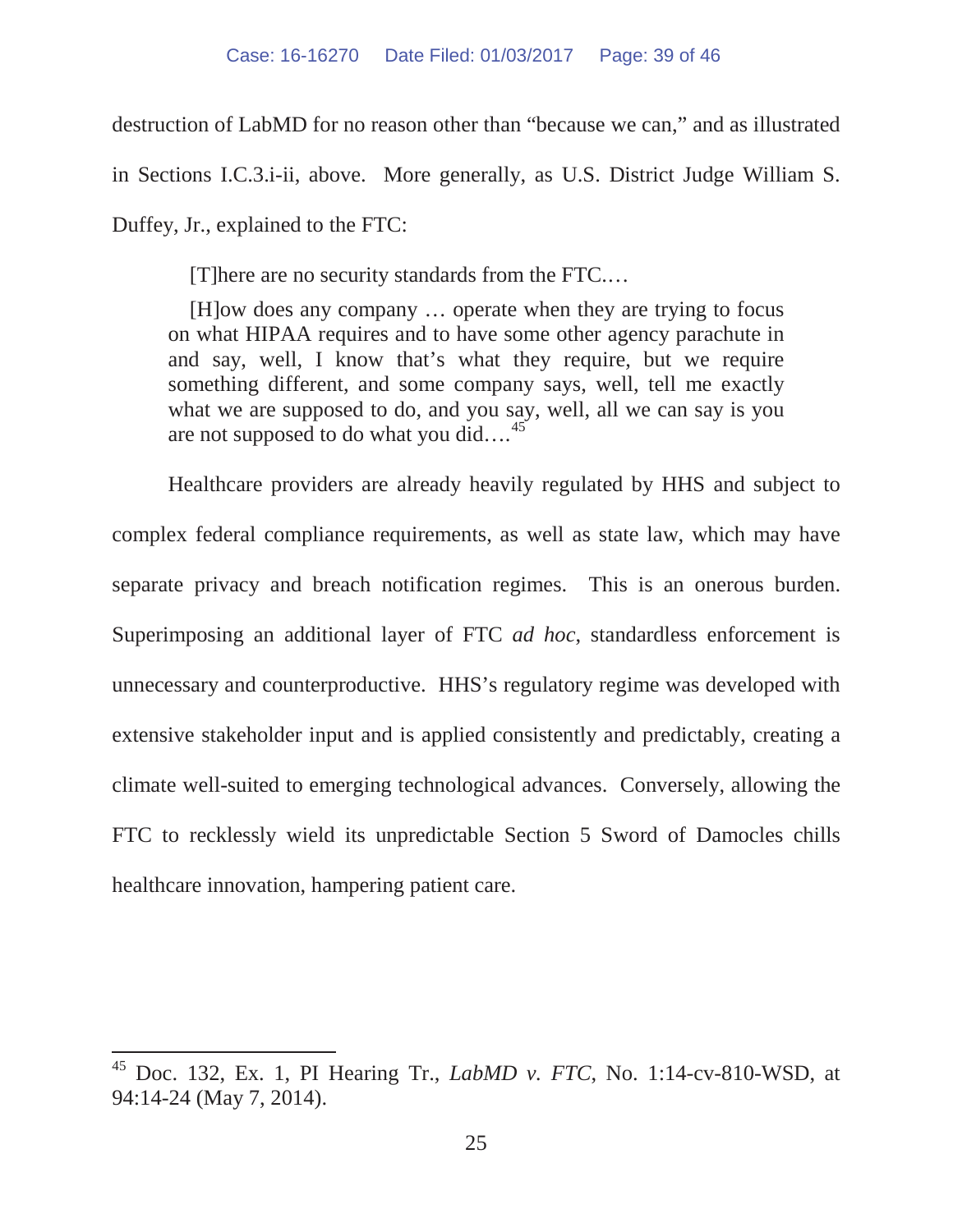#### **4. Potential Future Conflicts Between HIPAA and Section 5.**

Since HHS has discretion to change HIPAA's regulatory regime, *see, e.g.,*  42 U.S.C. §1320d-2(i)—and the FTC's "unfairness" regulation is ever-shifting on a case-by-case basis—there will always be a risk of future conflict until the FTC is judicially barred from "parachuting in" to HHS's domain. *Cf. Gordon*, 422 U.S. at 690-91 (finding preclusion based on risk of future conflict, regardless of current compatibility). The concrete risk of ongoing, even escalating, conflict is underscored by the reality that HHS's healthcare-related policies may materially change under the new Administration, while the FTC is an "independent" Commission less accountable to the Executive. This also weighs in favor of preclusion. *Cf. Billing*, 551 U.S. at 273, 280-81; *Gordon*, 422 U.S. at 688.

#### **5. No Enforcement-Related Need for Section 5 "Unfairness."**

Finally, preclusion is appropriate where, as here, "any enforcement-related need for" the general statute "is unusually small" because of active regulation by a different agency under industry-specific statutes. *See Billing*, 551 U.S. at 283. As discussed in Section III.B, "any enforcement-related need for" FTC regulation here "is unusually small" because of comprehensive HHS regulation and active, rigorous OCR enforcement. The FTC brings far fewer Section 5 "unfairness"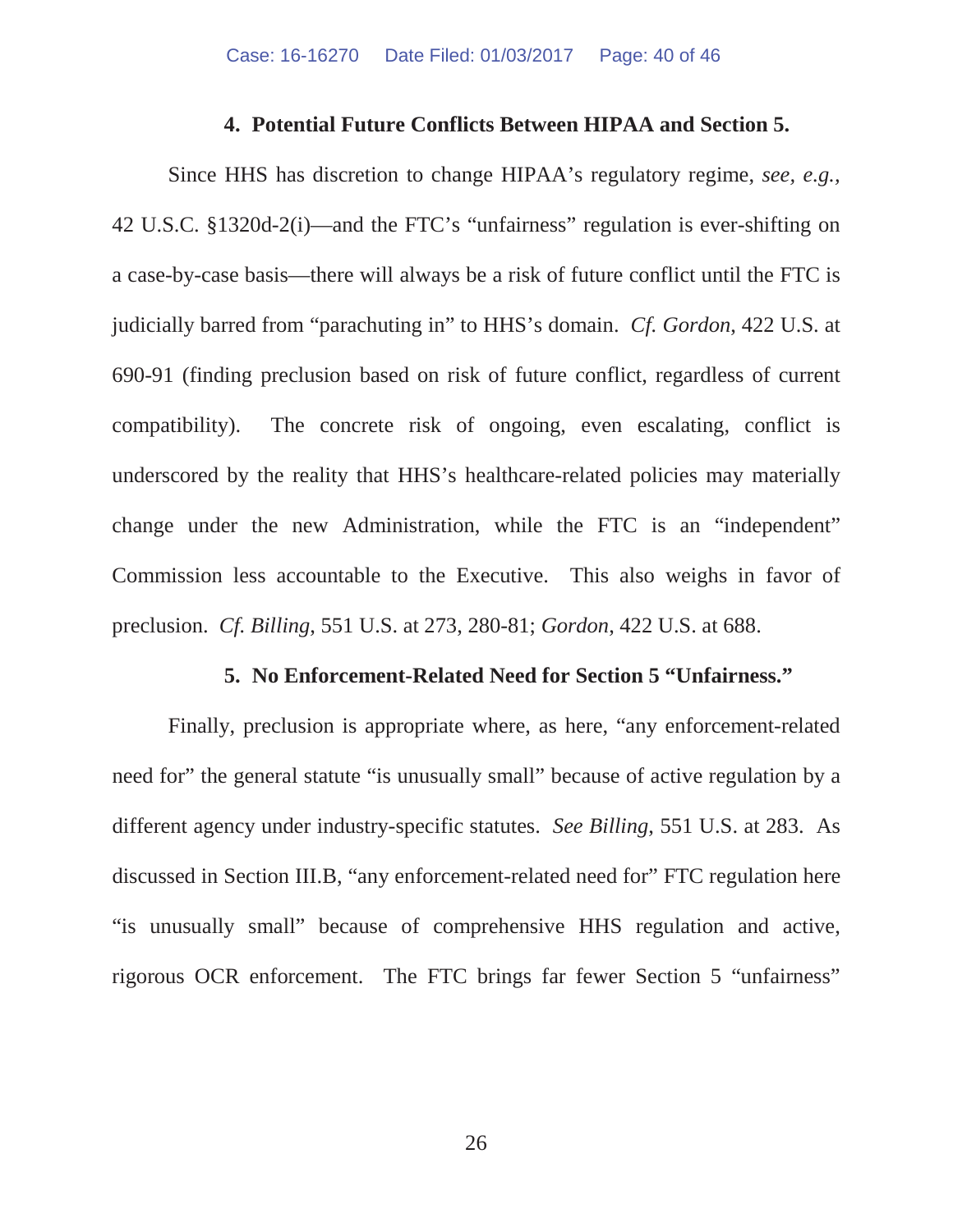actions ("settling" no more than 60 so  $far$ )<sup>46</sup> than OCR (24,000-plus resolved with corrective action and/or technical assistance),<sup>47</sup> relying instead on an *in terrorem* approach.

## **D. The Possible and Actual Conflicts Affect Practices Squarely Within the Heartland of HIPAA.**

The fourth *Billing* factor is whether "the possible conflict [between two regulatory regimes] affect[s] practices that lie squarely within an area of … activity that the … [specific] law seeks to regulate." *Billing*, 551 U.S. at 276. Here, as explained above, the medical data-security practices the FTC seeks to regulate "lie squarely within" the area regulated by HHS under HIPAA, HITECH, and CLIA, and are "central to the proper functioning" of those statutory schemes. *Cf. id.* Therefore, this factor is met and thus all *Billing* factors favor preclusion.

# **IV. BECAUSE THE FTC HAS NO MEDICAL EXPERTISE, THE FTC'S INTRUSION INTO HHS'S DOMAIN DESERVES NO DEFERENCE AND SHOULD BE REJECTED.**

Because the Commission admits that it does not, and cannot, enforce HIPAA

or HITECH, Doc. 48, 12 & n.19, neither of which Congress entrusted the FTC to

<sup>46</sup> *See* Andrea Arias, "The NIST Cybersecurity Framework and the FTC" (Aug. 31, 2016), https://www.ftc.gov/news-events/blogs/business-blog/2016/08/nistcybersecurity-framework-ftc. The exact number of pure "unfairness" settlements is unclear; some such matters are primarily or exclusively brought under the FTC's "deception" authority.

<sup>47</sup> *See* HHS, Enforcement Highlights (Nov. 30, 2016), https://www.hhs.gov/hipaa/for-professionals/complianceenforcement/data/enforcement-highlights/index.html?language=es.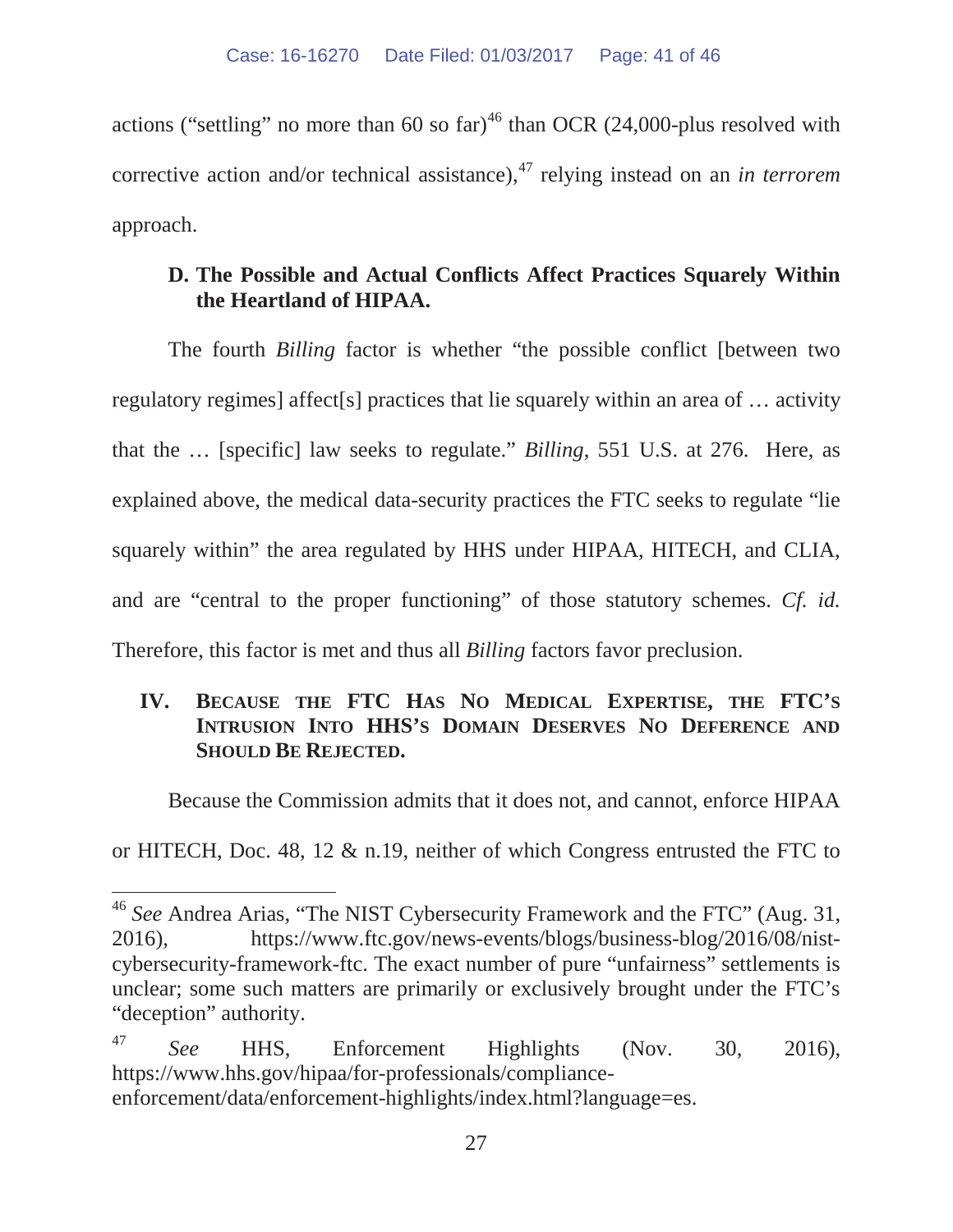administer, this Court owes no deference to the FTC's recent "discovery" of "unfairness" authority to regulate HIPAA-Covered entities, *see Dep't of Treasury v. FLRA*, 837 F.2d 1163, 1167 (D.C. Cir. 1988). Courts "owe no deference to an agency's resolution of statutory conflicts that implicate legislation that is not administered by that agency." *Moyle v. Dir., Office of Workers' Comp. Programs*, 147 F.3d 1116, 1119 (9th Cir. 1998). Under this principle, courts "must independently resolve conflicts between statutes administered by one agency and regulations promulgated by another agency." *Id.* So too here.

Deference to agencies is based, in part, on perceived agency expertise. *But cf. Nat'l Mining Ass'n v. Sec'y of Labor*, 153 F.3d 1264, 1267 (11th Cir. 1998) ("[W]e need not defer to issues beyond the agency's expertise."). Here, however, the FTC lacks necessary medical expertise and thus no deference is due. *See, e.g., King v. Burwell*, 135 S. Ct. 2480, 2489 (2015) (denying deference because IRS "has no expertise in crafting health insurance policy").

The federal Constitution is also beyond the Commission's ken. Here, FTC's application of Section 5 to medical data security, at minimum, raises serious fairnotice due process concerns, as the ALJ correctly recognized.<sup>48</sup> *See* Doc. 326, 86-87. Therefore, no deference is owed. *See Edward J. DeBartolo Corp. v. FGCBCTC*, 485 U.S. 568, 573-75 (1988). *Cf. Emplr. Sols. Staffing Grp. II v.* 

<sup>48</sup> *See* Pet'r's Br. 38-44.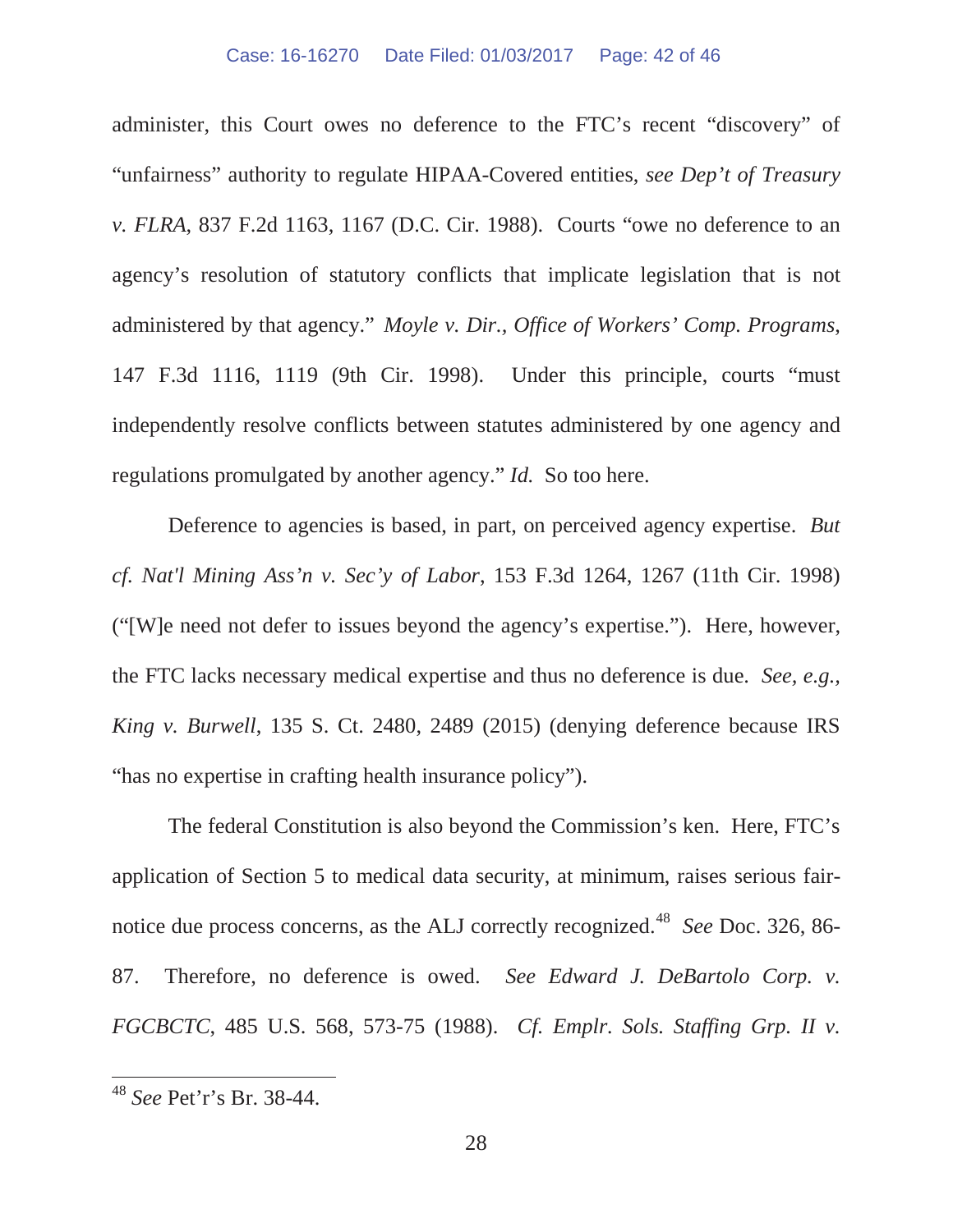*OCAHO*, 833 F.3d 480, 487-90 (5th Cir. 2016) (no deference "where … agency's interpretation of an ambiguous statute unfairly surprises … party").

Finally, this Court has already rebuffed the FTC's deference demands for its January 16 Order—concocted (and used) to buttress the FTC's litigating position in various federal courts. *See LabMD, Inc. v. FTC*, 776 F.3d 1275, 1278-79 & n.1 (11th Cir. 2015). The FTC's power-grab must stand or fall based on the reasons given by the January 16 Order, which are without merit and thus should be rejected.<sup>49</sup>

#### **CONCLUSION**

For these reasons, the Order should be vacated.

Respectfully submitted,

/S/ Michael Pepson\_\_\_\_\_\_\_\_\_\_\_\_\_\_ Patrick J. Massari Michael Pepson CAUSE OF ACTION INSTITUTE 1875 Eye Street, NW, Suite 800 Washington, D.C. 20006 Phone: 202.499.6937 Fax: 202.330.5842

 $\overline{a}$ 

Dated: January 3, 2017 *Counsel for Amici Curiae*

<sup>49</sup> FTC's power grab can only be upheld "on the basis articulated" in *that* Order, *Motor Vehicle Mfrs. Ass'n v. State Farm Mut. Auto. Ins. Co.*, 463 U.S. 29, 50 (1983), and cannot stand if the FTC "misconceived the law." *SEC v. Chenery Corp*., 318 U.S. 80, 94 (1943).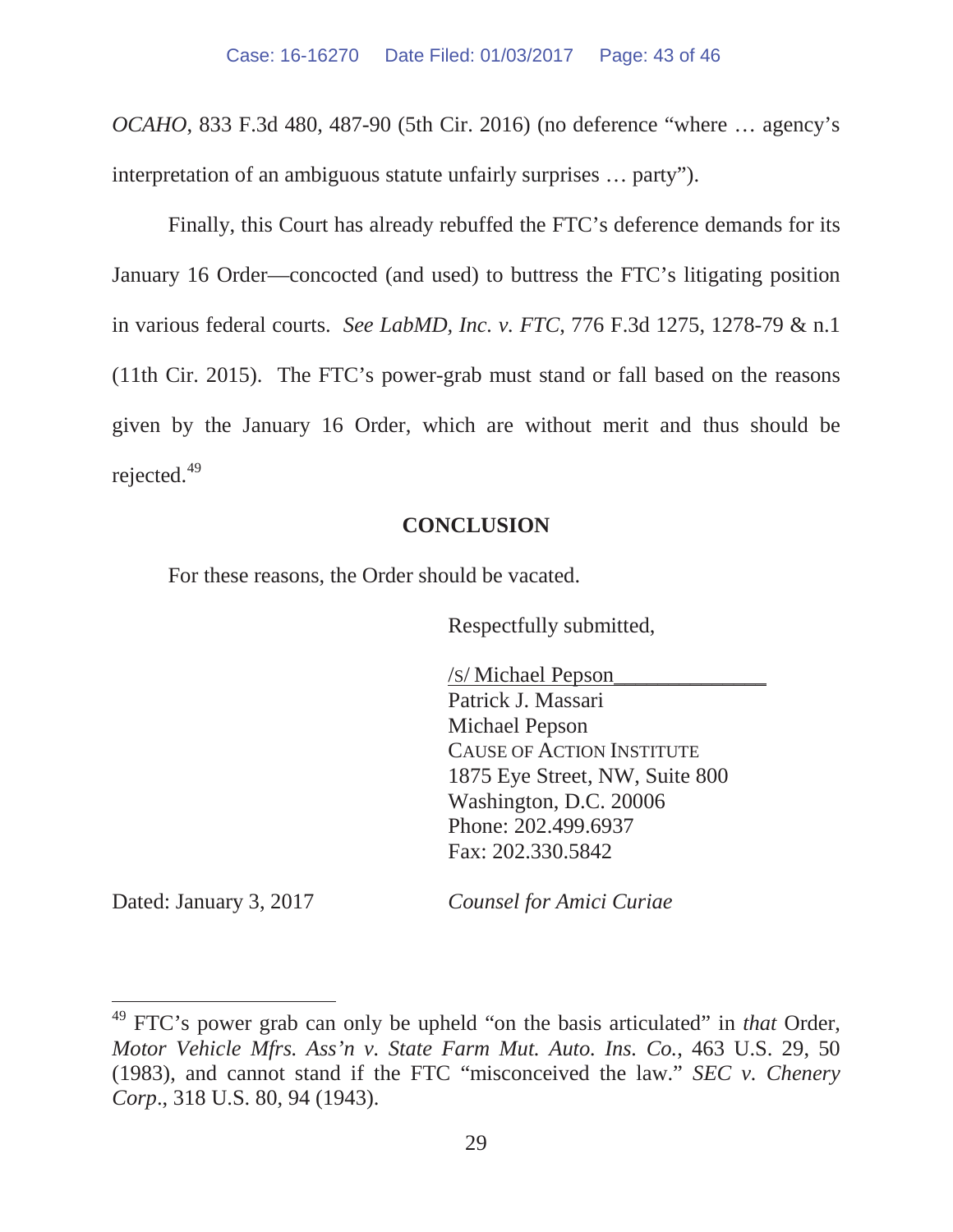#### **CERTIFICATE OF COMPLIANCE**

The undersigned counsel for *amici curiae* certifies that this brief:

- (i) complies with the word limit of Fed. R. App. P.  $32(a)(7)(B)(i)$  because, excluding the parts of the document exempted by Fed. R. App. P. 32(f) and/or 11th Cir. R. 32-4, this brief contains 6,140 words; and
- (ii) complies with the typeface requirements of Fed. R. App. P.  $32(a)(5)$  and the type-style requirements of Fed. R. App. P.  $32(a)(6)$  because it has been prepared in a proportionally spaced typeface using Microsoft Word 2010 in Times New Roman 14-point font.

/S/ Michael Pepson\_\_\_\_\_\_\_\_\_\_\_\_\_\_ Michael Pepson CAUSE OF ACTION INSTITUTE 1875 Eye Street, NW, Suite 800 Washington, D.C. 20006 Phone: 202.499.6937 Fax: 202.330.5842 michael.pepson@causeofaction.org Admitted only in Maryland. Practice limited to federal matters.

Dated: January 3, 2016 *Counsel for Amici Curiae*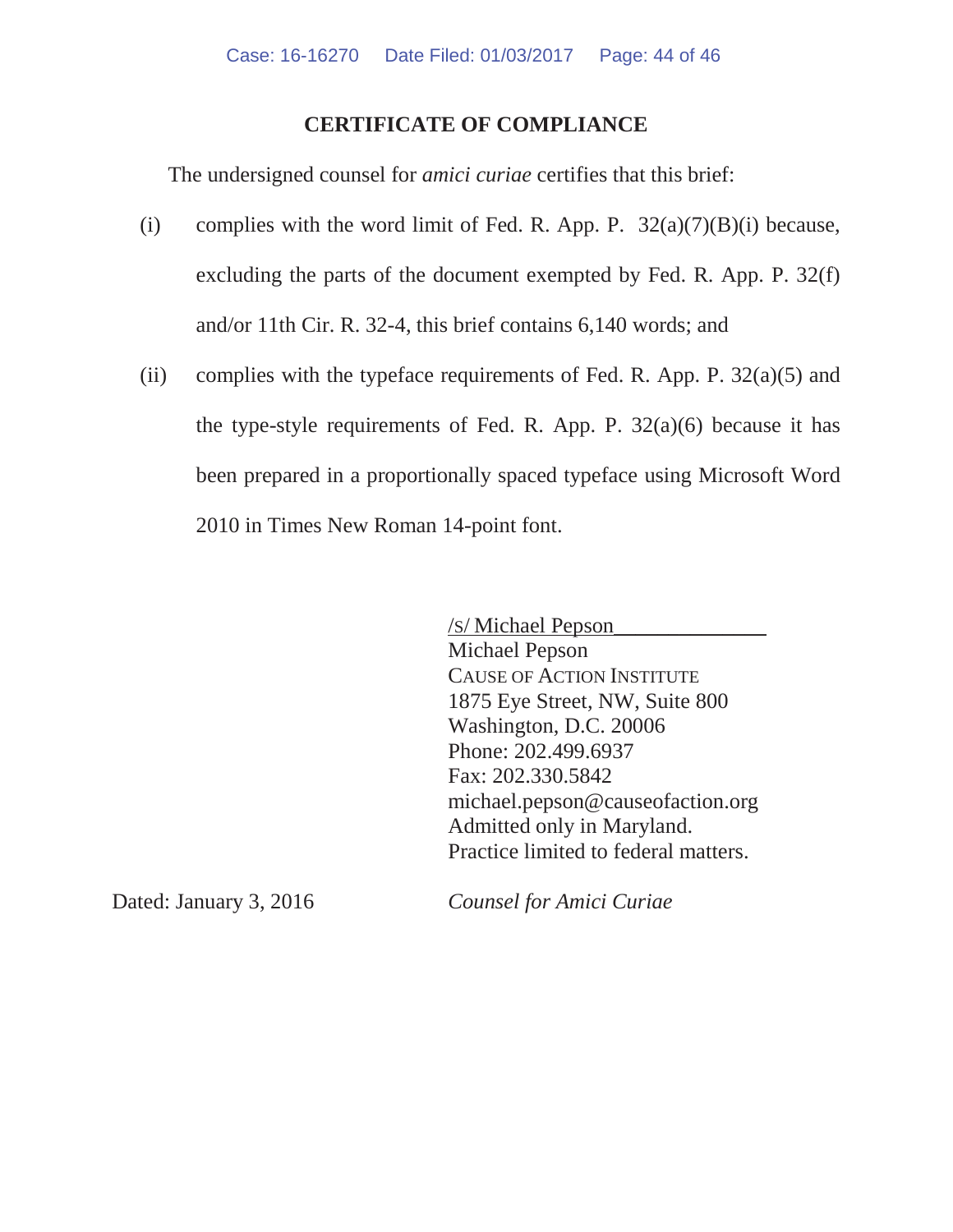### **CERTIFICATE OF SERVICE**

I hereby certify that on this 3rd day of January, 2017, a true and correct copy of the foregoing was filed with the Clerk of the United States Court of Appeals for the Eleventh Circuit via the Court's CM/ECF system, which will notify the

following counsel:

Douglas H. Meal ROPES & GRAY LLP Douglas.Meal@ropesgray.com

Michelle L. Visser ROPES & GRAY LLP Michelle.Visser@ropesgray.com

David T. Cohen ROPES & GRAY LLP David.Cohen@ropesgray.com

Douglas Hallward-Driemeier ROPES & GRAY LLP Douglas.Hallward-Driemeier@ropesgray.com

Ashton R. Lattimore ROPES & GRAY LLP Ashton.Lattimore@ropesgray.com

*Counsel for Petitioner LabMD, Inc.*

Joel Marcus jmarcuskurn@ftc.gov

Theodore Metzler tmetzler@ftc.gov